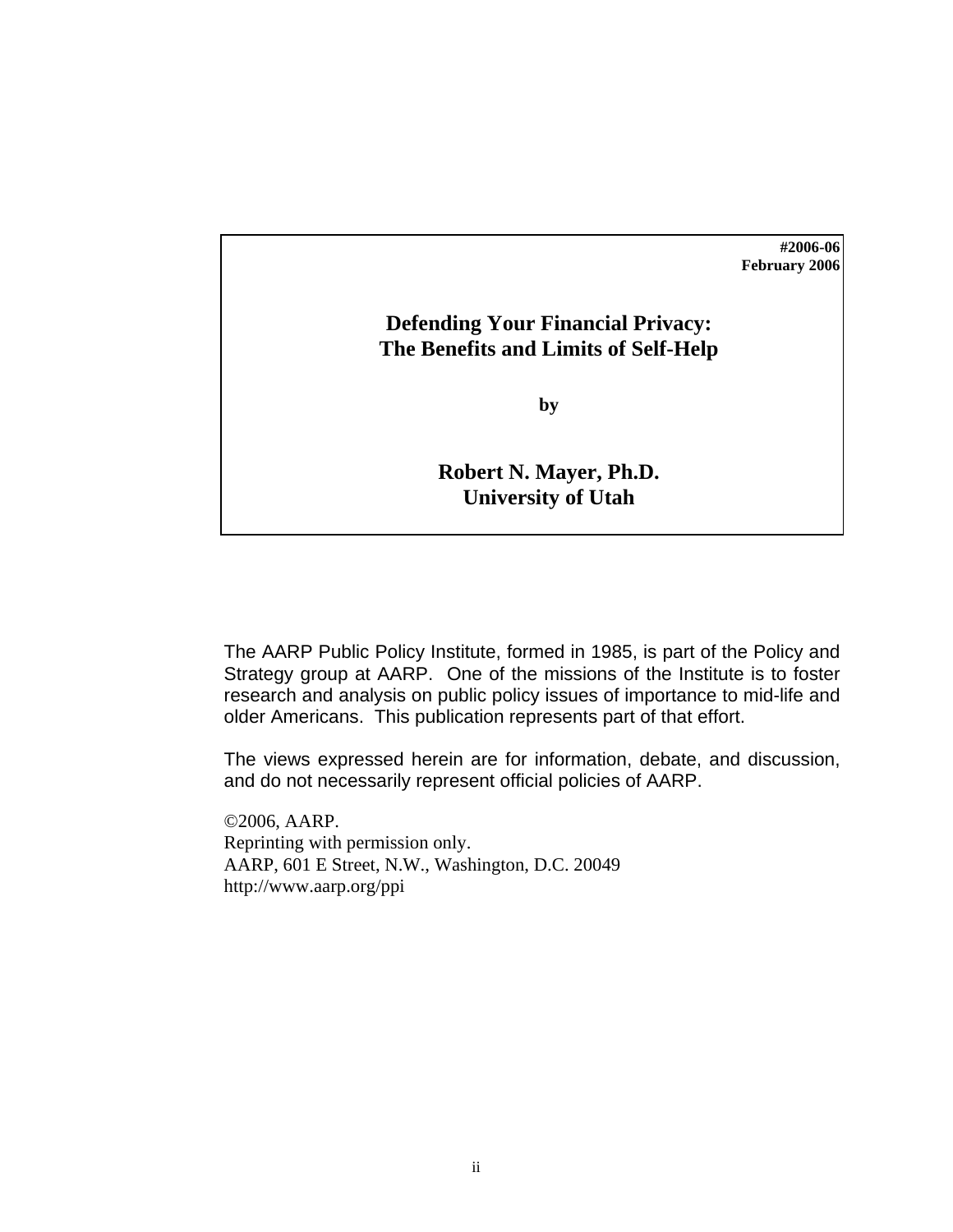### **FOREWORD**

<span id="page-1-0"></span>Today's consumers face a significant challenge in navigating an increasingly complex marketplace and obtaining financial security. An important aspect of this financial management challenge is safeguarding their personal financial information from unauthorized access and theft. Threats to financial privacy have multiplied in recent years both in terms of their frequency and seriousness. In 2005, over 100 incidents of security breaches involving sensitive personal information exposed some 56 million consumers to potential identity theft. Given this situation and the continuing shift of responsibility for financial management and decisionmaking from employers and other institutions to individual consumers, the AARP Public Policy Institute commissioned Professor Robert N. Mayer of the University of Utah to investigate how consumers are coping with threats to their financial privacy.

The findings of *Defending Your Financial Privacy: The Benefits and Limits of Self-Help* indicate that consumers, on the whole, have been very responsible in heeding the advice offered by an array of government and private sources and adopting new behaviors to guard their financial privacy. These include everything from shredding financial documents and using secure mailing locations to using anti-spyware software and "always" or "most of the time" checking Web site security policies before paying online. Indeed, 60 percent of respondents to the survey conducted for this report indicate that they spend "a lot" or "moderate" amounts of time protecting their financial privacy. However, the survey also found clear evidence that a substantial minority of consumers avoids various offline and online transactions due to concerns about privacy. Not only does this signify fewer opportunities for business but also potentially diminished choices and benefits for consumers.

As Professor Mayer notes, the burden of protecting privacy should not fall solely on consumers. "Businesses and governments have a strong stake in creating a climate in which consumers are not only knowledgeable about how to defend their financial privacy but also are motivated to engage in privacy self-protection. This climate is best achieved when businesses and governments offer consumers efficient ways of guarding their privacy". The findings of this report are particularly relevant as Congress and the states consider proposals to: (1) require notification of consumers in the event of a data breach involving sensitive personal information and (2) allow consumers to initiate a "freeze" on their credit report. AARP believes that this report will contribute to a constructive discussion regarding privacy protection policies.

George J. Gaberlavage Associate Director/Financial Services & Utilities Team Sharon Hermanson Senior Policy Advisor AARP Public Policy Institute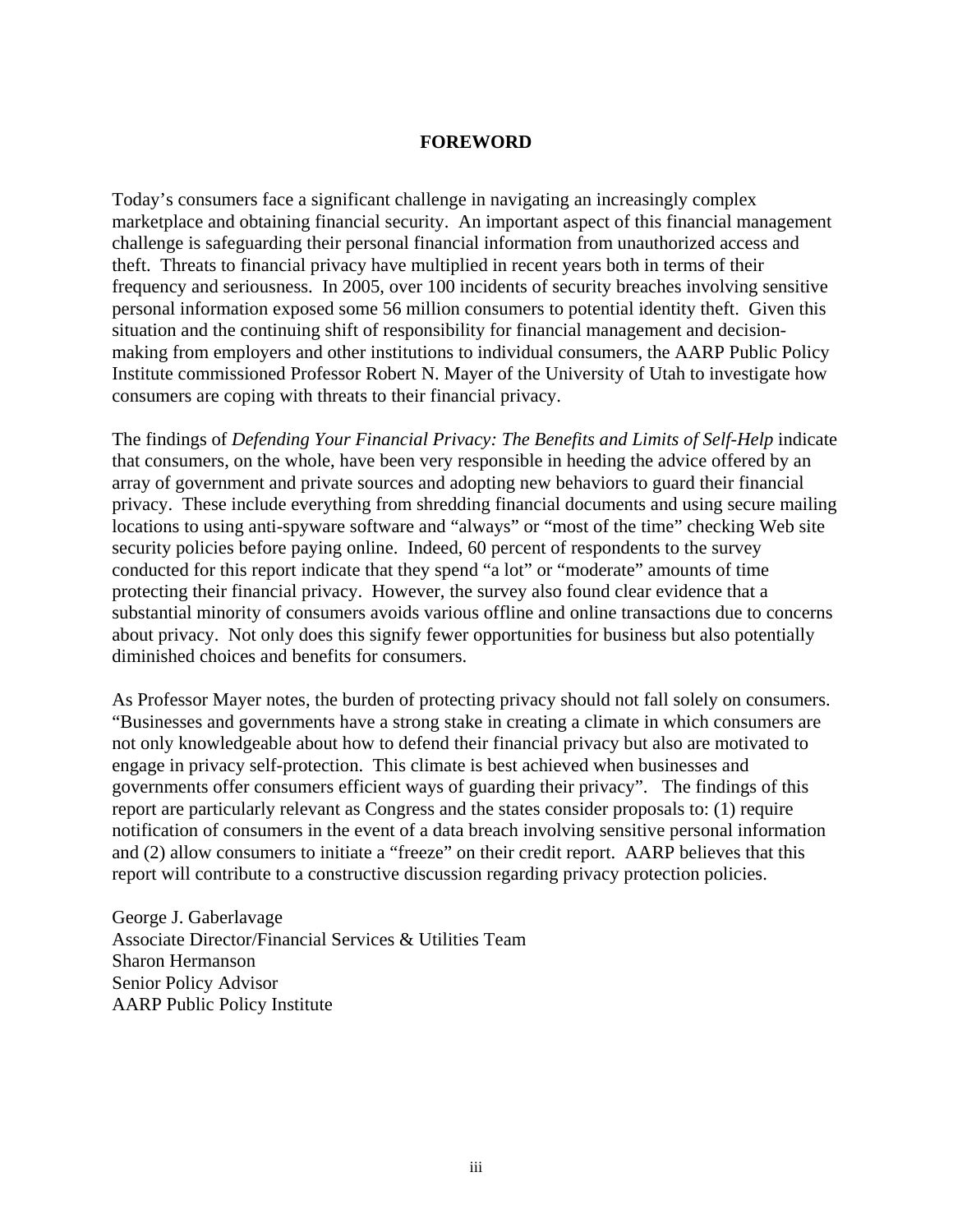## <span id="page-2-0"></span>**EXECUTIVE SUMMARY**

## **Background**

Consumers, after a long period of enjoying the benefits of having their personal financial information easily transmitted and stored by sellers of goods and services, now confront significant new threats to their financial privacy. Identity theft no longer happens to *other* people, and breaches of sensitive data no longer only plague small, poorly operated companies. Millions of people have been victims of identity theft, and the security of account information of major companies has been compromised. How are consumers coping in this environment of fear and insecurity?

## **Purpose**

This report investigates the state of consumer self-protection with respect to financial privacy. After assessing the advice being directed at consumers by government agencies, privacy activists, journalists, and businesses, the report summarizes and adds to survey research findings on the actions people are taking – and not taking – to defend their financial privacy. These actions by consumers establish the context for government policy and business initiatives in the area of financial privacy because the successes of all three are interdependent.

## **Methodology**

Three new empirical studies are incorporated in this report. First, there is a content analysis of advice being offered to consumers on how to guard their financial privacy. The advice comes from thirty-two sources representing government agencies, nonprofit organizations, financial journalists, and for-profit companies. They include the Federal Trade Commission, the Privacy Rights Clearinghouse, *PC World* magazine, and American Express. While these sources do not exhaust all the advice being directed at consumers, they are among the most prominent and credible and hence represent the type of information people are likely to encounter during their self-protection efforts. The data were collected during November 2004.

The second empirical study is a small-scale effort to gauge the ease or difficulty of obtaining free access to one's credit report. The ability to obtain these reports was guaranteed by the Fair and Accurate Credit Transactions Act of 2003. This new right was made available beginning in December 2004 to people living in the western United States and then gradually extended to people in the remainder of the country. The study reported here is based on the experience of 77 people in a western state who tried to access their reports during the spring of 2005.

The third new empirical study conducted for this report is a telephone survey of a nationally representative sample of 1,010 people age eighteen and older. The survey asks respondents whether they have engaged in a range of privacy self-protection activities. Some of these activities, such as updating computer software, represent cautious engagement with companies and new technologies; other activities, such as refraining from shopping online or declining discount cards from grocery stores, involve avoiding potentially beneficial products and services. The data were collected November 3-7, 2004.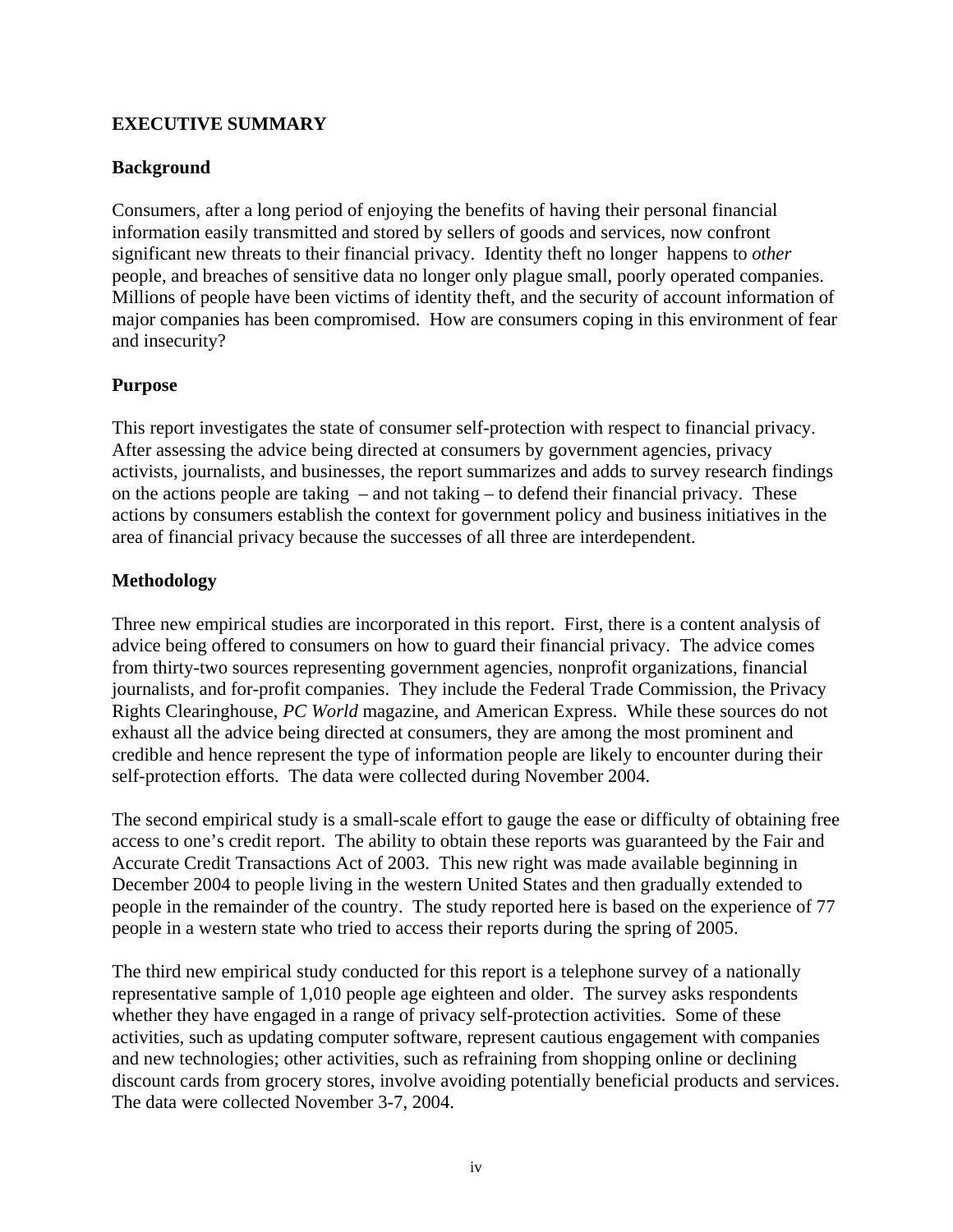## **Findings**

*1. There is no shortage of advice for consumers on actions they can be taking to protect their financial privacy.* The thirty-two advice sources analyzed for this report offered 105 unique suggestions. The average source dispensed fourteen pieces of advice, meaning that any single source of advice represents only a small portion of the overall range of self-protection ideas. Nevertheless, certain suggestions surfaced repeatedly, so it was possible to construct "top ten" lists of frequently tendered advice regarding both offline and online privacy.

The offline list of recommended behaviors is headed by:

- shredding documents that contain sensitive financial information,
- annually verifying the accuracy of credit report content, and
- sending outgoing mail from a secure location.

The most frequently offered advice for the online word is:

- refrain from giving out personal information unless a Web site's identity is verified or the site visit was initiated by the consumer,
- use firewalls to prevent unauthorized access to computers , and
- read Web site privacy policies for collecting, using, and sharing information .

*2. While the time, money, and mental costs of following any single piece of advice can be minimal, the cumulative costs of privacy self-protection can be substantial.* Some methods of defending personal financial privacy involve financial outlays, such as buying a new highsecurity mailbox, purchasing a cross-cut shredding machine, or subscribing to an identity theft monitoring service. Most self-protection actions, however, involve low-level but repeated expenditures of time. These actions include taking outgoing mail to a secure location, shredding documents containing sensitive financial information, and promptly checking the accuracy of all financial statements and bills. Even if the time, money, and mental costs of engaging in any single action are low, the cumulative costs of protecting financial privacy both offline and online can be high.

Given all the actions consumers could possibly be taking, the key is choosing those that are most efficient in the sense that they yield relatively high privacy dividends at relatively low cost. Having one's social security number removed, where possible, from identification cards, registering on the federal do-not-call list, opting out of prescreened credit card solicitations, and installing a computer firewall are examples of actions that are likely to be efficient in protecting privacy. However, not all such do-it-once-and-you're-done actions are as easy as they seem. A case in point is obtaining free copies of credit reports. According to a small-scale study of seventy-seven people, only thirty-nine percent (39%) were able to access online all three of their credit reports. While technical improvements have been made since this study was conducted in the spring of 2005, the results underscore the importance of designing mechanisms of privacy protection that avoid unnecessary mental costs associated with frustration and aggravation.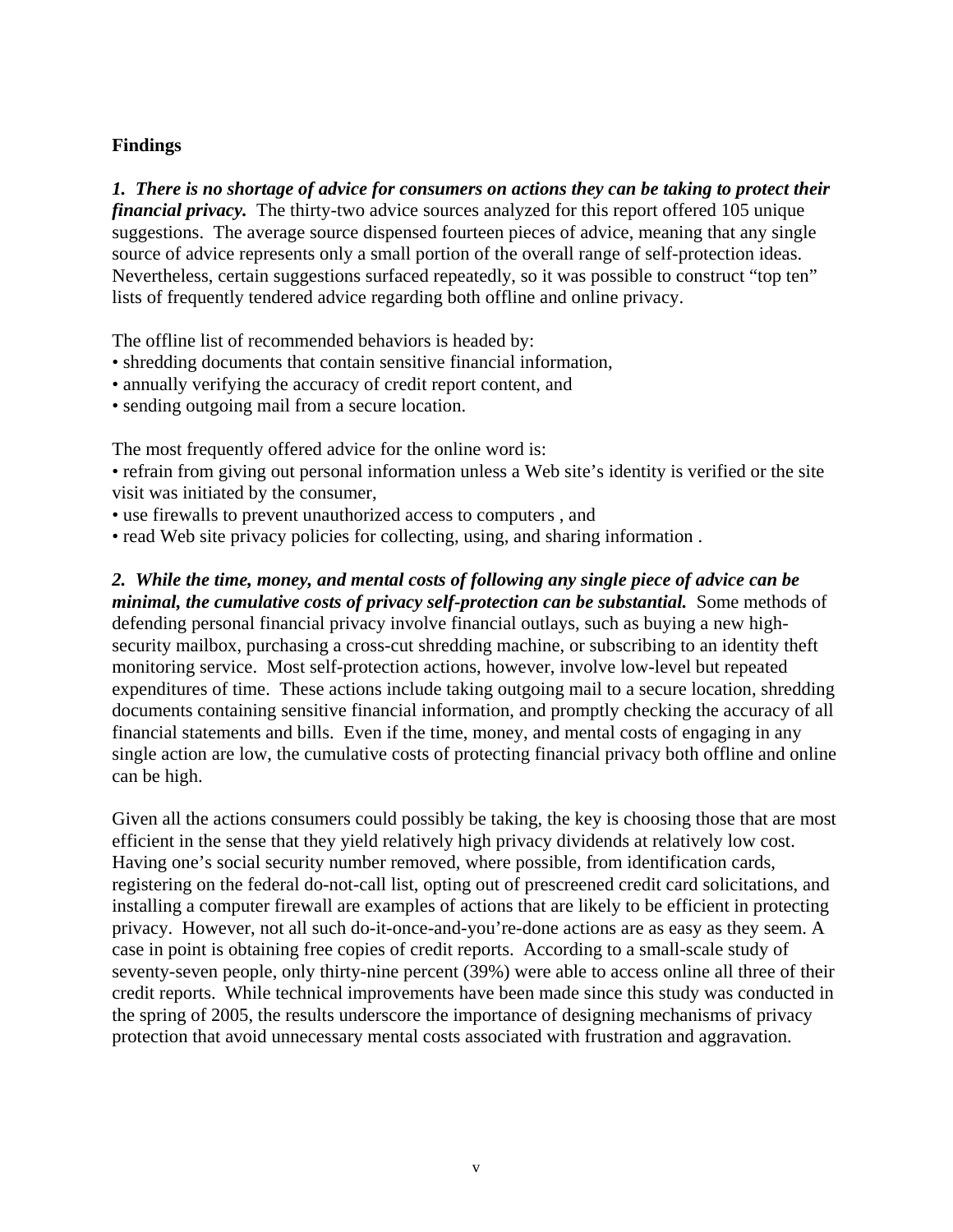*3. People vary in their desire for financial privacy, but large percentages of consumers have adopted new behaviors to guard their financial privacy.* The national survey commissioned for this report found:

- 51% of respondents claim to "always" shred their financial documents,
- 49% "always" send mail from a secure location like a post office or locked mail box,
- 33% had paid to see their credit reports prior to the passage of the FACT Act,
- 59% have added or updated anti-spyware software

• 42% check Web site privacy policies "always" or "most of the time" before providing personal information, and

• 61% check Web site security policies "always" or "most of the time" before paying online.

These findings are highly consistent with the results of other surveys and strongly suggest that people have adopted a variety of new behaviors to protect their offline and online privacy. There are still plenty of chinks in the privacy armor of consumers, especially the practice of carrying social security numbers in wallets and purses, but consumers have clearly learned new behaviors or, at least, new norms of what they *should* be doing.

## *4. Most people perceive that they are currently working hard to protect their financial privacy.*

When asked to describe the amount of time and effort they devote to protecting their financial privacy, sixty percent of respondents describe the amount as "a lot" or "moderate." Moreover, consumers have responded aggressively to offers of government assistance in guarding privacy, like signing up for the Federal Trade Commission's do-not-call list and trying to obtain free copies of their credit reports. It would not be surprising if most consumers feel that they are "doing their part" in defending their financial privacy.

## *5. Most people have chosen to take new sensible precautions rather than give up transacting with firms offline and online, but a significant minority of consumers are choosing to avoid these transactions rather than expose themselves to invasions of their financial privacy.* The survey commissioned for this report found clear evidence of offline and online avoidance

behavior, some of which can be traced to concerns about privacy:

• 24% of respondents "always" pay restaurant bills with cash because they are worried about credit and debit card information being misused,

• 64% "never" accept offers to sign up for frequent-buyer discount cards, such as thoses offered by grocery stores and gas stations,

• 64% of respondents report having asked a company to take their name off mailing or phone lists, and

• of the two-thirds of the sample who had a computer with Internet access at home, 32% had never purchased anything online.

These forms of avoidance and withdrawal are hardly confined to elderly consumers who are unfamiliar with new technologies. Without a sense of confidence about the ability to control one's financial information, people of all ages and characteristics may decide that avoidance is the best protection strategy.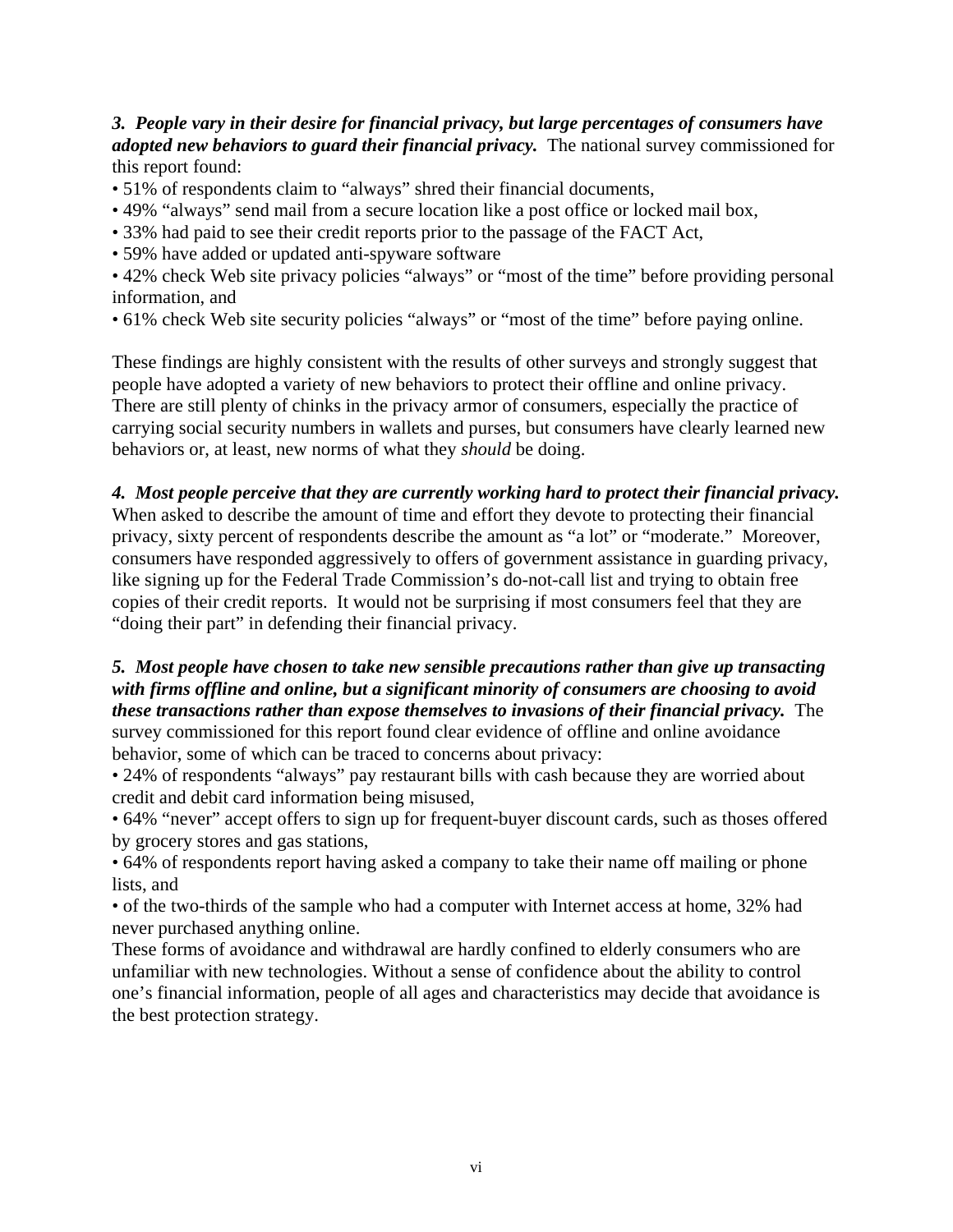## **Conclusion**

Consumers are "doing their part" by heeding the advice offered by various experts on how to defend personal financial privacy. Sixty percent of respondents in the 2004 AARP survey reported spending "a lot" or "a moderate amount" of time and effort protecting their financial privacy. People could show more restraint in carrying around their Social Security numbers, change their passwords and PINs more often, and show more persistence in reading the lengthy privacy disclosures provided by financial institutions under the terms of the Gramm-Leach-Bliley Act. On the whole, however, consumer actions are going beyond costless verbal expressions of concern for their financial privacy. In a few short years, people have learned new habits related to the way they receive, send, and discard mail; the way they access their financial accounts; and the way they operate their computers. They are now in the process of learning another new habit—how to read their credit reports and correct any misinformation they contain.

Privacy is not costless. More privacy can mean higher prices, less convenience, and greater threats to personal health and safety. The consumer is therefore in the best position to decide how much privacy he or she wants. It does not follow, however, that the task of achieving this desired level of privacy falls solely on the shoulders of consumers. Nor is privacy a matter of consumer vs. business vs. government responsibility. Businesses and governments have a strong stake in creating a climate in which consumers are not only knowledgeable about how to defend their financial privacy but also are motivated to engage in privacy self-protection. This climate is best achieved when businesses and governments offer consumers efficient methods of guarding their privacy. In the absence of high benefit-low cost methods, consumers may succumb to "privacy protection fatigue" and choose instead to avoid new and potentially beneficial financial services.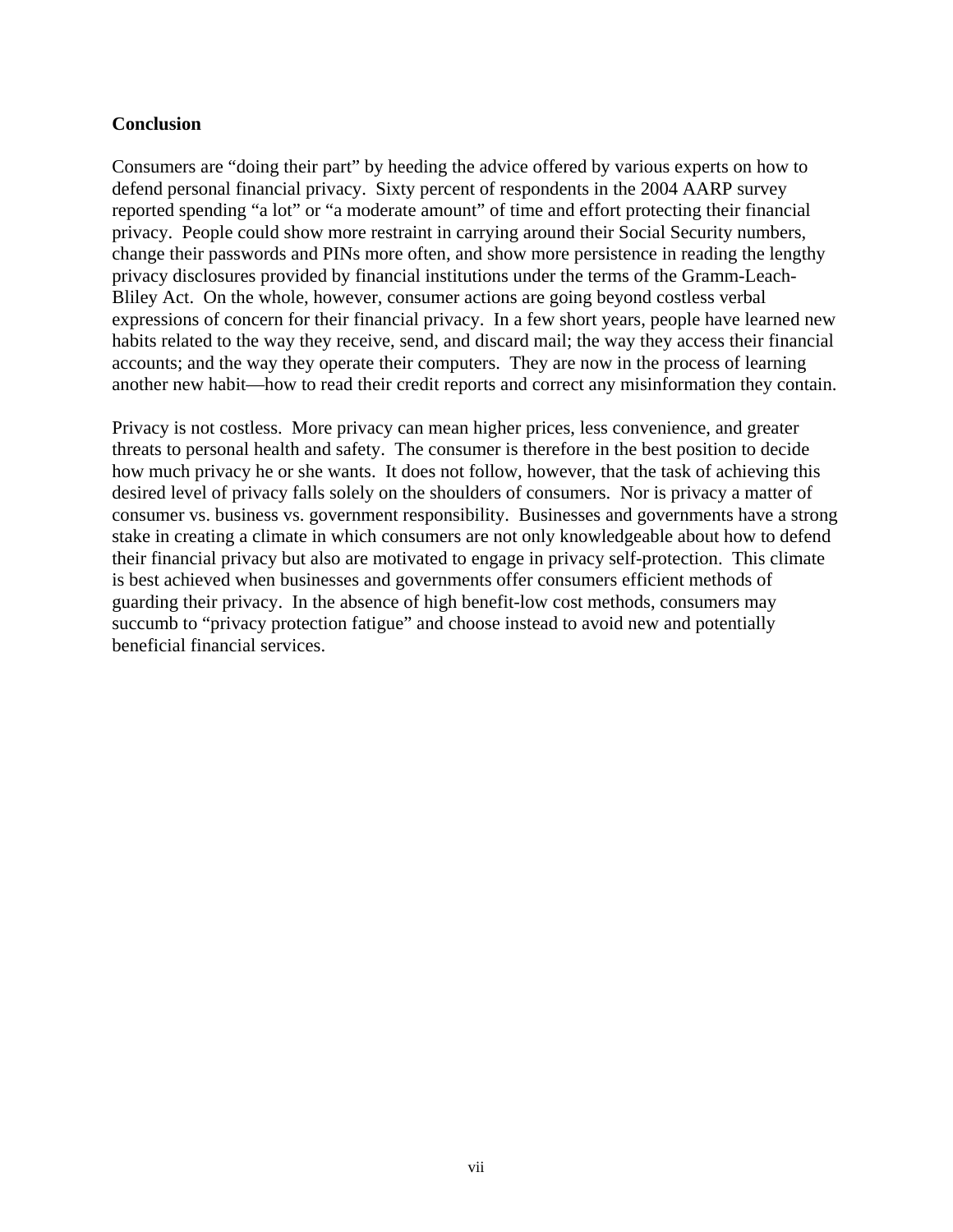### **TABLE OF CONTENTS**

### **FOREWORD**

### **EXECUTIVE SUMMARY**

| PART 3: FINANCIAL PRIVACY MANAGEMENT BEHAVIOR: ADVICE VS. ACTION  15 |  |
|----------------------------------------------------------------------|--|
|                                                                      |  |
|                                                                      |  |
|                                                                      |  |
|                                                                      |  |
|                                                                      |  |
|                                                                      |  |
|                                                                      |  |
|                                                                      |  |
|                                                                      |  |
|                                                                      |  |
|                                                                      |  |
|                                                                      |  |
|                                                                      |  |
|                                                                      |  |
|                                                                      |  |
|                                                                      |  |
|                                                                      |  |
|                                                                      |  |
|                                                                      |  |
|                                                                      |  |
|                                                                      |  |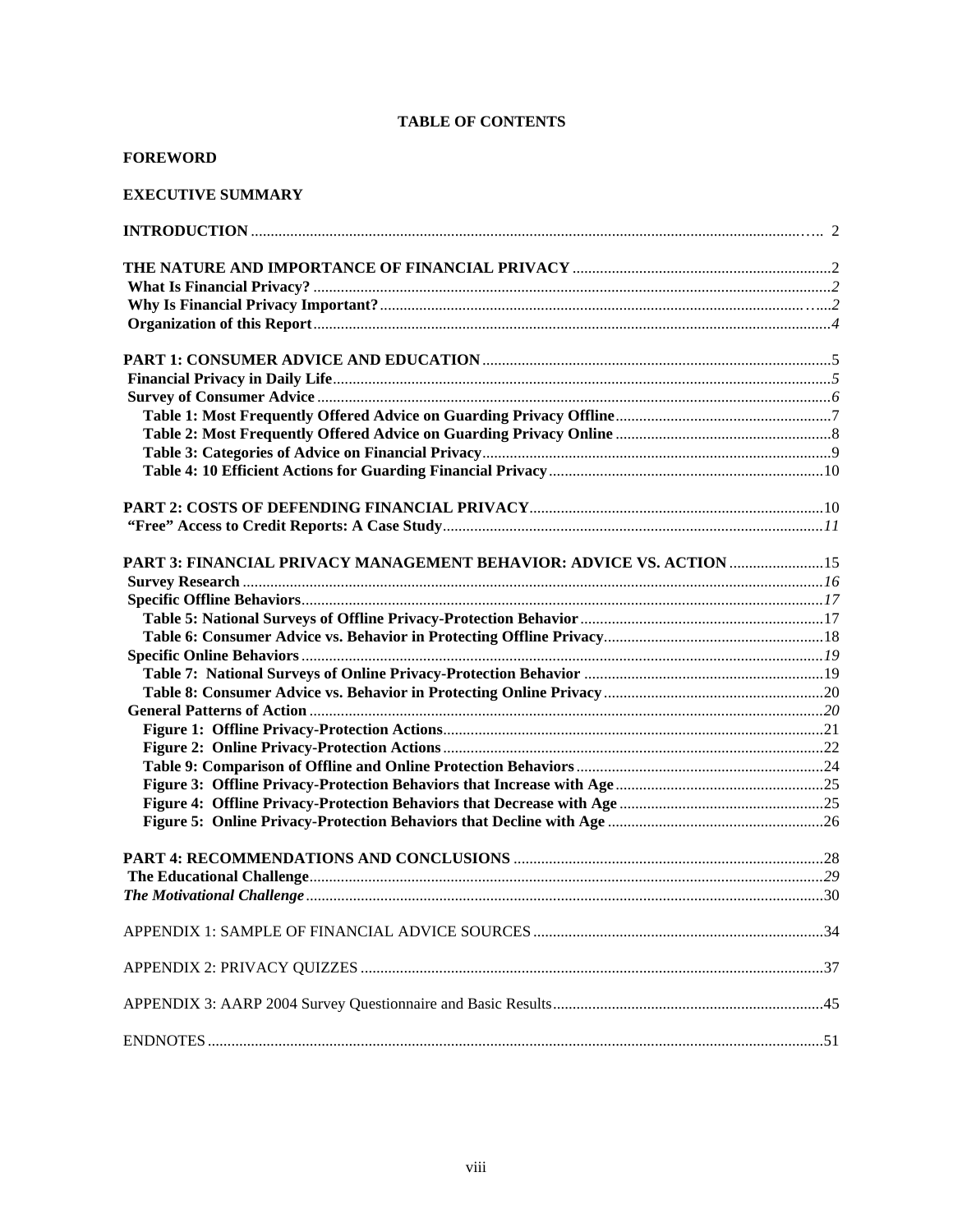## <span id="page-7-0"></span>**INTRODUCTION**

In the not-very-distant past, consumers might have been able to dismiss identity theft, "phishing," "pharming," and other threats to financial privacy as problems that only happened to *other* people. Today, people know better. Consumer complacency has been shattered by a steady stream of news about sensitive data being lost by or stolen from major companies. Consumers have been surprised as well to discover the existence of largely unregulated entities—like ChoicePoint and Acxiom—that collect, aggregate, and sell their personal information. Keeping up with threats to privacy can feel like a full-time job for the consumer, because as quickly as authorities unmask and defuse one new threat, a new and more insidious one seems to arise.

How do consumers cope with complex and rapidly changing threats to their personal privacy? Some people do nothing because they blindly trust that someone else—businesses, government, privacy advocates—will protect their privacy. Others succumb to paranoia and close themselves off from new technologies. Most people fall somewhere between blind trust and paranoia. They want to enjoy the benefits and conveniences of modern life while minimizing the threats to their personal privacy. But striking this balance requires a lot of work. What privacy-protection actions are individuals being advised to take, what actions do they already take, and how much more can people reasonably be expected to do? How can government and industry action create an environment that supports individuals as they seek the level of privacy that is right for them? This report, which focuses on financial privacy and draws on both new and existing data, answers these questions.

## **THE NATURE AND IMPORTANCE OF FINANCIAL PRIVACY**

Financial privacy is an important component of overall personal privacy. Other domains of personal privacy include health (e.g., genetic makeup), education (e.g., grades in college), communication (e.g., parties to whom we address phone calls and mail), and politics (e.g., candidates for whom votes are cast). Financial privacy is especially important because it pertains to the daily actions of virtually every adult and overlaps with other domains of personal privacy (e.g., medical expenditures and campaign contributions).

## *What Is Financial Privacy?*

Like the broader concept of personal privacy, financial privacy is neither simple nor onedimensional. Financial privacy can be defined as the ability of an individual to control his or her personal financial information. Within this definition, however, lie two related but distinct concerns: data protection and freedom from intrusion. Data protection speaks to the potential misuse of personal financial information that is contained in databases held by financial services companies and units of government. The fair information practice principles of notice/awareness, choice/consent, access/participation, integrity/security, and enforcement/redress were developed in response to concerns about data protection.<sup>1</sup>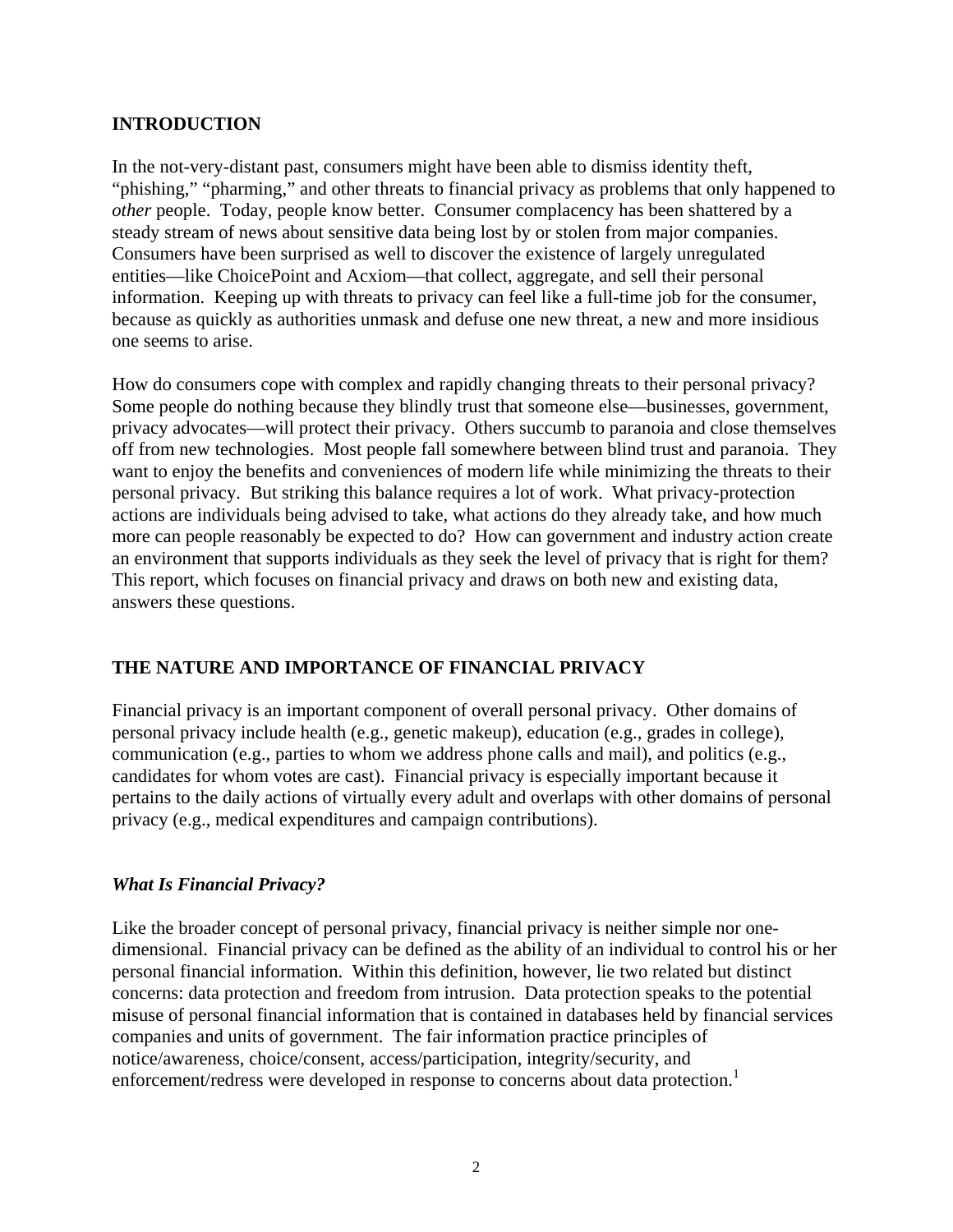With all the attention to data breaches and identity theft, it is easy to lose sight of a second important aspect of financial privacy—the loss of privacy that results from intrusive offers to borrow, buy, invest, or contribute funds. An ill-timed phone call, an overly aggressive door-todoor salesperson, or an annoying pop-up ad on a computer screen are examples of intrusions on financial privacy. These intrusions were presaged in 1890 in a *Harvard Law Review* article by Samuel Warren and future Supreme Court Justice Louis Brandeis. The authors defined privacy as "the right to be let alone."<sup>2</sup> Whereas data protection involves forestalling unwanted communication *to* others, freedom from intrusion consists of preventing unwanted communication *from* others. Both aspects of financial privacy, *data protection* and *freedom from intrusion*, are important to consumers and are included in the popular meaning of the phrase "financial privacy;" therefore, both aspects are covered in this report.

## *Why Is Financial Privacy Important?*

The importance of financial privacy is easy to underestimate...until it is lost. Some people may say, "I have nothing to hide, so why should I care about privacy?" These individuals may not recognize that invasions of privacy can have serious financial and nonfinancial consequences. Consider identity theft. According to a 2003 study commissioned by the U.S. Federal Trade Commission, 27.3 million people in the United States had been victimized by identity theft during the previous five years, at a cost of \$48 billion to businesses and financial institutions, plus an additional \$5 billion to consumers for out-of-pocket expenses.<sup>3</sup> Another study found that victims of identity theft lose time as well as money—an average of 600 hours spent over several months trying to resolve the problems created by identity theft.<sup>4</sup>

Phishing—the use of deceptive emails to trick recipients into divulging financial data such as credit card numbers, Social Security numbers, and account names and passwords—is one of the newest tricks in the identity thief's book.<sup>5</sup> MessageLabs, a provider of email security services for businesses, measured an increase in phishing email from 279 instances in September 2003 to more than two million by a year later.<sup>6</sup> The April 2005 report of the Anti-Phishing Working Group, a coalition of banks, Internet service providers, and other businesses, documented a 15 percent average monthly increase in phishing Web sites between July 2004 and April 2005.<sup>7</sup> While most people like to think they are too smart to be hooked by phishing, seven of 10 respondents in a study of Internet users acknowledged they had unintentionally visited a spoofed Web site, and more than 15 percent admitted to providing it with sensitive financial information, including credit card numbers, checking account information, and Social Security numbers.<sup>8</sup> The study also estimated that the annual monetary loss to U.S. victims of phishing was about \$500 million.

When personal financial data fall into the hands of the wrong parties, major financial loss can occur. Even in the "right" hands, a lack of financial privacy can result in losses through financial discrimination. Many have raised the possibility that employers and insurers will discriminate against people based on their genetic makeup,<sup>9</sup> but discrimination based on a person's income or past purchases is also possible. In a world where more and more transactions occur over the Internet, how long will it be before, say, an airline offers different prices to different travelers based on the airline's calculation of each customer's ability and willingness to  $\text{pav}$ ?<sup>10</sup>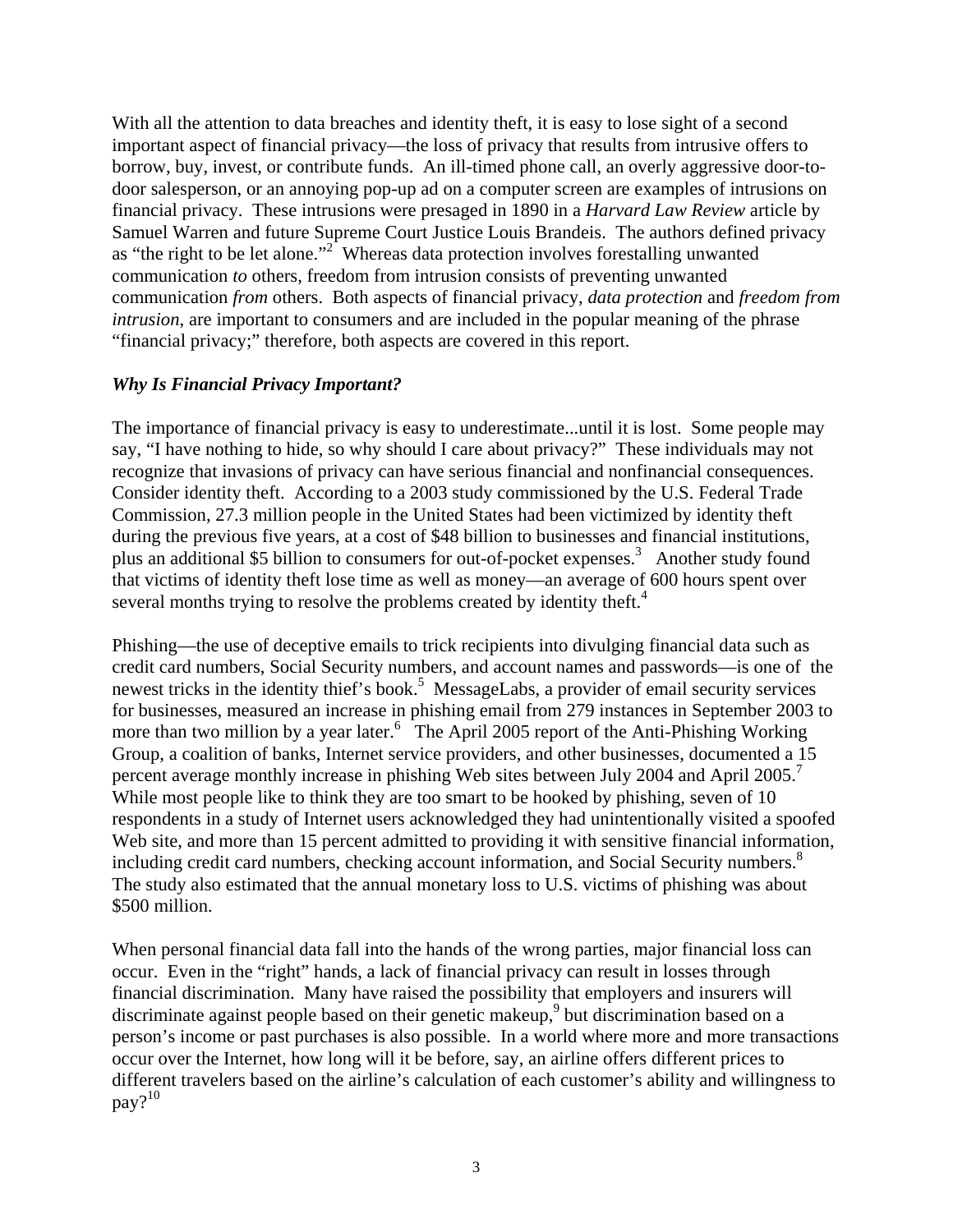Even people who believe they have "nothing to hide" and no data to protect may object to intrusions into their financial privacy. For example, a person whose parents died recently may not appreciate telephone calls from financial services companies offering advice on how to invest an inheritance. Similarly, a woman who goes online to buy a book about breast cancer may become upset when her computer is suddenly filled with pop-up ads for breast enhancement procedures.

So, if financial privacy is so important, why aren't people clamoring for more of it? One reason is that a loss of financial privacy may be viewed as the inevitable price of economic progress. Recall, for instance, computer company executive Scott McNealy's famous 1999 remark, "You have zero privacy anyway. Get over it."<sup>11</sup> Similarly, people may be willing to sacrifice some degree of financial privacy in exchange for other goals, such as personal safety, convenience, or financial gain.<sup>12</sup> For example, most people are glad to give up some of their financial privacy for tangible gains in the fight against terrorism. On a more mundane level, people let grocery stores track their purchase patterns through preferred shopper programs in exchange for occasional discounts on grocery items. In addition to involving trade-offs with other values such as safety and convenience, actions in defense of financial privacy can be costly in terms of time and money. For these reasons, consumers may take only some of the many actions that could enhance their financial privacy. Yet, as we see later in this report, most consumers respond enthusiastically when government and corporate action reduces the costs of guarding financial privacy.

## *Organization of this Report*

This report has four sections. The first synthesizes the vast amount of advice government agencies, journalists, privacy advocates, and businesses offer to consumers concerning ways to protect their financial privacy. This section not only discusses the most commonly offered pieces of advice, but given the time, money, and psychological costs involved in protecting financial privacy, identifies the most efficient steps people can take. The second section describes the financial and nonfinancial costs of protecting financial privacy. It contains the results of a study of the nonmonetary costs involved in exercising the new consumer right of free access to credit reports. The system for doing so, at least as initially constructed, is far from free when one considers time and energy costs. The report's third section relies on survey research, including a national survey conducted specifically for this report, to assess how consumers respond to this advice. In particular, which pieces of advice are consumers heeding and which are they ignoring? The final section contains recommendations for government, business, and nonprofit groups regarding ways to increase the effectiveness and efficiency of consumer efforts to protect their financial privacy.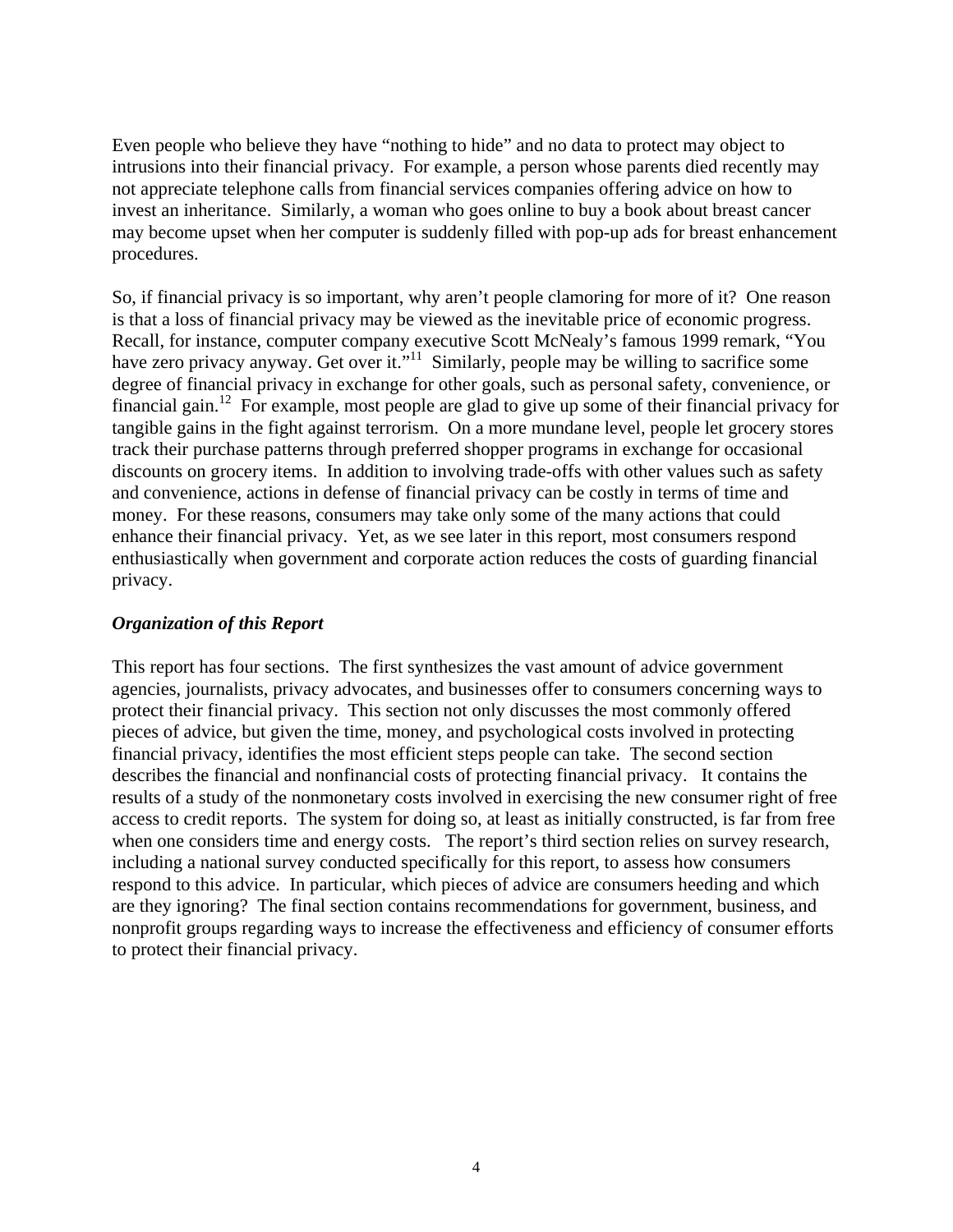## <span id="page-10-0"></span>**PART 1: CONSUMER ADVICE AND EDUCATION**

## *Financial Privacy in Daily Life*

The number of times a day that a consumer faces choices about financial privacy is potentially overwhelming. Imagine a day in the life of a person named Elizabeth. Awakening from a particularly good night's sleep, Elizabeth decides to go jogging in the park before heading to work. She pops one of her credit cards into the pocket of her jogging shorts just in case she wants to buy a drink or something special for breakfast on the way back from the park. Just as Elizabeth is about to walk out the door, the phone rings. She notices on her caller ID that the call is coming from a credit card company offering her yet another card with benefits too good to refuse. Elizabeth chooses not to answer the call but mutters to herself, "I really must figure out how to place my phone number on that government do-not-call list."

On the way out of the apartment building, Elizabeth stops to check that her mailbox is locked. Sometimes, when inspecting a particularly interesting-looking piece of incoming mail, she forgets to lock it properly. Outside, Elizabeth rounds the first street corner and passes her bank. It is only 7:30 a.m., too early to pick up that box of checks that she asked not be mailed to her for fear they might be stolen. A few blocks further on, Elizabeth passes the post office and remembers the stack of bills that were on her dresser in need of mailing. She is annoyed at herself; she could have easily taken the letters with her and placed them in a secure post office box rather than leaving them for all the world to see in the box for outgoing mail at her office.

The morning is beautiful and Elizabeth runs with special vigor. Almost back home, she decides to stop at the local coffee shop and order something tasty. She notices that the cute guy working the counter is new. She hands him her credit card, and he notices the words "Check my ID" on the back of the card. When he asks Elizabeth for a form of identification, she is annoyed that she doesn't have one. How embarrassing! Fortunately, the clerk isn't a stickler for detail and runs her credit card through.

Upon arriving back at her apartment, Elizabeth notices that her copy of the morning newspaper has not arrived yet. "No problem," she says, "I'll just go online and submit a request for another copy." In attempting to log onto the newspaper's Web site, however, Elizabeth realizes that she has forgotten her login name and password. She tries a couple of likely possibilities, but none of them work. "Oh well," she sighs, "I'll just pick up a copy of the newspaper on my way to work."

After showering and dressing, Elizabeth notices that she has just enough time to catch her bus to work. But today is Wednesday, the day her garbage is picked up each week, and she has forgotten to shred the big stack of financial documents she has let accumulate in the corner of her small living room. She had promised herself that she would finally read all of those privacy notices that come from her bank, insurance company, phone service, and stock broker. Normally, she would let the untidy stack of paper continue to grow for another week, but her parents are coming for dinner in two days. Her choice is either to throw out the documents without running them through the shredder or to be late to work. Elizabeth is so conflicted she could scream.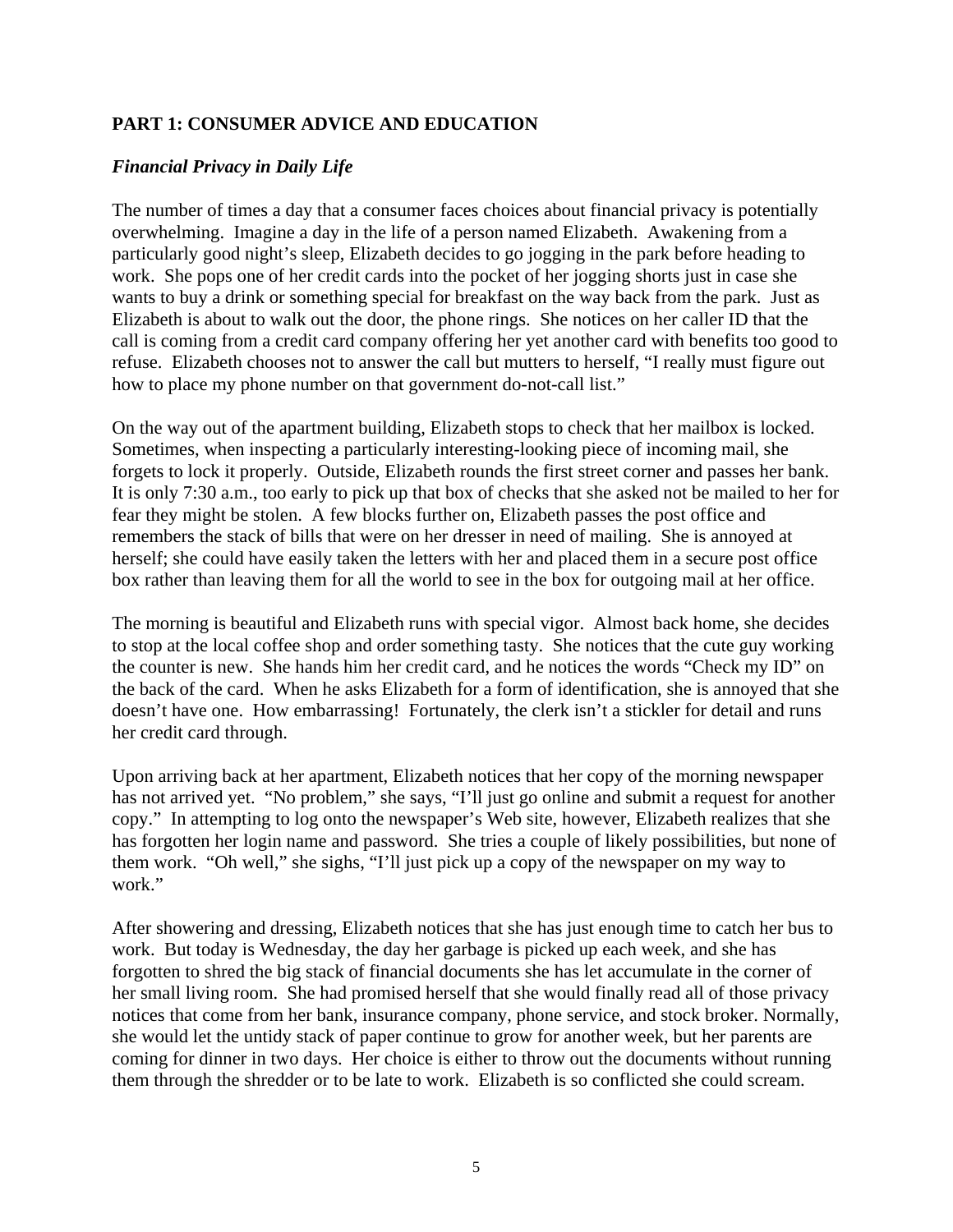At home after work, Elizabeth goes online to purchase a birthday present for her brother. She knows she should read Web site privacy policies, make sure each site's methods of payment are secure, update her antivirus software, and clear her browser's memory when she is finished. After a hard day of work, though, it seems like such a hassle to be a vigilant consumer. She would so much rather be thinking about the cute server in the coffee shop.

It is easy to sympathize with Elizabeth and the fact that guarding her financial privacy has become such an important part of her daily routine, but at least Elizabeth knows some of the ways to protect herself. She has been exposed to at least some of the information directed to consumers regarding how to protect their financial privacy. Some of this information has been facilitated by the federal government, as in the case of the privacy inserts that accompany statements from banks, mortgage firms, insurance companies, investment houses, and tax preparers. But the vast majority has been provided voluntarily by a variety of government and private entities. What exactly does this information advise consumers to do?

### *Survey of Consumer Advice*

Sources of advice on how to safeguard financial privacy are numerous, and new ones appear frequently. To study these efforts at informing and educating consumers, we drew a sample in November, 2004 of 32 of these sources of advice, emphasizing those that consumers would be most likely to consult due to the source's familiarity, credibility, and/or accessibility. Some of the advice appeared originally or simultaneously in print form, but all of the 32 sources can be found online. The Websites containing privacy advice appear readily if a person searches on Google or Yahoo using the phrase, "protect financial privacy" or "avoid identity theft." Because advice on guarding financial privacy comes from many quarters, our sample gives roughly equal coverage to four general types of sources: government agencies, nonprofit organizations, financial journalists, and for-profit companies. Within the sample of 32 sites, we also tried to give equivalent prominence to advice on protecting privacy offline (e.g., sending regular mail, receiving phone calls, shopping at stores) and online (e.g., reading financial news, purchasing from online vendors). We could have included more sites, but we found that adding more did not alter the substantive findings. The list of 32 advice sources, which appears in Appendix 1, contains well-known entities from the government (e.g., U.S. Federal Trade Commission), nonprofit (e.g. Privacy Rights Clearinghouse and Consumers Union), journalistic (e.g., *PC World* and *Motley Fool*), and business (e.g., Equifax and American Express) arenas.

The advice offered to consumers on protecting financial privacy comes most often in the form of lists, such as "Protect Your Privacy: Ten Simple Steps"<sup>13</sup> or "15 Must-Know Tips for Protecting Your Identity."<sup>14</sup> The Electronic Privacy Information Center, a leading privacy advocacy organization, offers 10 consumer privacy resolutions for the new year 2005.15 Frank Abagnale, a reformed con man and the source for Leonardo DiCaprio's character in the movie, *Catch Me If You Can*, presents "14 Tips To Avoid Identity Theft."<sup>16</sup> There is no apparent rationale for the exact number of recommendations on these lists or the order of the advice. There are, of course, entire books devoted to the subject of personal privacy, such as Eric Gertler's *Prying Eyes*, 17 or to the prevention of and recovery from identity theft.<sup>18</sup> By virtue of their length, these books are more comprehensive and more systematic in their privacy recommendations than lists and other brief documents, but few consumers have purchased them compared to the number of people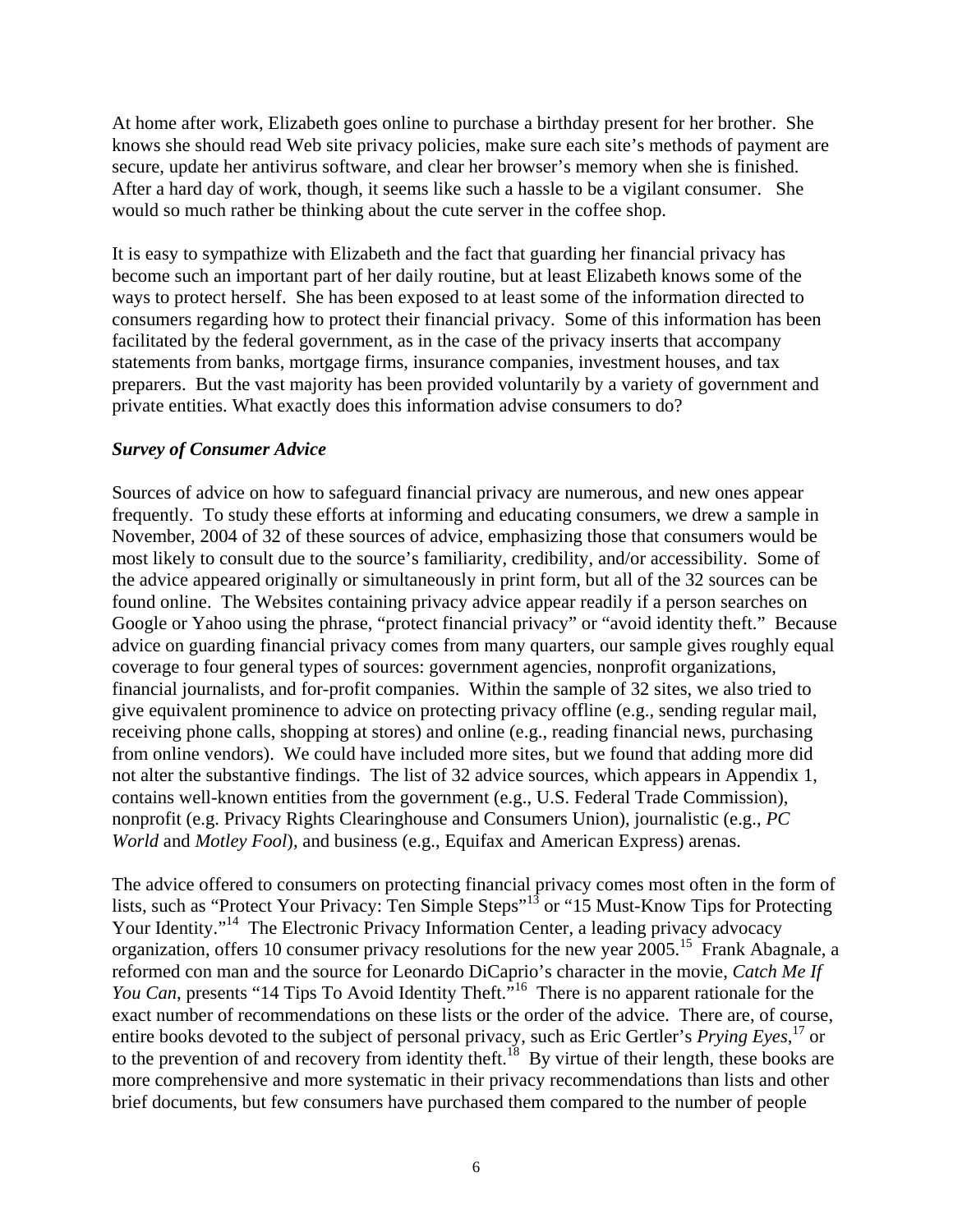who have read a pamphlet or brief article on guarding their financial privacy. For the sake of representativeness, however, our sample includes one such book, Gertler's.

The 32 advice sources analyzed for this report comprised 105 unique suggestions on how to guard one's financial privacy, with that number reflecting our best effort to combine similar pieces of advice into a single category. For example, essentially the same piece of advice can be framed in terms of risk-increasing behavior to avoid (e.g., "never leave mail in your mail box overnight") or risk-reducing behavior to undertake (e.g, "remove your mail promptly after it arrives"). Each source had an average of 14.4 items of advice per source, with a range from three to 47. Any single information source (other than a book) contains a sliver of the total pie of advice. Tables 1 and 2 show the most frequently offered pieces of advice for protecting financial privacy offline and online. To the extent that there is a consensus among the advice givers, these lists are it.

| <b>Rank</b>    | <b>Advice</b>                                                                                                                       |
|----------------|-------------------------------------------------------------------------------------------------------------------------------------|
| $\vert$ 1      | Shred or otherwise destroy documents containing sensitive financial information.                                                    |
| $\overline{2}$ | Obtain and verify credit report at least annually.                                                                                  |
| 3              | Send outgoing mail from a secure location.                                                                                          |
| $\overline{4}$ | Don't give out personal information without verifying a party's identity or unless you<br>initiate the transaction.                 |
| 5              | Minimize personal information, especially Social Security number, on checks or<br>forms of identification (e.g., driver's license). |
| 6              | Promptly monitor accuracy of monthly or quarterly financial statements.                                                             |
| $\overline{7}$ | Don't carry your Social Security number in your wallet or purse.                                                                    |
| 8              | Minimize the personal information you carry with you.                                                                               |
| 9              | Don't give out your Social Security number unless absolutely necessary.                                                             |
| 10             | Keep financial information at home secure from other people.                                                                        |

## **Table 1: Most Frequently Offered Advice on Guarding Privacy Offline**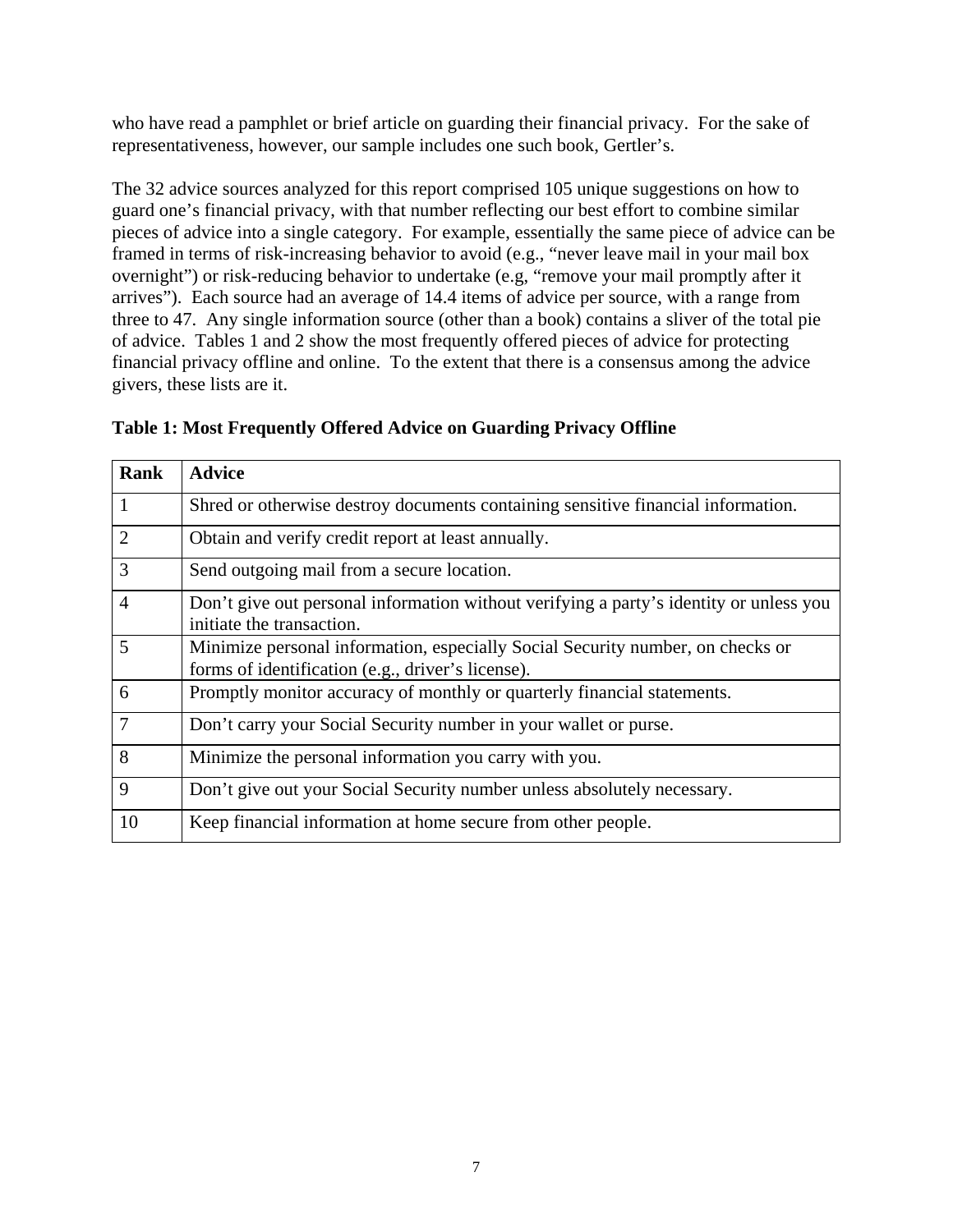| <b>Rank</b>    | <b>Advice</b>                                                                         |
|----------------|---------------------------------------------------------------------------------------|
| 1              | Don't give out personal information without verifying identity or initiating contact. |
| $\overline{2}$ | Use firewalls to prevent unauthorized access to computers.                            |
| 3              | Read Web site privacy policies for collecting, using, and sharing information.        |
| $\overline{4}$ | Regularly update virus protections.                                                   |
| 5              | Read Web site security policies for information transmission.                         |
| 6              | Use difficult-to-guess passwords.                                                     |
| $\overline{7}$ | Properly wipe or otherwise destroy hard drive before computer disposal.               |
| 8              | Give minimal personal information to Web sites.                                       |
| 9              | Get updated security patches.                                                         |
| 10             | Screen, reject, or otherwise control cookies on your computer hard drive.             |

**Table 2: Most Frequently Offered Advice on Guarding Privacy Online**

Some of the recommendations on these two "best of" lists will strike many people as matters of common sense. Should a person really have to be told not to give out his or her Social Security number to an unknown party or to read the privacy and security policies of unfamiliar Web sites? Other recommendations will seem quite useful even to savvy consumers. The main problem with these lists is that they lack an underlying structure, so they seem ad hoc. To give structure to the more than 100 recommendations to consumers, we developed a five-category organizational scheme. The five categories are privacy-enhancing actions related to:

- receiving information;
- sending information;
- storing information that is primarily under the consumer's control;
- monitoring information that is stored by other parties; and
- disposing of information.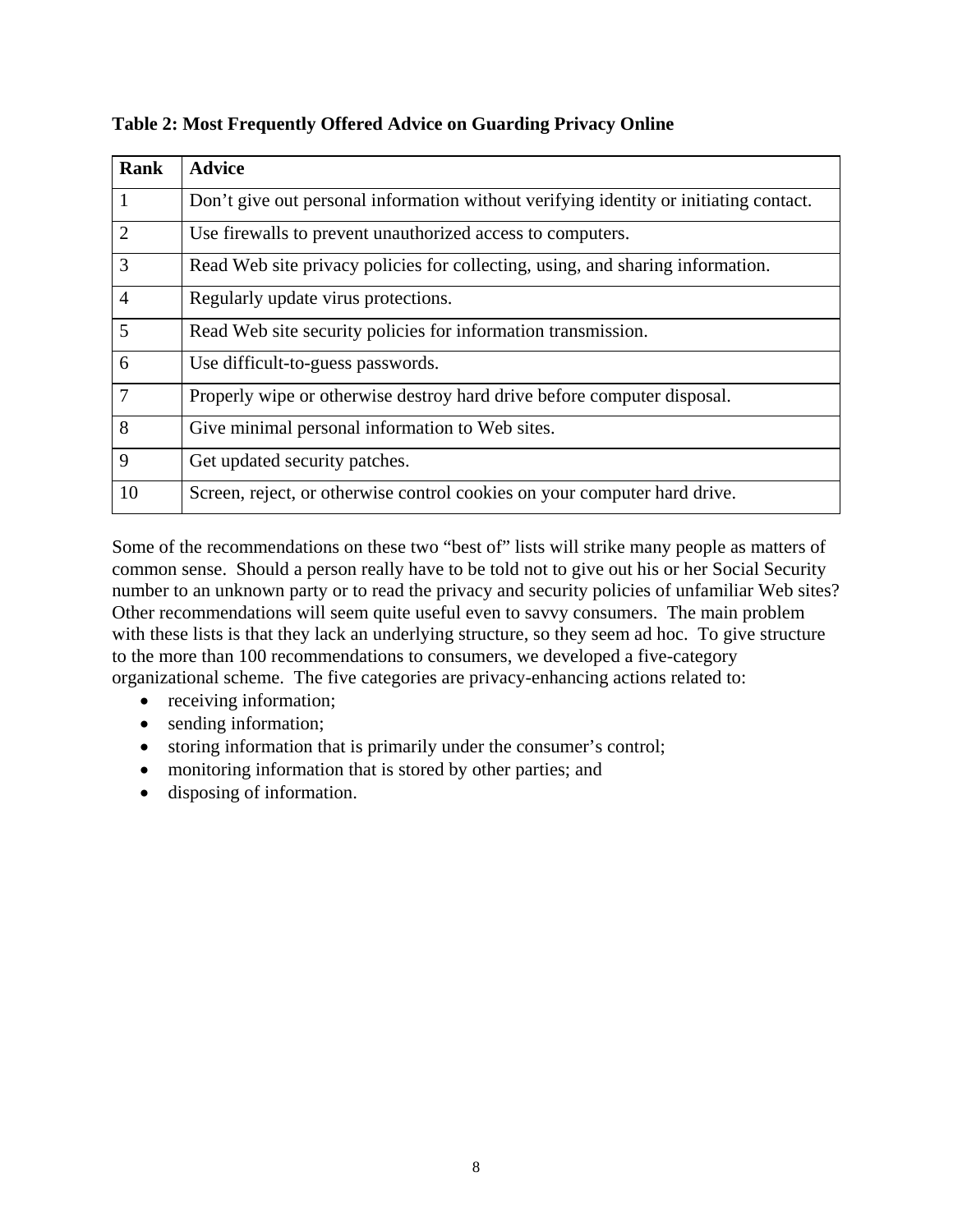Table 3 shows how some of the most frequently offered pieces of advice fit into these five categories.

| <b>Information</b> | <b>Offline</b>                     | <b>Online</b>                  |
|--------------------|------------------------------------|--------------------------------|
|                    |                                    |                                |
| Receiving          | Opt out of prescreened credit card | Screen unnecessary cookies     |
|                    | offers                             |                                |
| Sending            | Send mail from a secure location   | Encrypt communications         |
| Storing            | Don't carry Social Security number | Use firewalls                  |
| Monitoring         | Check credit report annually       | Read Web site privacy policies |
| Disposing          | Shred documents                    | Wipe hard drive when disposing |

|  |  |  | Table 3: Categories of Advice on Financial Privacy |
|--|--|--|----------------------------------------------------|
|--|--|--|----------------------------------------------------|

The five-category scheme is useful in gauging the comprehensiveness of any source of information on financial privacy. The more categories covered, the more complete the advice. Awareness of the five categories can also help consumers act in a balanced and *efficient* fashion. It makes little sense, for example, to devote substantial resources to preventing the receipt of unwanted information (e.g., buying a new lockable mailbox), while ignoring privacy vulnerabilities in disposing of that same information (e.g., failing to shred documents containing sensitive financial information).

Efficiency in guarding one's financial privacy requires more, however, than making sure not to ignore one or more of the five categories. Consumers vary widely in their desire for financial privacy and, more important, in the costs they are willing to incur to protect their financial privacy. These costs include the expenditure of time, money, and physical and mental energy. Efficiency, therefore, involves achieving the greatest level of privacy from a given expenditure of time, money, and effort (or reaching a desired level of privacy at the least possible cost). To be efficient in the pursuit of financial privacy, consumers need to begin by taking actions that are both inexpensive and effective.

Unfortunately, there is virtually no research on the relative effectiveness or relative costs of various privacy-protection strategies. Some strategies do have the *potential* to be efficient inasmuch as either (1) a one-time action pays long-term dividends (e.g., opting out of prescreened credit card solicitations) or (2) intermittent, low-cost actions yield unique protections (e.g., using a credit card when shopping online). For example, signing up for the national do-not-call list requires only a single phone call or Web site visit, but the list's protection from unwanted calls lasts five years. Table 4 lists 10 actions that appear to be potentially efficient.<sup>19</sup> Only the last item in Table 4, installing a firewall, involves more than a minimal financial outlay; it is included because of the many problems firewalls can forestall.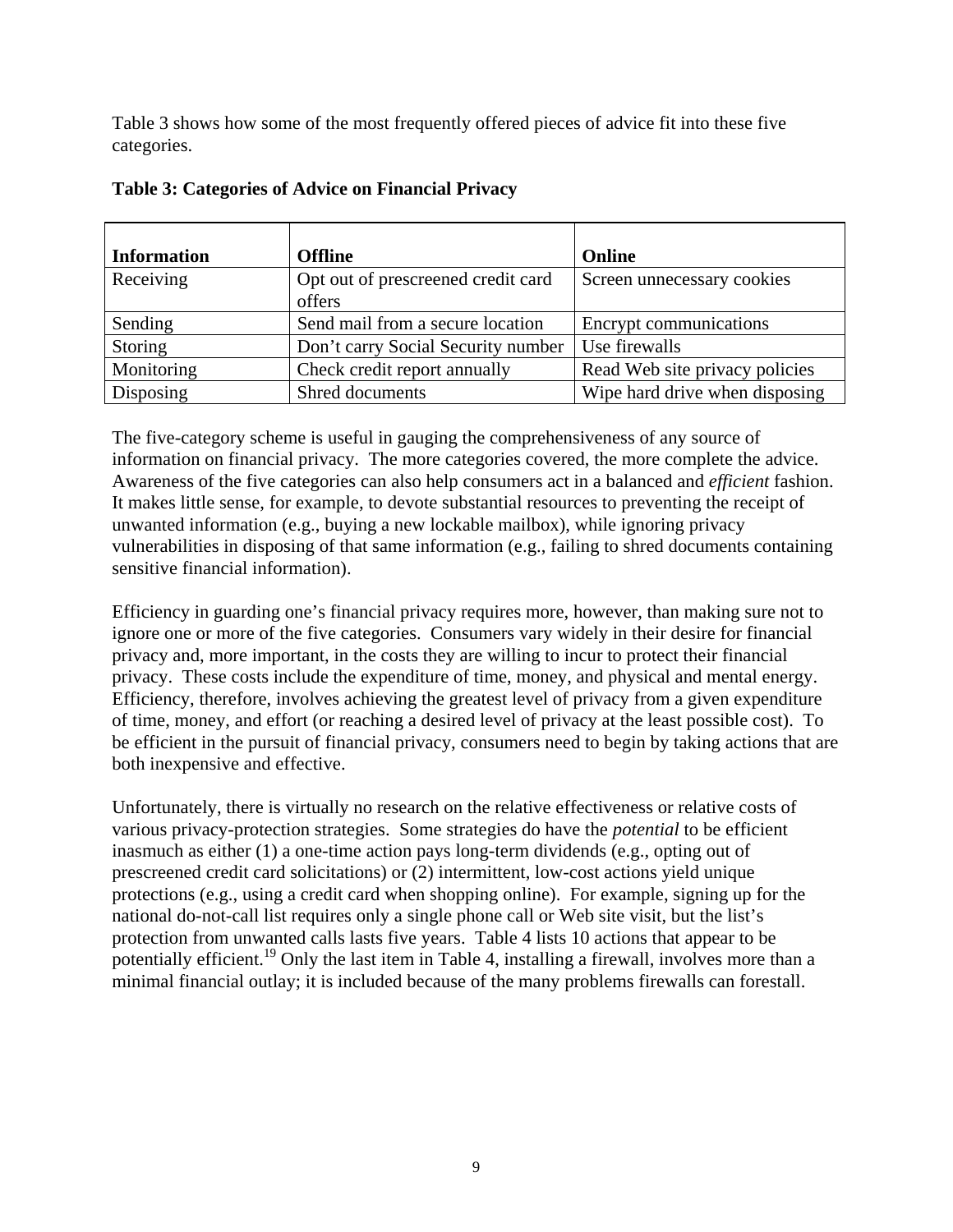## <span id="page-15-0"></span>**Table 4: 10 Efficient Actions for Guarding Financial Privacy**

Sign up on the national do-not-call registry at 1-888-382-1222 or www.donotcall.gov.

Opt out of pre-screened credit card offers by dialing 1-888-5-OPTOUT.

Exercise the financial privacy rights afforded by Gramm-Leach-Bliley Act.

Exercise the right to get free annual copy of your credit report at www.annualcreditreport.com.

Remove unnecessary or infrequently used personal information from your wallet or purse.

Put minimal information on your personal checks.

Get a credit card that has your photograph on it.

Look for reputable icons and seals of approval to verify Web site privacy and security practices.

Use a credit card instead of a debit card when buying online.

Install a firewall and configure it to start automatically.

Some consumers, especially those who have already been victims of identity theft and incurred the substantial cost of recovering from it,<sup>20</sup> will care more about their overall level of protection than the efficiency of their actions. These consumers will be willing to spend time and money beyond the most efficient actions exemplified in Table 4. The next section of this report considers in more detail some of the monetary and nonmonetary costs of protecting one's financial privacy.

## **PART 2: COSTS OF DEFENDING FINANCIAL PRIVACY**

If a person is willing to spend money to protect his or her financial privacy, it is not difficult to draw up a shopping list. To protect financial data as they enter and leave the home, one might follow the commonly dispensed advice to purchase a cross-cut shredder (price for a home model:  $$50–$130$ <sup>21</sup> and a new, secure mailbox (price range, uninstalled: \$50–\$350).<sup>22</sup> To safeguard one's credit report against fraudulent activity, new inquiries, and new accounts, another common recommendation is to sign up for a credit-monitoring service (typical price:  $$100$  per year).<sup>23</sup> Most experts on online privacy strongly recommend an additional purchase: a suite of software containing updated antivirus, antispyware, and anonymizing program (typical price:  $$75)$ .<sup>24</sup> To screen out unwanted phone solicitations at home, one can purchase caller ID service (typical price: \$85 per year, plus installation and possible equipment upgrade).

In short, financial privacy can be purchased, but it doesn't come cheap. It is easy to accumulate annual expenditures of \$300–\$500—about as much as many people pay for cell phone service or homeowner's insurance. Dollar expenditures only capture part of the cost of defending financial privacy. There are additional non-monetary costs, especially time costs. Buying a shredder is of little value unless a person uses it, and using it takes time. Antivirus software not only takes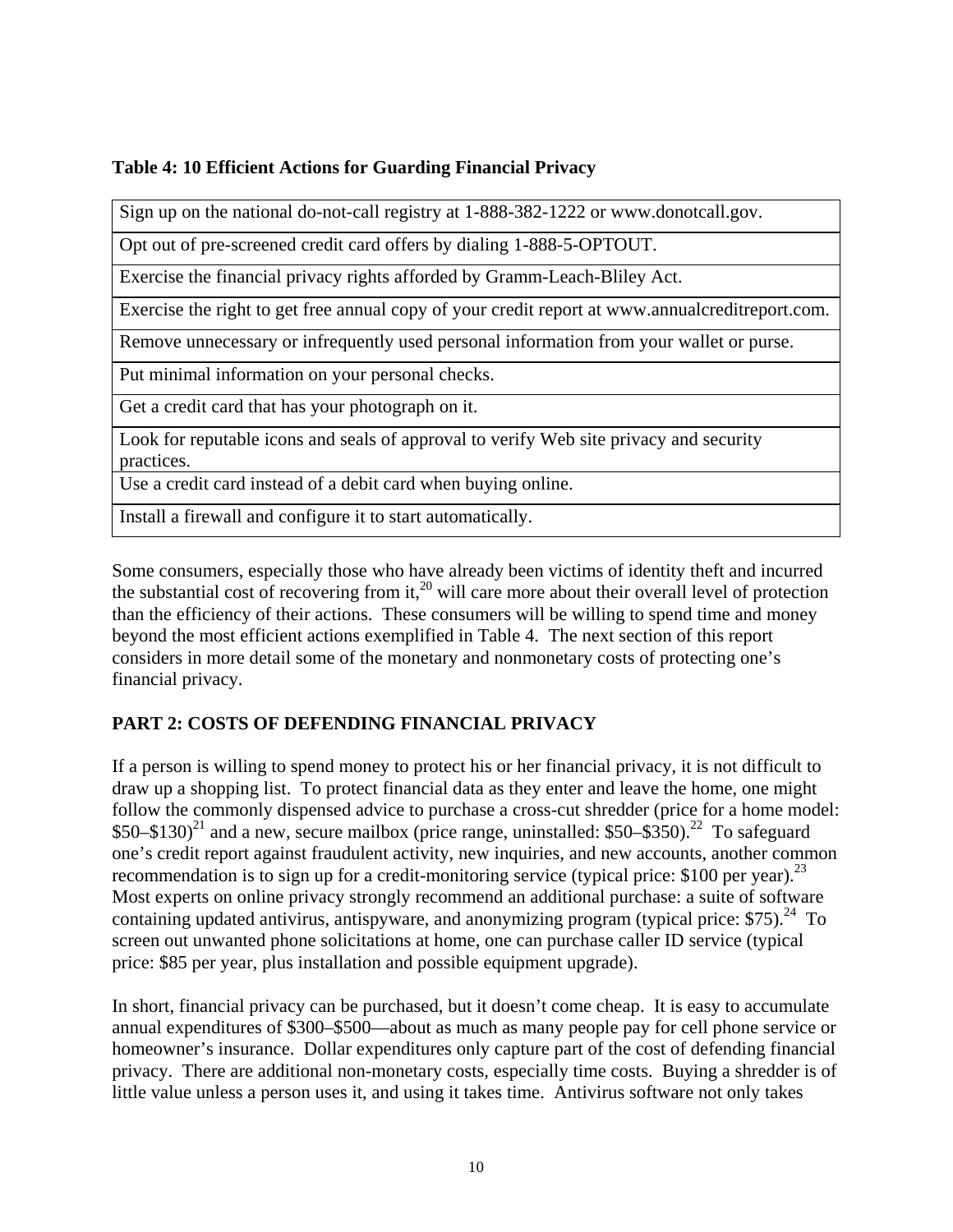time to install; it can slow down the logging in process every time a person gets on his or her home computer. At least the consumer anticipates the time costs of these activities . The time costs of other activities can be more than expected...and more than necessary. A good example is the new system for allowing consumers free, annual access to their credit reports.

## *"Free" Access to Credit Reports: A Case Study*

The Fair and Accurate Credit Transactions (FACT) Act of 2003 granted consumers for the first time free and annual access to the credit reports compiled by the three major U.S. credit reporting agencies—Equifax, Experian, and TransUnion. Free access began December 1, 2004, in the western United States and was gradually extended eastward until U.S. consumers in all states became eligible to see free copies of their credit reports on September 1, 2005.

As we discussed in Part 1, checking the contents of one's credit reports regularly is second only to shredding documents containing sensitive financial information in terms of how often consumers should undertake this privacy-protection strategy. In Part 2 of this report, we said that, even before implementation of the FACT Act, about a third of a national sample of consumers had *paid* a credit reporting agency to see the contents of their credit report; and, according to a study conducted for the U.S. Government Accountability Office, 58 percent of consumers had *seen* their credit reports before, perhaps after having been denied credit, insurance, or employment.<sup>25</sup> Hence, given the importance of examining the contents of one's credit reports, and the willingness of some consumers in the past to pay for access to them, one would think that free annual access would be a major advance for consumers. But how easy is it to exercise the new right of access provided by the FACT Act? Accessing the reports may be free in terms of money but not in terms of time, effort, and, aggravation.

Early Reports of Problems. The first complaint to arise about the system of granting consumers free annual access to their credit reports surfaced less than a week after the system was opened to consumers in the western United States. On December 7, 2004, representatives of six major consumer organizations wrote to the Federal Trade Commission to protest the fact that links to the single site for obtaining the results were blocked.<sup>26</sup> For example, links on the Web sites of reputable consumer organizations and mainstream news services were blocked initially. This practice of blocking links was discontinued in March 2005.

More critical of the new system were two reports by the World Privacy Forum, a nonprofit organization devoted to the study of privacy and technology. The first report, issued in February 2005, pointed out a host of "imposter sites," often with URLs similar to www.annualcreditreport.com, whose purpose is to charge people for the credit reports they are entitled to receive for free and/or to sell credit scores (which are not offered free).<sup>27</sup> The report found that some of the imposter sites were owned by one of the three major credit reporting agencies. The report contained several other criticisms: the confusion of free and paid services on the menu bars of individual company sites, the need to read four different privacy policies, and the practice (since discontinued) of one credit reporting company, TransUnion, of requiring consumers to opt out of marketing and information sharing. A follow-up report issued in July 2005 found that the number of imposter sites had more than doubled.<sup>28</sup> The overall conclusion of both reports was that consumers were often better off calling or writing for their credit reports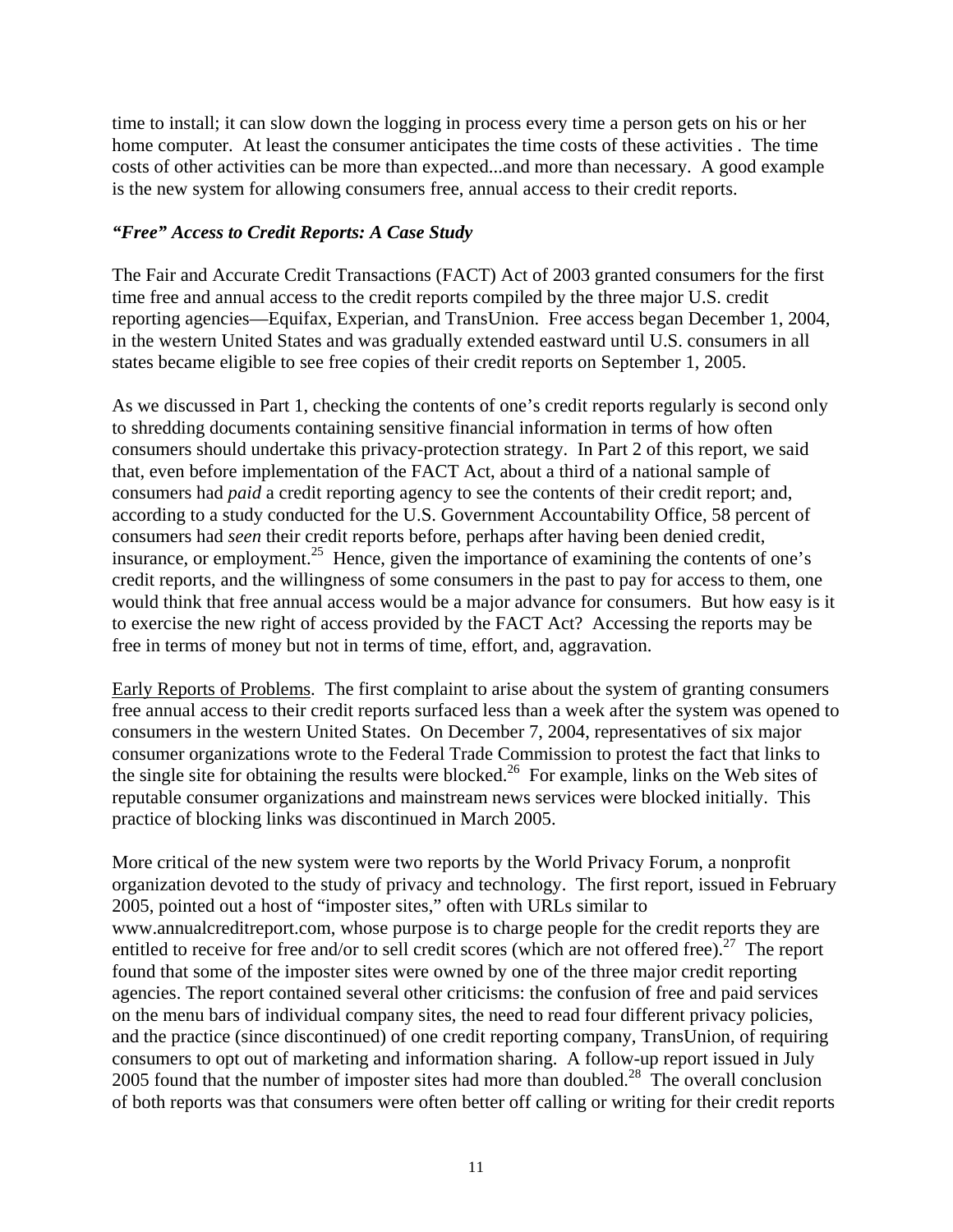than they were getting them online. (Of course, calling and writing require consumers to wait for their reports and may entail their own privacy risks.)

In addition to the existence of imposter sites, major search engines could not be relied on to help consumers find the legislatively required, industry-operated, legitimate site for obtaining free credit reports. Journalist Stephanie Zimmermann demonstrated the problem.<sup>29</sup> She typed "free credit report" into Google. According to Zimmerman, the legitimate site was not listed until the fifth page of results, where it was the 30th entry overall. Most of the preceding 29 search results referred to companies that might provide free credit reports but only in conjunction with other paid products, such as credit-monitoring services, identity theft insurance, or credit scores.

Study of Additional Problems. Given the documentation of problems that potentially beset consumers *before* they arrive at the annualcreditreport.com Web site, we conducted a new study for this report of the problems consumers may experience *after* they have managed to locate the government-mandated, industry-operated site. The study approximated the process by which consumers, acting naturally in the privacy of their own home, tried to access and reaccess their free credit reports, as the FACT Act mandated. Study participants were directed to the annualcreditreport.com site and asked to access all three of their credit reports. Then they were directed to reaccess any reports they initially obtained successfully. (While the FACT Act does not specify a right to reaccess a free report within a reasonable time period, consumers might want to recheck the contents of one credit report after seeing something odd in the content of another.) Using a one-page questionnaire, subjects were asked to (1) time the various phases of the exercise, (2) rate the ease of use of the three company Web sites, and (3) describe any difficulties experienced in accessing or reaccessing their credit reports. Subjects were asked *not* to examine the contents of the credit reports, including the accuracy of their information, or to comment on the ease of navigating through the report. Subjects were also asked *not* to spend time thinking about purchasing credit scores.

The majority of study participants were recruited from two undergraduate classes at a western, public university. To make the sample more closely resemble the adult population, students were invited to recruit one additional study participant, with preference given to someone older than a typical college student. To ensure that participants would have credit reports, they had to have at least one credit or debit card in their name. All told, 77 people chose to participate in the study: 28 males and 49 females. The average age of participants was 30, with a range of 18 to 78. The data were collected between late April and the middle of June 2005. (Several problems identified in this study were ameliorated or eliminated after the study's completion.)

Problems with the Master Site. The study uncovered four main problems in using the master site, annualcreditreport.com, the necessary gateway for obtaining free credit reports. First, the study investigators noted that the privacy policy is sufficiently long (almost 2,000 words) that few consumers are likely to spend the time to read it, certainly not in its entirety. Second, the investigators also found that, despite the sensitive nature of the information visitors are asked to provide (e.g., Social Security number), the site does not use privacy or security certifications, such as TRUSTe or VeriSign. By allowing consumers to click through to trusted sites, these certifications help consumers differentiate the single legitimate site from "pharming"(redirecting Web traffic from the intended site to another one) and other methods of Internet fraud.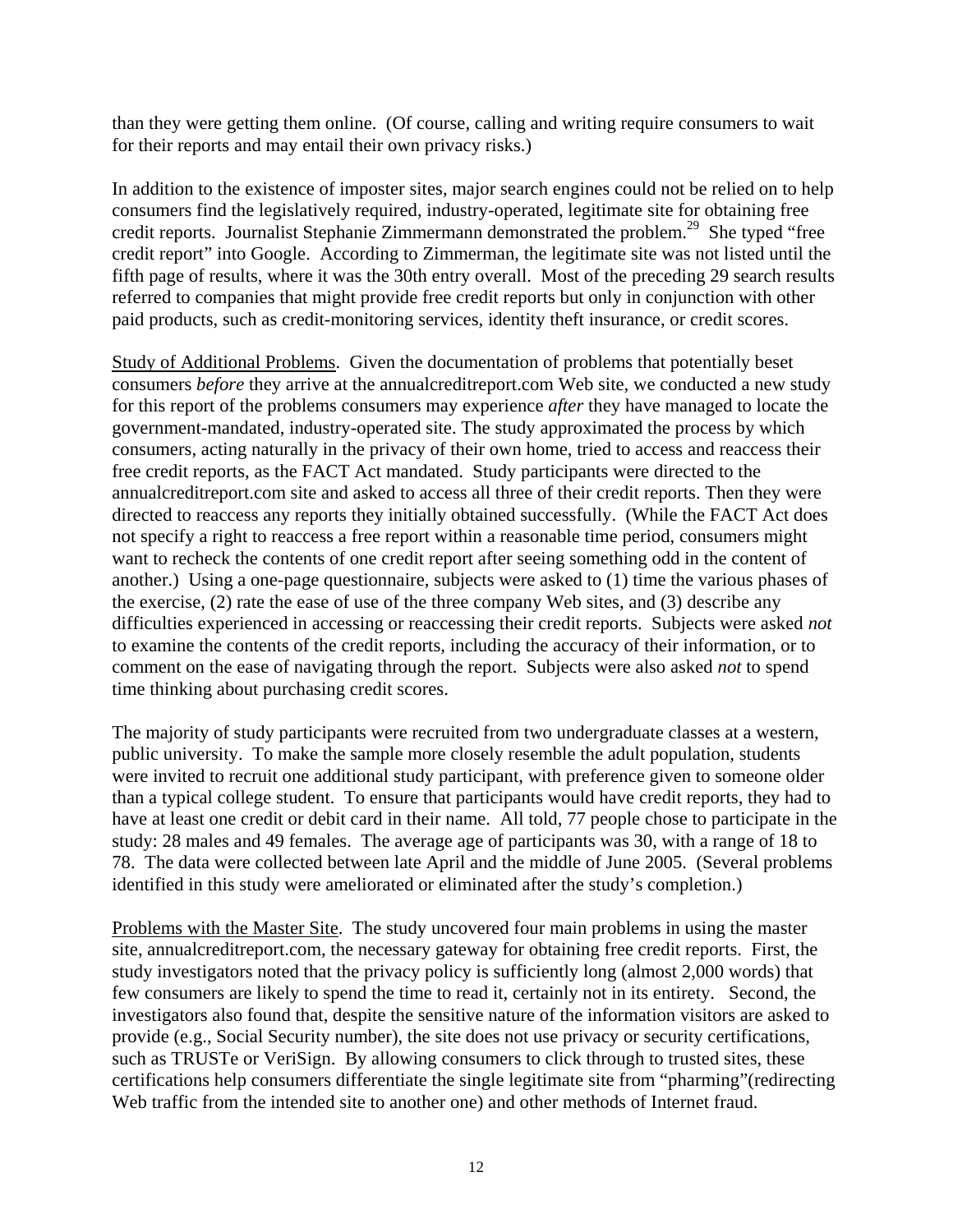Annualcreditreport.com does allow people to click on the logos of the credit reporting agencies, but this is of limited help, because some imposter sites also direct people to credit reporting agencies. A third problem highlighted by study participants is the site's failure to explain that a consumer who wants to access all three credit reports as part of a single visit should simultaneously check the boxes next to all three companies. With no way to know this procedure, many study participants reported being annoyed by having to reenter all of their information for each credit report. A fourth problem mentioned frequently by study participants is the failure to explain whether and how a consumer can reaccess a given credit report within a reasonable period of time. The lack of information about the reaccess process on annualcreditreport.com and the individual company sites resulted in the majority of study participants being unable to reaccess their credit reports.

Problems with the Company Sites. The study revealed that participants had more problems using the sites of the individual credit reporting agencies than using the master site, annualcreditreport.com. These problems surfaced virtually every step of the way: registering at the company's site, authenticating the consumer's identity, and finding information about how to reaccess one's credit report within the statutory 30 days. For example, TransUnion requires consumers to create a username and password, but does not explain why. Equifax requires consumers to give their email address in addition to creating a username and password, but only if they want to reaccess their reports. Some subjects wondered if, by creating a username or giving their email address, they were signing up for something they might not understand or want.

A variety of problems arose in trying to access the three credit reports. As a result of these problems, only 30 of 77 people (39 percent) were able to access all three of their credit reports. Sixty-one were able to access their Equifax report, 58 their Experian report, and only 38 their TransUnion report. The most common reason cited for being unable to access the TransUnion report was the site's failure to accept an address, account number, Social Security number, or other information that the study subject insisted was correct. TransUnion's stringent authentication process may prevent unauthorized access to its credit reports, but in doing so, it might go too far. The most common reasons for being unable to access Equifax or Experian reports were similar to each other: either technical malfunctions (e.g., "site temporarily unavailable") or unexplained requests for consumers to request their reports by mail (e.g., "Internet Delivery Unavailable—Mail in Request"). Sending for and receiving a credit report by regular mail raises its own privacy problems, since both the request and the report are likely to contain highly sensitive financial information.

Ratings of the three sites correlated highly with the ease or difficulty of accessing their respective credit reports. In general, study participants found the Equifax and Experian sites fairly easy to use, and they considered the amount of information required for identification to be reasonable. Ratings dropped for Equifax and Experian, however, for the clarity and prominence of their instructions for reaccessing the site within the 30 days allowed by law. The same general pattern held for TransUnion, but with lower ratings in each category of Web site performance than those for Equifax and Experian.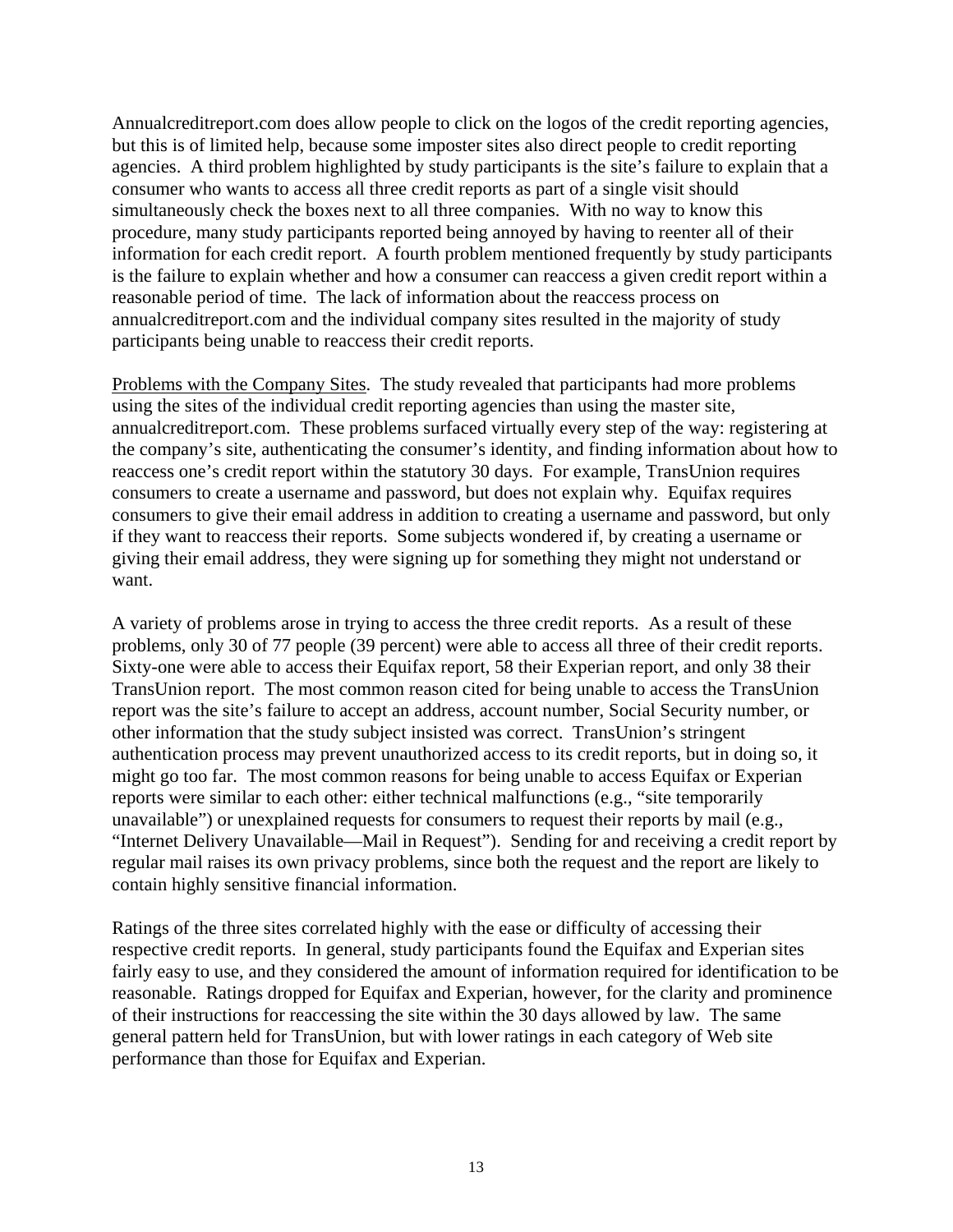Subjects were asked to record the time spent on each task. The average amount of time spent registering on the annualcreditreport.com site and accessing (or trying to access) the three credit reports was 40 minutes. People who successfully accessed all three reports spent slightly longer—44 minutes—than the overall average. Recall that subjects had to begin at the annualcreditreport.com site, so these time estimates do not include any time spent finding the master site. Subjects were asked to leave each of the credit agency sites as soon as they were sure they could reach their reports...or when they gave up trying. Hence, subjects did not spend any time looking at the contents of their credit reports, something that the typical consumer certainly would do. Finally, subjects were not explicitly directed to read the privacy policies on all four sites, although some may have spent time doing so. Reading these policies would add to the time vigilant consumers spend on these sites. In light of these considerations, it seems conservative to conclude that a typical consumer, acting under everyday conditions, would take at least an hour to find and register at the master site, access all three reports, and conduct a cursory examination of them.

Part of the study was intended to determine whether people could reaccess their credit reports. Although the FACT Act does not explicitly direct credit reporting agencies to provide reaccess, servies that charge for access generally allow reaccess within a reasonable period of time, and all three major credit reporting agencies have chosen to provide some free reaccess privileges. Study participants were asked to close their browsers after accessing (or trying to access) all three credit reports. They were then asked to reaccess any report they had already accessed successfully. Instructions for the initial access task were printed in bold letters and were as follows: **Before you leave each of the three credit reporting company sites, pay attention to whatever is needed to be able to reaccess your report within 30 days**. Consumers acting under real-world conditions might not want or need to reaccess their reports. Most consumers who decided later to reaccess a report would have likely paid far less attention than our study subjects regarding how to do it. Hence, the level of difficulty our subjects experienced probably understates the level of difficulty encountered under natural conditions, if a consumer tried to reaccess a report.

People were successful in reaccessing reports only 70 percent of the time, and the percentage did not vary greatly by credit reporting agency. Slightly less than half of the people who were able to access all three reports initially (14 of 30) were able to reaccess all three of them. The major reason for this low percentage appears to be the absence of clear and conspicuous instructions for reaccess on both annualcreditreport.com and the sites of the individual credit agencies. Some instructions do not seem designed to encourage reaccess. For example, the Equifax site asks visitors, "Would you like to view this credit report online free for 30 days?" The consumer must then *change* a button from "no" to "yes" to avoid losing the privilege of reaccessing a report. Moreover, this question appears before the consumer gains initial access to his or her credit report, that is, when reaccess is not particularly salient to the consumer. Another problem is that notifications of the abililty to reaccess a report are inconspicuous. Experian's notice, for instance, appeared in a small, hard-to-read font.

Independent of the different methods used by the three companies, one problem plagues all of their sites. Consumers are confused about whether to gain reaccess by going back to annualcreditreport.com or by going to the sites of the individual companies. If consumers chose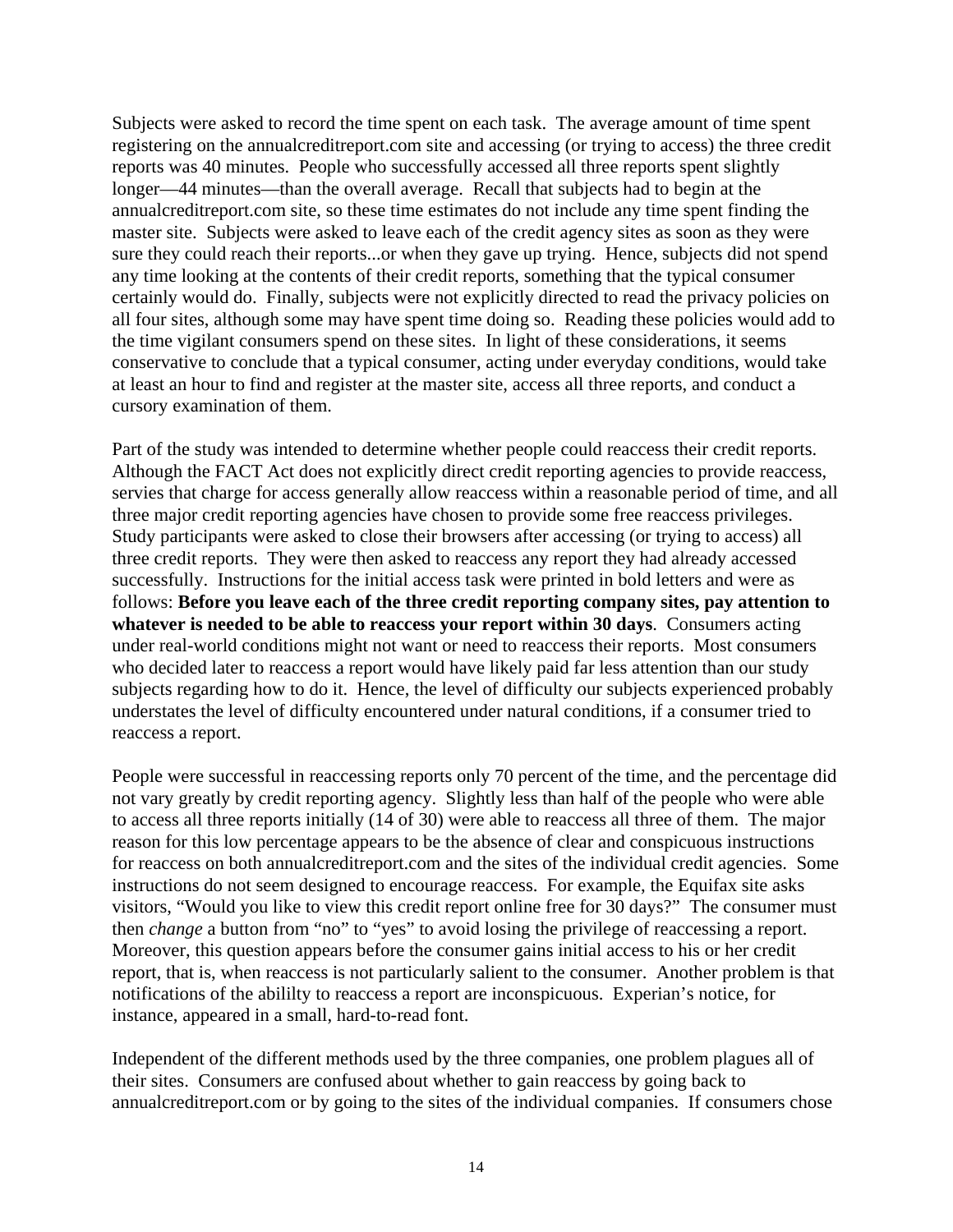<span id="page-20-0"></span>the first option, annualcreditreport.com denied their request. This confusion appears to account for the majority of failed attempts at reaccessing reports. (Again, improvements have been made with respect to reaccess since the study's completion.) Even if a consumer realized the need to gain reaccess through a company's Web site, it was difficult to know where on the site to go or what to do once one arrived there. This is true of all three company sites. Equifax is the only site with the explicit link, "View your credit again," but that link was not conspicuous.

Finally, throughout the registration, authentication, and reaccess process, consumers are offered opportunities to purchase products and services from the credit reporting agencies. Equifax attributed its selling effort to the government with the statement: "Under the FACT Act, we are required to offer you the opportunity to purchase your Credit Score." This statement is technically . Section 609(a)(6) of the Fair Credit Reporting Act, amended in 2003, requires credit reporting agencies to "clearly and accurately disclose" that consumers may request and obtain a credit score. This requirement appears to have been interpreted as an opportunity to aggressively market credit scores but without clearly and conspicuously disclosing whether consumers will receive the well known FICO score or a different one.

Overall, this small-scale study of consumers trying to access and reaccess their credit reports reveals a system with multiple glitches that likely added to the time and money consumers originally expected to spend in exercising their new rights and options under the FACT Act. As one consumer confided to a journalist, "It seems like they [the credit report agencies] are doing everything they can to make this as hard as possible."<sup>30</sup>

Of course, many actions consumers can take to protect their financial privacy are far easier than accessing and reviewing credit reports, although few are recommended as strongly. For example, shoppers can be on guard for "shoulder surfers" who attempt to watch or listen while personal financial information, such as debit card PINs, is used. Online, computer users can periodically purge their Web browsing history and change their passwords frequently. There is a limit, however, to what reasonably cautious but busy consumers can and will do to guard their financial privacy. In the next section of this report, we compare the most common advice to consumers (see Part 1) with the actions consumers actually take to limit unwanted intrusions into their financial affairs and unwanted use of their financial data.

## **PART 3: FINANCIAL PRIVACY MANAGEMENT BEHAVIOR: ADVICE VS. ACTION**

There are many actions that privacy professionals believe consumers *should* take to guard their financial privacy. In three instances, this advice has been organized in the form of a privacy "quiz" or "IQ test" by means of which consumers can test their own behavior against the recommendations of experts.<sup>31</sup> (These quizzes are in Appendix 2.) These quizzes were designed as teaching devices rather than evaluation tools, but what if such a quiz was actually given to a representative sample of U.S. adults? What score would they earn?

In this section, we essentially administer a privacy test that compares what the experts say consumers *ought* to do to protect their financial privacy with what consumers *actually* do. We administer this privacy test in two steps. First, we review the results of a number of large-scale surveys each of which includes a few questions about privacy behavior, both online and offline.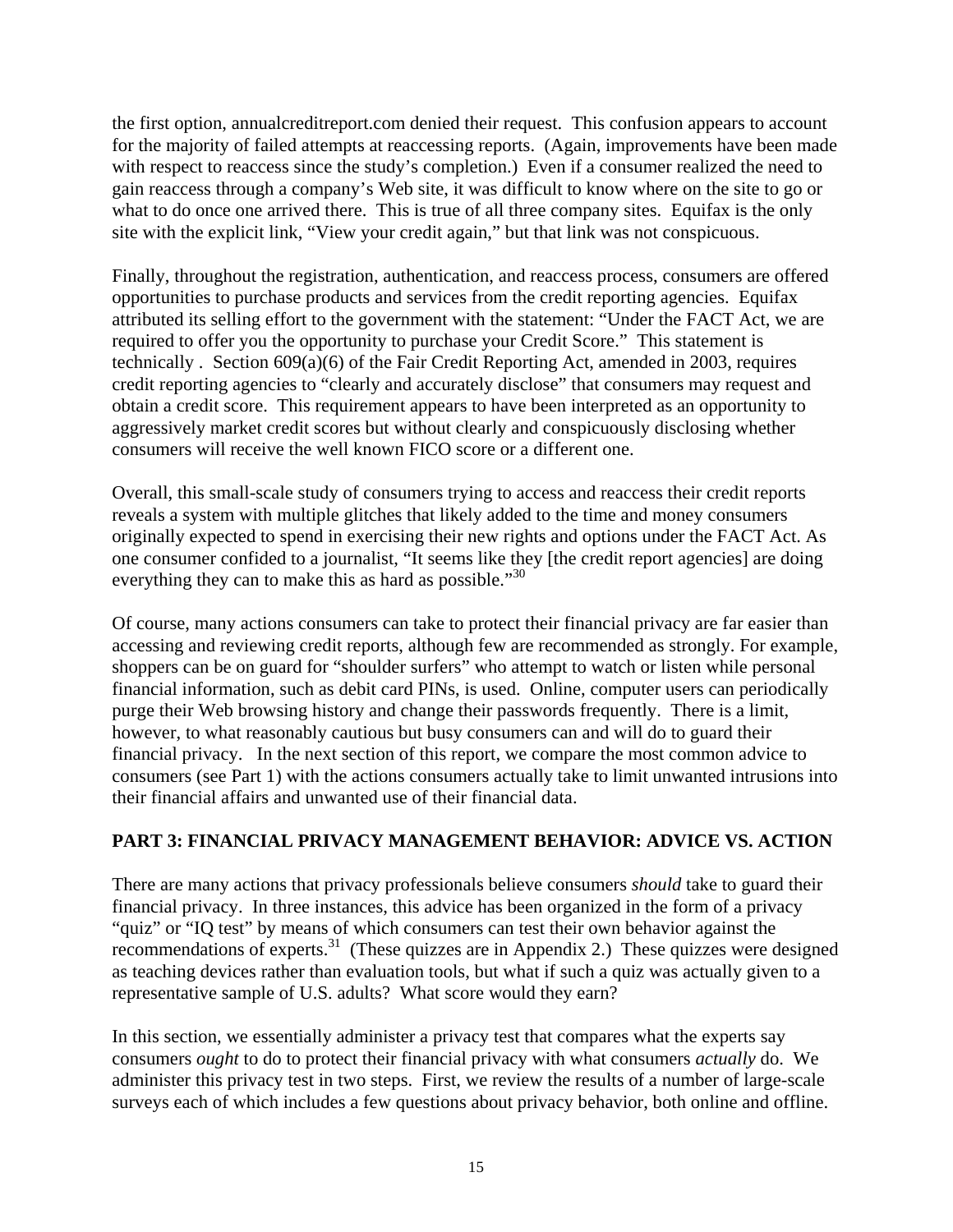This review gives a general picture of the actions people claim to take in defense of their financial privacy. Second, we use data from a survey commissioned for this report to generate offline and online test scores of the American public's privacy-protection behavior. Although the number of items in each test is limited, the results may nevertheless provide direction in furthering self-protection on the part of consumers and may suggest the limits of self-help as a consumer protection strategy.

### *Survey Research*

It is important to note that financial privacy quizzes don't have right and wrong answers as in traditional tests. Privacy quizzes ask people whether they take various privacy-protection actions. While these actions are desirable if a person values financial privacy, one must keep in mind that financial privacy carries a cost, and, for some people, that cost may outweigh the benefit. For example, several lists of recommendations urge consumes to use cash rather than a credit or debit card. While using cash may enhance financial privacy, using a credit or debit card may be more convenient and may earn the consumer benefits such as cash rebates and frequentflier miles. So it is far from self-evident that an individual should always use cash. As another illustration, consumers who register on the national do-not-call list enjoy the benefits of fewer telephone interruptions, but they also forgo the opportunity to hear about new and potentially beneficial telemarketing offers. Hence, one cannot assume that consumers who do more to protect their privacy are more responsible or more rational than those who do not. Some people may simply be, in Alan Westin's words, "privacy pragmatists,"<sup>32</sup> while others may be largely unconcerned about their financial privacy. Given the high degree of concern expressed in public opinion surveys about privacy and identity theft, however, we proceed on the basis that, for many consumers, "more privacy is better."<sup>33</sup>

A second caveat concerns the validity of the survey responses.<sup>34</sup> The skeptic can be excused for asking whether survey responses measure what consumers think they *should* be doing or what they *actually* do. Researcher George Milne asked the same question.<sup>35</sup> He found that, at least among university students, respondents answer privacy questions quite honestly. Among his survey respondents, there was little relationship between a measure of "social desirability" (the tendency of people to answer questions to gain social approval) and their claims of taking, or not taking, a variety of offline measures to prevent identity theft. Another reason to feel confident about survey results is their relative consistency across surveys. For example, three surveys conducted in the same year using differently worded questions yielded very similar estimates of the percentage of consumers who had recently seen their credit reports.<sup>36</sup> Similarly, four surveys conducted within a two-year period found similar percentages of people who say they regularly shred documents containing sensitive financial information.<sup>37</sup>

Consumers cannot be counted on, however, to give completely accurate descriptions of their behavior. In a study conducted by AOL and the National Cyber Security Alliance, consumers tended to overestimate the software programs that protect their computers from viruses, spyware, and hackers.<sup>38</sup> Whereas more than three-quarters of the study participants thought their home computer was very or somewhat safe from online privacy threats, physical examinations of their computers revealed that 67 percent of them did not have current antivirus software, 80 percent had unwanted spyware or adware programs, and 67 percent had no firewall protection. Of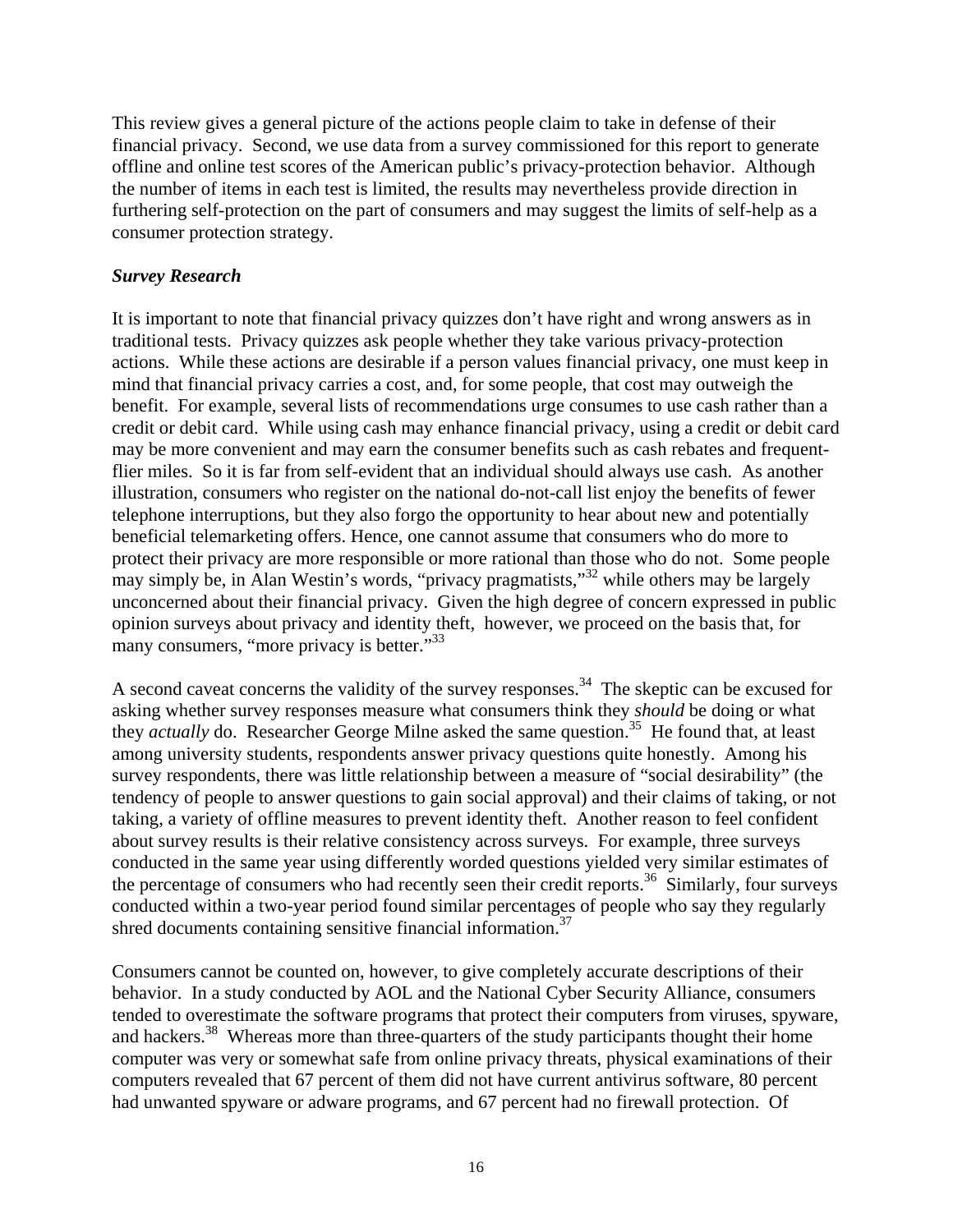course, antivirus programs, anti-spyware software, and firewalls are somewhat complicated technologies, and consumers may not realize their responsibility for installing and upgrading these features. Still, the results suggest that the self-reported privacy behavior of consumers may not be perfectly accurate, especially with regard to their computers. Assessments of simple behaviors, like opting out of prescreened credit card offers or regularly shredding documents containing sensitive financial information, may be more accurate.

## *Specific Offline Behaviors*

Perhaps offline behavior is less headline-grabbing than online behavior, but several national surveys have addressed consumers' offline privacy management strategies. Leaving aside the survey conducted for this report, there have been nine national surveys since 2000 that measure at least one offline privacy-protection behavior. These surveys, shown in Table 5, are ordered chronologically by the period during which their data were collected. They are coded with a single letter, a–i, in Table 6.

| Code         | <b>Sponsor</b>                                      | <b>Data Collection</b> | # of Subjects |
|--------------|-----------------------------------------------------|------------------------|---------------|
| a            | American Society of Newspaper Editors <sup>39</sup> | 11/2000                | 1,005         |
| $\mathbf b$  | Privacy & American Business <sup>40</sup>           | 11/2001                | 1,529         |
| $\mathbf{c}$ | AARP <sup>41</sup>                                  | $12/02 - 1/2003$       | 1,500         |
| d            | Harris Interactive <sup>42</sup>                    | 1/2004                 | 3,378         |
| $\mathbf{e}$ | Privacy & American Business <sup>43</sup>           | 6/2004                 | 2,136         |
| f            | American Express <sup>44</sup>                      | $10 - 11/2004$         | 1,024         |
| g            | Experian <sup>45</sup>                              | 2/2005                 | $,2000+$      |
| $\mathbf h$  | Javelin/Better Business Bureau <sup>46</sup>        | $9 - 10/2004$          | $1000+$       |
| $\mathbf{i}$ | Office Depot <sup>47</sup>                          | 3/2005                 | 1962          |

**Table 5: National Surveys of Offline Privacy-Protection Behavior** 

Table 6 summarizes the major findings of the nine surveys described in Table 5. The left-hand column on Table 6 shows the five major categories of privacy-protection behavior. The middle column provides examples of commonly offered advice that falls into each of the five categories. The right-hand column presents survey evidence of the extent to which each item of advice is being followed by consumers.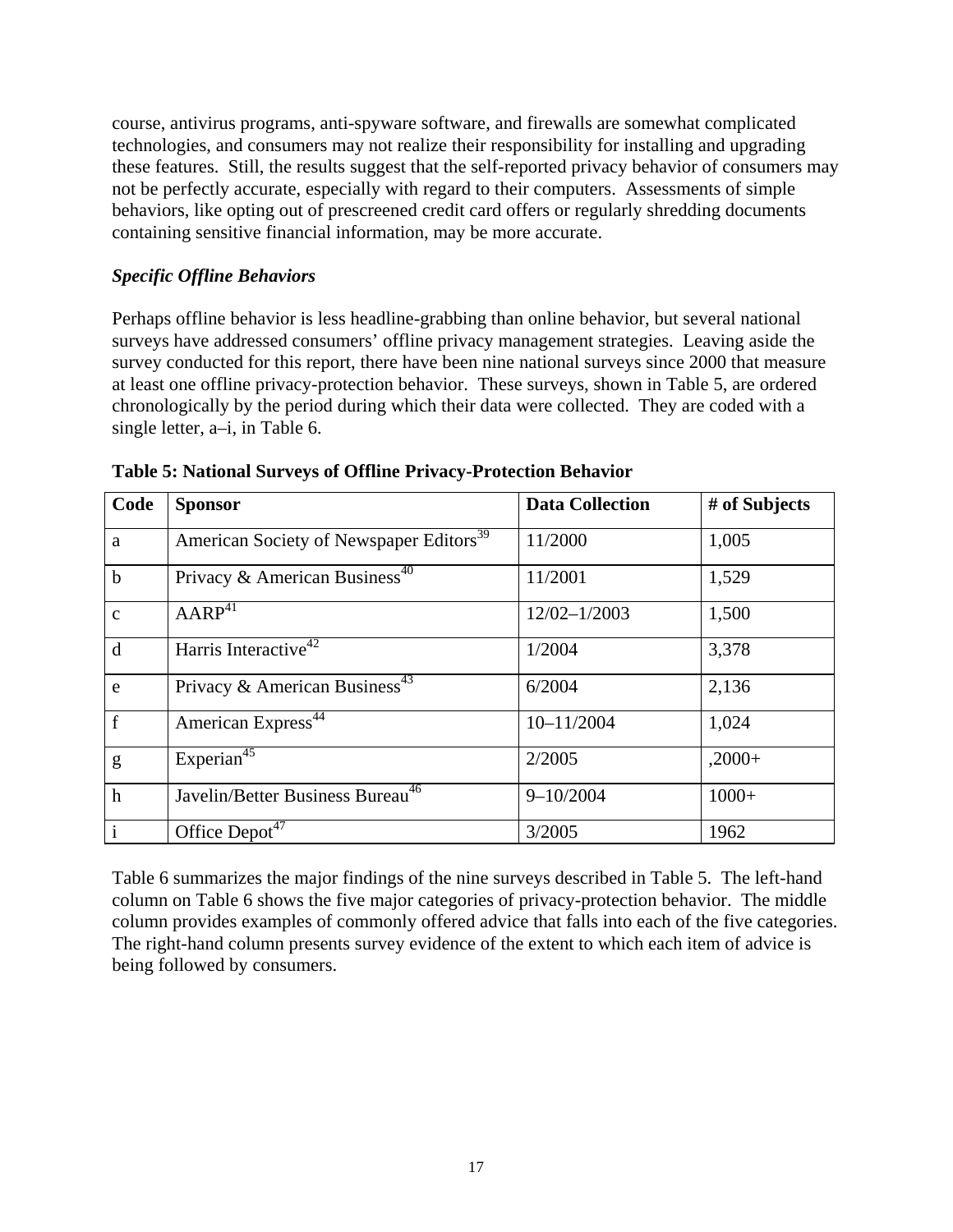| <b>Offline Behavior</b>    | <b>Common Advice</b>                                       | <b>Behavior: Survey Results</b>     |
|----------------------------|------------------------------------------------------------|-------------------------------------|
| Receiving Information      | (1) Pick up incoming mail                                  | (1) 71% regularly retrieve mail     |
|                            | promptly                                                   | promptly (h)                        |
|                            | (2) Sign up for the national do-                           | $(2)$ 57% signed up for the do-     |
|                            | not-call list                                              | not-call list (d)                   |
| Sending Information        | (1) Send mail from secure<br>(1) 37% always send mail from |                                     |
|                            | location                                                   | secure location (i), and 74% do     |
|                            | (2) Don't give personal                                    | so regularly (h)                    |
|                            | information without verification                           | $(2)$ 70%-87% don't give            |
|                            | or initiation                                              | personal information $(a, b, c, e)$ |
| <b>Storing Information</b> | (1) Don't carry Social Security                            | (1) 51% do not carry Social         |
|                            | number and limit ID cards in                               | Security number (f), and 72%        |
|                            | wallet or purse                                            | limit ID cards $(c)$                |
|                            | (2) Keep financial information                             | $(2)$ 23% keep valuable             |
|                            | at home secure from other                                  | information locked in file          |
|                            | people                                                     | cabinet (i)                         |
| Monitoring Information     | (1) Annually obtain and verify                             | $(1)$ 32%-42% have obtained         |
|                            | credit report contents                                     | credit report in last year (f, g)   |
|                            | (2) Promptly monitor accuracy                              | (2) 68% regularly review            |
|                            | of monthly financial statements                            | financial statements (c), and       |
|                            |                                                            | 75% reconcile checking              |
|                            |                                                            | accounts monthly (f)                |
| Disposing of Information   | (1) Shred or destroy financial                             | $(1)$ 66% $-79%$ destroy credit     |
|                            | documents                                                  | card receipts, forms, checks, etc.  |
|                            |                                                            | (c, f, h, i)                        |

**Table 6: Consumer Advice vs. Behavior in Protecting Offline Privacy** 

Based on the survey results shown in Table 6, how do U.S. consumers rate in terms of their likelihood to protect their financial privacy? Two-thirds or more of survey respondents get passing grades when it comes to retrieving their mail promptly, being circumspect about giving out sensitive personal information, regularly reviewing financial statements and reconciling checking accounts, and shredding documents containing sensitive financial information. Perhaps the most disconcerting admission revealed by the survey data is that roughly half of consumers carry their Social Security number in their wallet or on their person. Also, less than half of the respondents examined their credit report in the last year, but this proportion will likely increase as consumers gain free annual access to their reports under the terms of the FACT Act.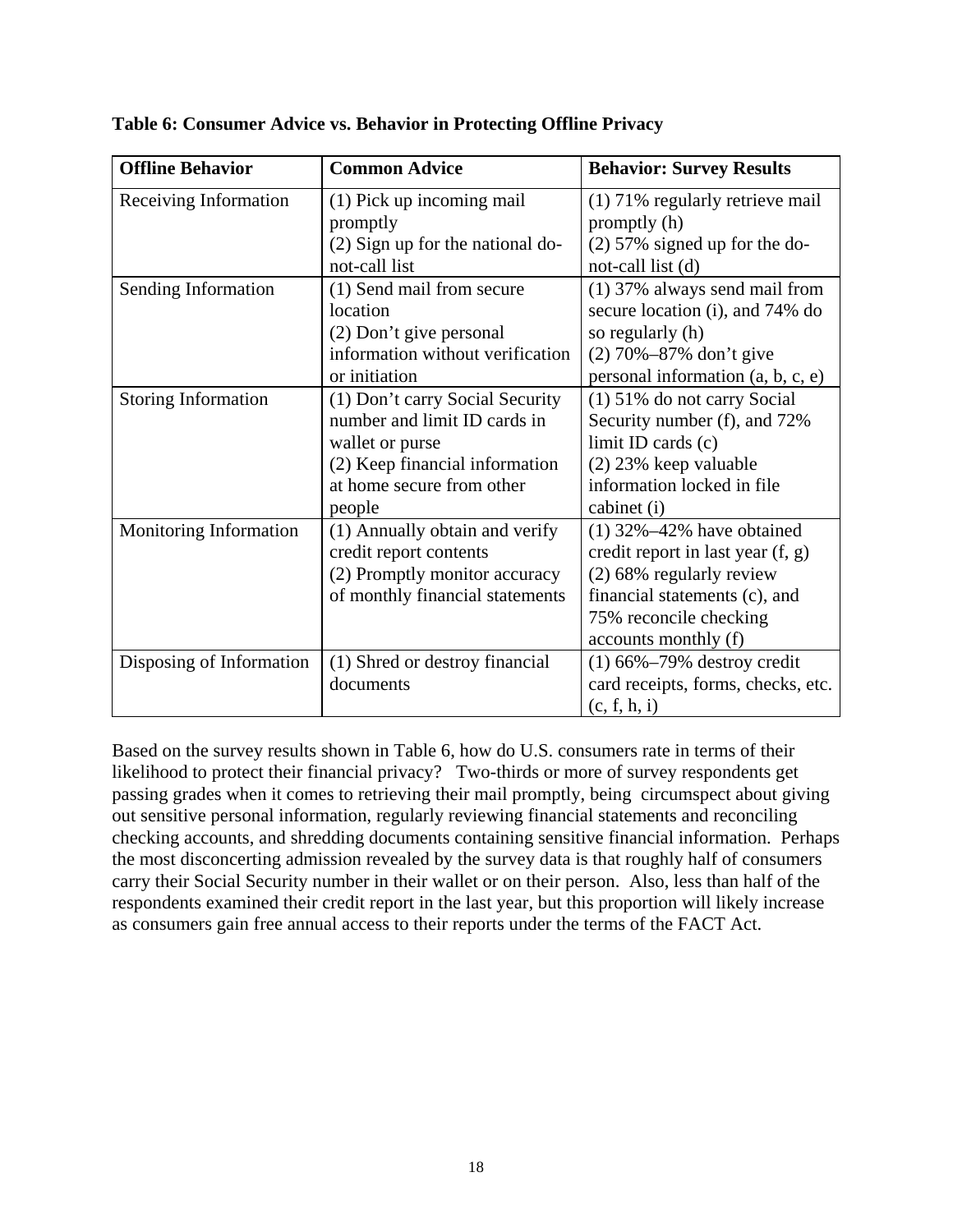## *Specific Online Behavior*s

People score very well on some aspects of protecting their offline financial privacy; how do they do in the online environment? The survey data are somewhat richer in this regard. Leaving aside for the moment the 2004 AARP survey commissioned for this report, 10 recent studies provide useful data on the behavior of large and, typically, nationally representative samples of computer users (see Table 7). Whereas studies of offline behavior are usually conducted via telephone surveys, online behavior is sometimes gauged through online surveys<sup>48</sup> and in-home research.<sup>49</sup>

| Code         | <b>Sponsor</b>                                            | <b>Data Collection</b> | # of Subjects |
|--------------|-----------------------------------------------------------|------------------------|---------------|
| a            | Pew Internet & American Life Project <sup>50</sup>        | $5 - 6/2000$           | 2,117         |
| $\mathbf b$  | Privacy Leadership Initiative <sup>51</sup>               | 11/2001                | 2,053         |
| $\mathbf{c}$ | Privacy & American Business <sup>52</sup>                 | 11/2001                | 1,529         |
| d            | Annenberg Public Policy Center <sup>53</sup>              | $1 - 3/2003$           | 1,200         |
| e            | PC World Magazine <sup>54</sup>                           | ~27/2003               | 1,500         |
| $\mathbf f$  | <b>AOL/National Cyber Security Alliance</b> <sup>55</sup> | $9 - 10/2004$          | 329           |
| g            | American Express <sup>56</sup>                            | $10 - 11/2004$         | 1,024         |
| $\mathbf h$  | Javelin/Better Business Bureau <sup>57</sup>              | $9 - 10/2004$          | $1,000+$      |
| $\mathbf{i}$ | Office Depot <sup>58</sup>                                | 3/2005                 | 1,962         |
| $\mathbf{j}$ | Privacy & American Business <sup>59</sup>                 | 5/2005                 | 2,322         |

| <b>Table 7: National Surveys of Online Privacy-Protection Behavior</b> |
|------------------------------------------------------------------------|
|------------------------------------------------------------------------|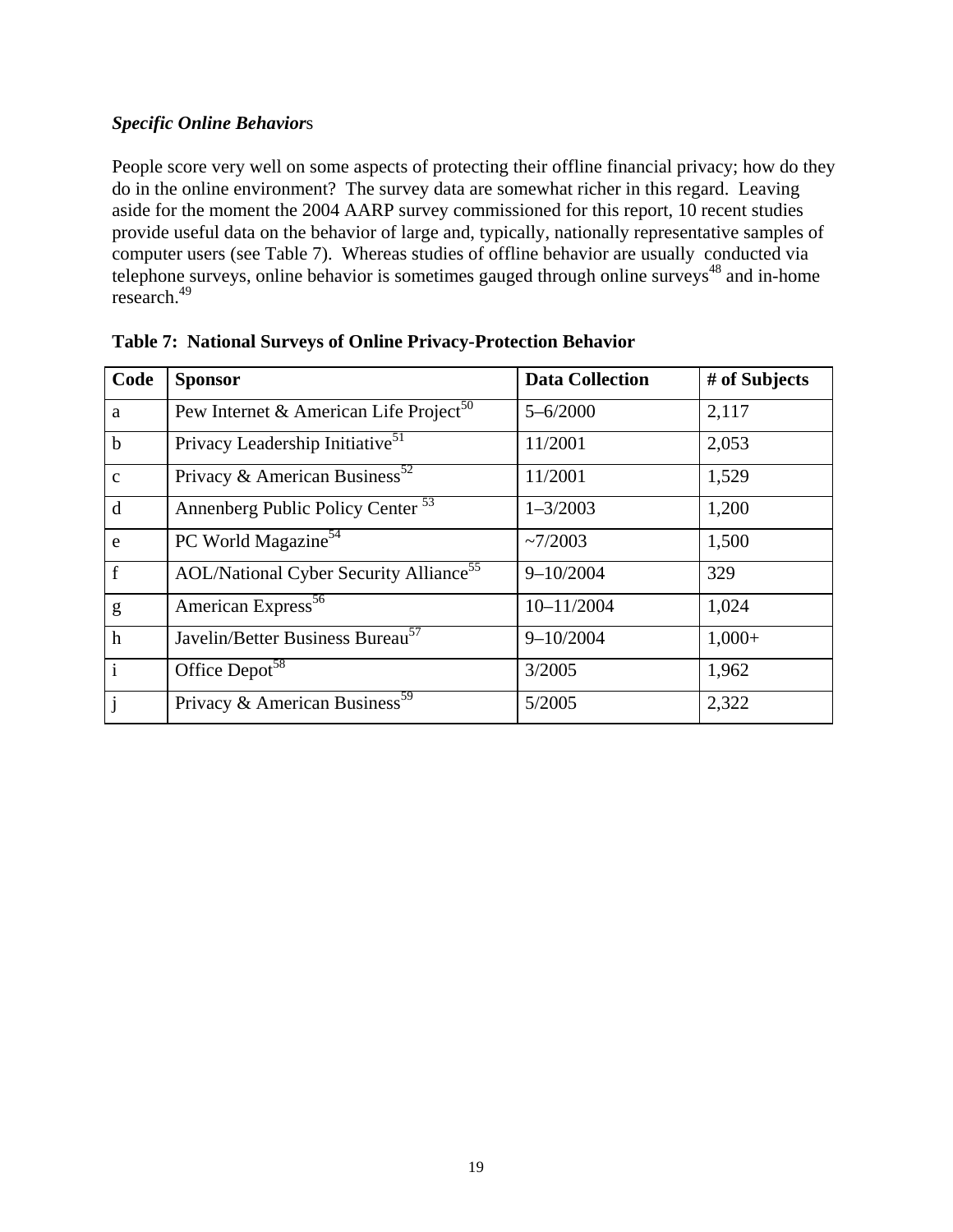Table 8, which parallels Table 6, compares the most commonly offered pieces of consumer advice on how to protect financial privacy online with available survey data on the extent to which consumers follow this advice.

| <b>Online Behavior</b>      | <b>Common Advice</b>                                                                                              | <b>Behavior: Survey Results</b>                                                                                                                                                                                                                                                                                                 |
|-----------------------------|-------------------------------------------------------------------------------------------------------------------|---------------------------------------------------------------------------------------------------------------------------------------------------------------------------------------------------------------------------------------------------------------------------------------------------------------------------------|
| Receiving Information       | (1) Use a secondary or fake<br>email address to avoid spam<br>(2) Avoid unnecessary cookies                       | $(1)$ 20% use a secondary email<br>address (a)<br>$(2)$ 15% $-25%$ set computer to<br>reject cookies (b, c, e), and 65%<br>have erased unwanted cookies (d)                                                                                                                                                                     |
| Sending Information         | (1) Encrypt communications<br>(2) Give minimum personal<br>information<br>(3) Check Web site security<br>policies | $(1)$ 9% send encrypted email $(a)$<br>$(2)$ 82% refused to give sensitive<br>info to a Web site (b); 67% decided<br>not to register because of<br>complicated or unclear privacy<br>policy (j); and 24%–34% supplied<br>false personal information $(a, b)$<br>$(3)$ 50%-61% check for Web site<br>security features (c, e, g) |
| <b>Storing Information</b>  | $(1)$ Use a firewall<br>(2) Update antivirus protection<br>(3) Update antispyware<br>protection                   | $(1) 60\% - 63\%$ claim to have<br>updated firewall (h, i), but<br>computer inspection shows only<br>33% of all computers and 51% of<br>broadband users had a firewall (f)<br>(2) 33% have up-to-date antivirus<br>software (f)<br>(3) 80% of machines are infected<br>with spyware (f)                                         |
| Monitoring<br>Information   | (1) Read Web site privacy<br>policies<br>(2) Use "strong" passwords and<br>change them regularly                  | $(1)$ 18% $-42$ % always or frequently<br>read Web site privacy policies (b,<br>e)<br>(2) more than half use passwords<br>with both letters and numbers, but<br>34% never change their passwords<br>(e); 27% change passwords<br>frequently (i)                                                                                 |
| Disposing of<br>Information | (1) Properly delete information<br>before disposing of computer                                                   | No evidence                                                                                                                                                                                                                                                                                                                     |

**Table 8: Consumer Advice vs. Behavior in Protecting Online Privacy** 

In the online context, rarely do a majority of consumers take a given action to guard their online financial privacy. A clear majority of survey respondents report actions designed to stem the flow of their personal information to Web site operators, but people do far less to control the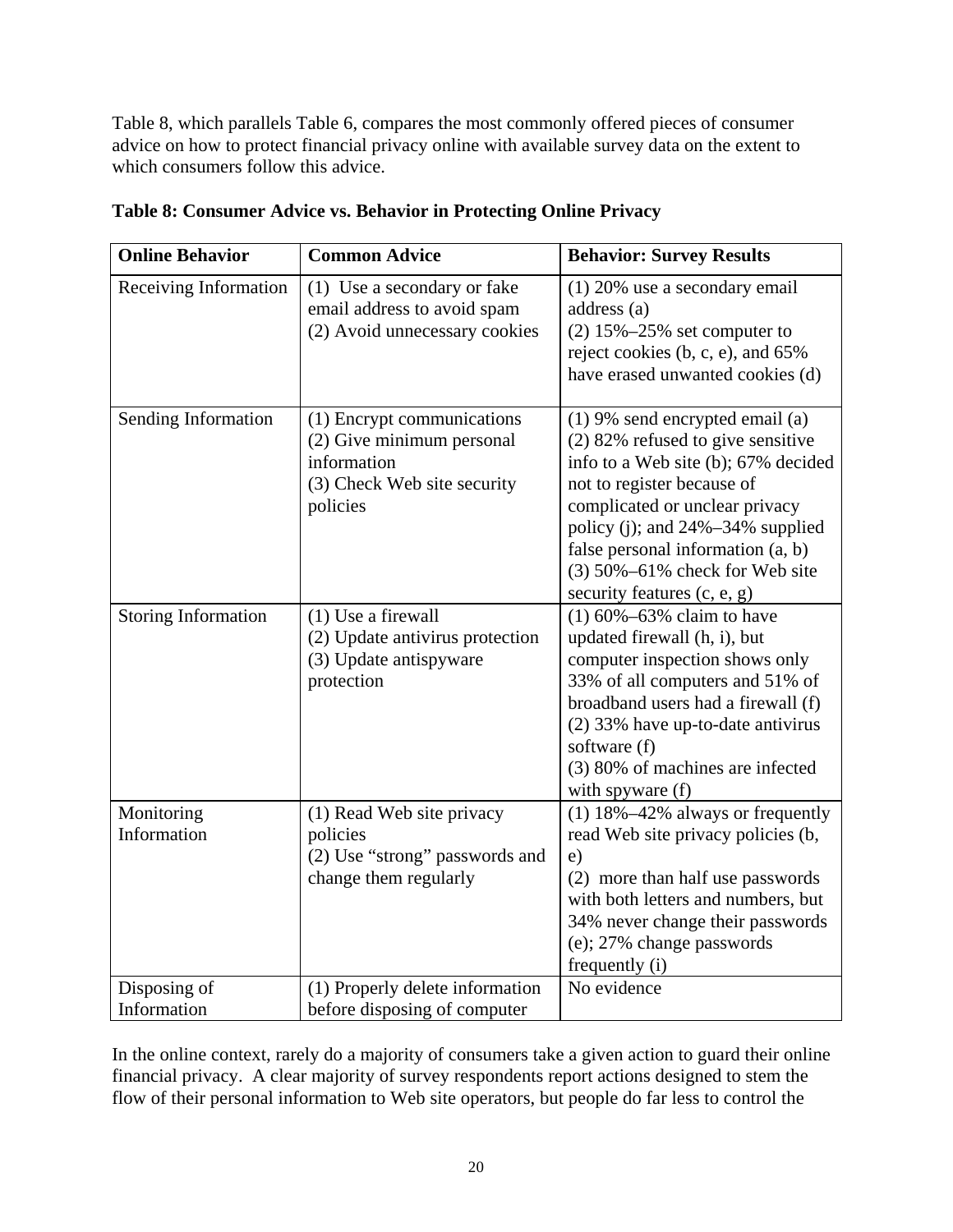receipt of information, store it securely, and monitor its use by others. Moreover, some reported behaviors are overstated. Whereas a majority of survey participants claim to have updated firewalls and adequate antivirus and anti-spyware software installed on their home computers, an inspection of their machines revealed that a minority of computers actually had these protections. A study conducted by AOL and the National Cyber Security Alliance in which experts inspected people's home computers, found: (1) 67 percent of all computers had no firewall protection, including half of those with broadband connections; (2) 67 percent of computers did not have current antivirus software (where current is defined as having been updated within the last week), and 15 percent had no antivirus software at all; and (3) 80 percent of computers were infected with spyware or adware, with the average infected computer having 93 spyware/adware components.<sup>60</sup>

The failure to protect online privacy extends beyond high-tech computer software. A slim majority of consumers regularly read Web site security features, and less than half of survey respondents examine Web site privacy policies. People apparently find it difficult to create difficult-to-guess passwords and change these passwords regularly. For most people, just remembering all their passwords is a feat, let alone changing them.<sup>61</sup>

One of the primary ways people protect their online financial privacy (although not a method recommended by experts) is to refrain from making maximum use of the Internet. The biggest casualty is online shopping. Some people have never shopped online because of privacy fears, and others are cutting back on their online purchases. Depending on the survey, between 20 percent and 40 percent of respondents claim they have reduced their online purchases due to fears of their financial privacy being compromised.62 People also report reducing their use of email, especially choosing not to open attachments or respond to special offers.<sup>63</sup> Withdrawing from the Internet and all that it has to offer may be one strategy for protecting financial privacy, but it is a costly one in terms of forgone benefits

### *General Patterns of Action*

So far we have reviewed national surveys containing one or a few questions about the many offline and online behaviors individuals can take to defend their financial privacy. What "grade" would consumers earn if a single national survey looked simultaneously at a wide variety of privacy behaviors? To answer this question, AARP commissioned a telephone survey in November 2004. The survey work was performed by ICR/International Communications Research of Media, Pennsylvania. The sample of 1,010 people was nationally representative of individuals ages 18 and older. Appendix 3 shows the complete survey questions, including topline results.

Summary Measure. The 2004 AARP survey contained a single-item question that referred to a person's overall level of these behaviors. The question was: "How would you describe the amount of time and effort, if any, that you devote to protecting your financial privacy?" The responses across all 1,010 respondents were as follows: 14 percent chose the "a lot" answer category; 46 percent chose "a moderate amount"; 31 percent chose "a little"; 8 percent chose "none." These percentages, while plausible, taken on greater meaning when one examines individual actions and clusters of behavior.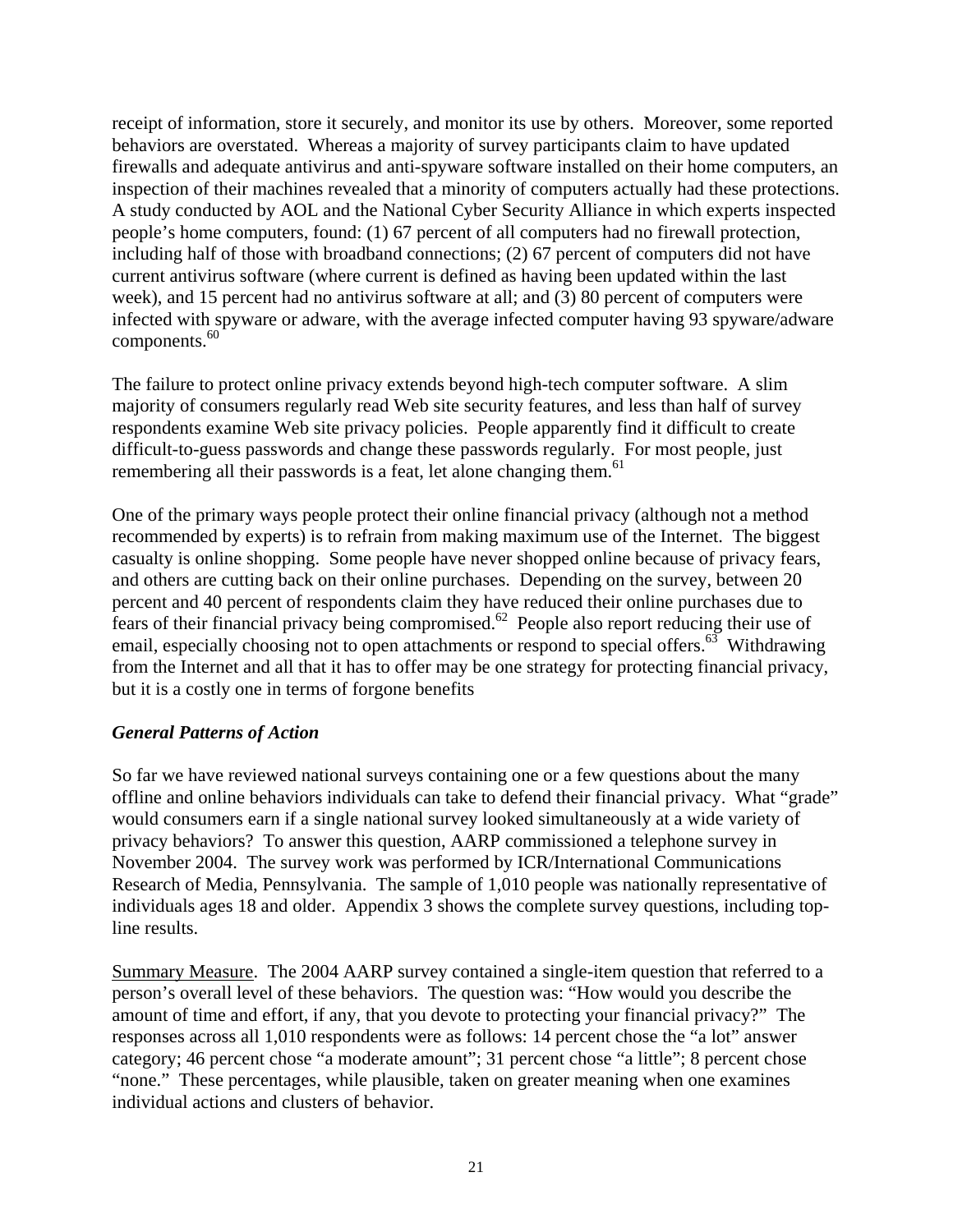Composite Measures. The 2004 AARP survey contains 10 items that can be combined into a simple scale of privacy-protection behaviors *offline*. These items cover all five categories of privacy advice: receiving, sending, storing, monitoring, and disposing of information. The 10 specific privacy protection behaviors are: (1) registering on the national do-not-call list; (2) asking to be removed from a company's marketing list; (3) paying cash to avoid privacy risks of using credit cards; (4) sending mail from a secure location; (5) rejecting store frequent-buyer cards; (6) not carrying a Social Security number in a wallet or purse; (7) regularly changing PINs and passwords on financial accounts; (8) paying to see a copy of a credit report; (9) reading the privacy notices that come from banks and other financial institutions; and (10) shredding documents.

Each of the 10 behaviors was coded into two categories. This was straightforward in the case of yes-or-no questions. For "how often" questions, the four answer categories (never, once in a while, most of the time, always) were collapsed to create two categories as equal in size as possible. Using this approach, each respondent received a score between zero and 10: the higher the score, the greater number of privacy-protection behaviors the person reported doing. If a person couldn't or wouldn't answer any of the 10 questions, he or she was dropped from the analysis, leaving 910 of the original 1,010 participants. The average score across the 910 people for whom complete information was available was 5.24 behaviors, that is, slightly more than half of the 10 possible offline actions. At the extremes, 19 people engaged in zero or one privacy protection behaviors, and 33 people engaged in nine or 10 of these behaviors.



The scale for *online* behavior was created from questions about five behaviors: (1) using a fake or rarely used email address to reduce unwanted communications; (2) using a third party, like PayPal, to secure online payments; (3) checking Web site security policies; (4) checking Web site privacy policies; and (5) regularly updating spyware. The same procedure was used for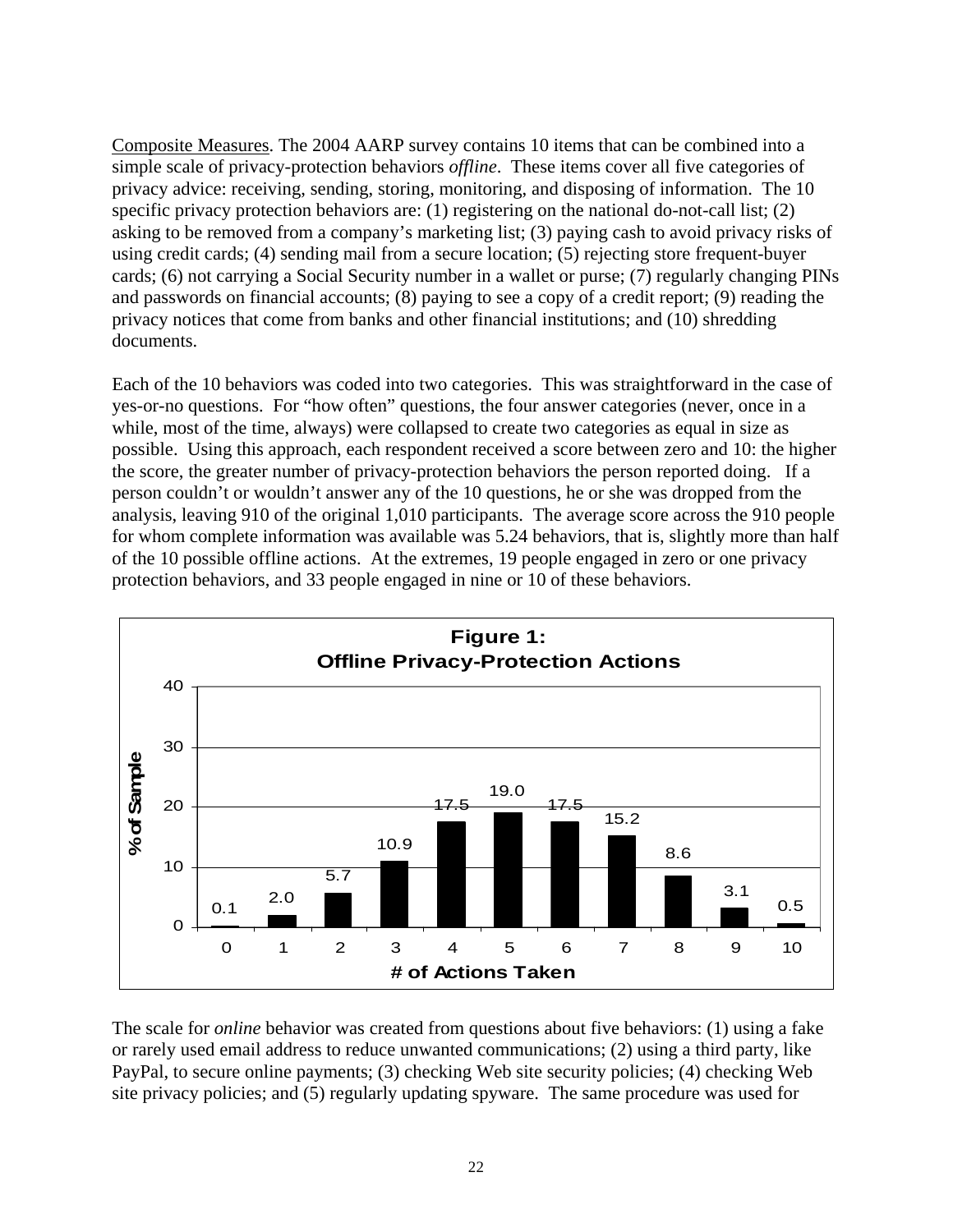constructing a scale of online behaviors designed to guard consumer privacy. One complication, however, stemmed from the fact that some survey respondents did not use the Internet, and of those who did, only some made online purchases. As a result, scores for online privacy protection activities are limited to 450 people for whom complete data existed for all five questions. The average score across these people was 2.77 behaviors, again slightly more than half of the five possible online actions (see figures 1 and 2).

The scores on the two scales correlate well with the general measure of privacy-protection behavior described above. Specifically, the greater the amount of time and effort people said they devoted to protecting their financial privacy, the higher they scored on offline and online scales. For example, people who said they devoted a lot of time and effort to privacy protection scored 6.10 (out of 10) and 3.26 (out of five) on the offline and online scales, on the other hand, , people who reported spending no time and effort on privacy protection scored 3.83 and 1.59, respectively, on the two scales. This correlation between general and specific survey questions adds confidence that the survey questions elicited truthful responses.



Offline vs. Online Behavior. How closely are scores for offline behavior related to scores for online behavior? The only study to investigate this question found no such relationship in a sample of 289 students but did find a connection in a small sample of 26 nonstudents.<sup>64</sup> The AARP data are more consistent with the latter finding: people who score higher on the index of offline privacy tend to score higher on the index of online behaviors. When people are classified into low, medium, or high groups based on their offline or online behavior, one finds that 56 percent of people who are low offline are also low online, and 48 percent of those who are high offline are high online (see Table 9).<sup>65</sup> There are, however, some people whose behavior varies substantially depending on whether the context is offline or online. Twenty-one percent of people who rate low in terms of their offline privacy-protection behavior rate high in their online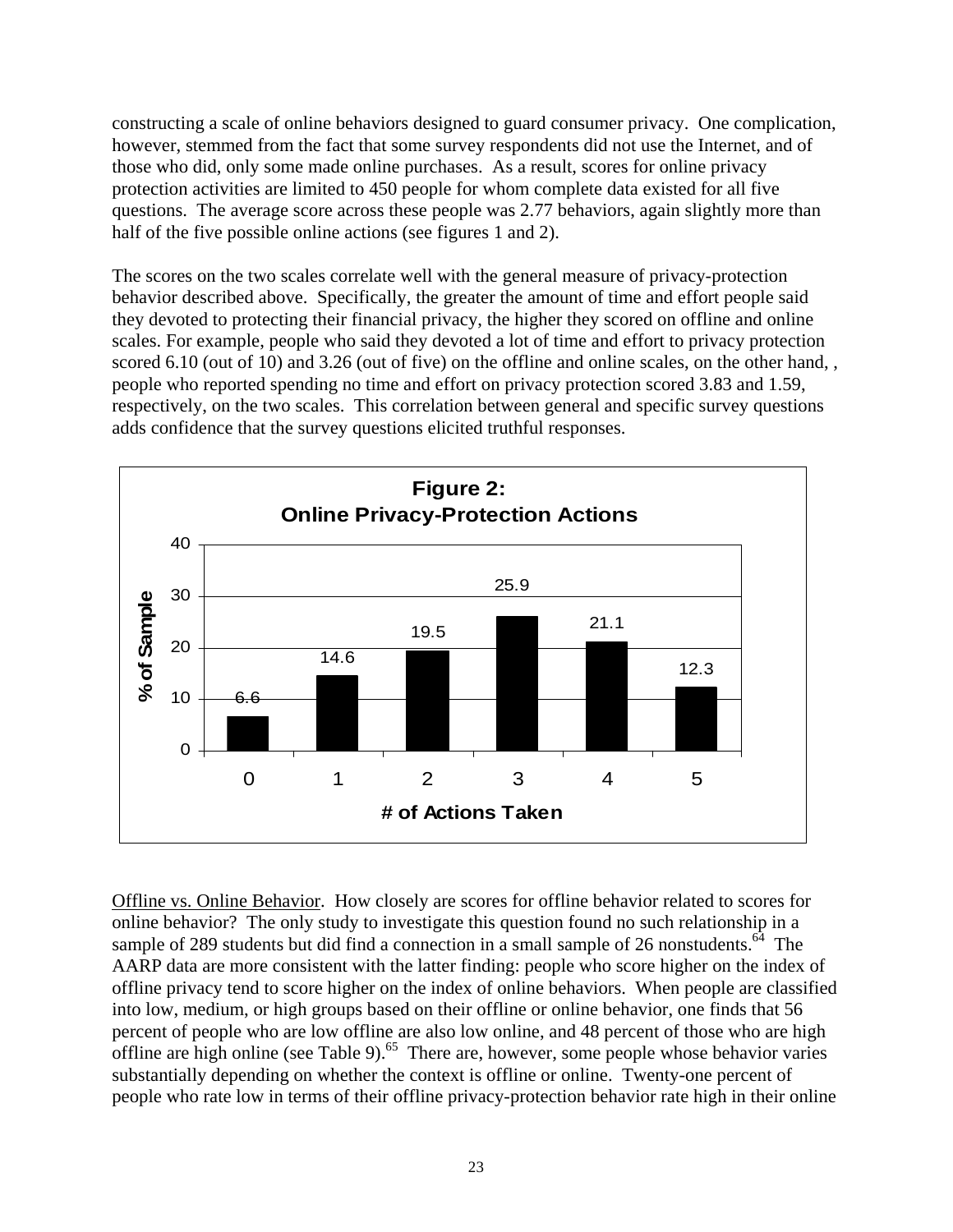behavior; conversely, 29 percent who rate high offline rate low online. Hence, there is considerable consistency across offline and online domains, but there are enough exceptions to suggest that behavior in each domain can be treated separately.

|               | <b>Low Offline</b> | <b>Medium Offline</b> | <b>High Offline</b> | <b>Totals</b> |
|---------------|--------------------|-----------------------|---------------------|---------------|
| Low Online    | 56%                | 45%                   | 29%                 | (185)         |
| Medium Online | 23%                | 27%                   | 24%                 | (114)         |
| High Online   | 21%                | 28%                   | 48%                 | (151)         |
| Totals        | 100% (68)          | 100% (235)            | 10\% (147)          | 450           |

## **Table 9: Comparison of Offline and Online Protection Behaviors**

Note: Column percentages may not add up to 100 percent due to rounding error.

Differences Among People. As with any test, some types of people will score higher than others on our quiz of privacy-protection behaviors, but which types? Relatively little is known about the personal characteristics that predispose people to act more or less aggressively in guarding their financial privacy. Perhaps people with high incomes score high because they have greater financial resources to protect than do people with lower incomes. One might also surmise that people with higher levels of education are more knowledgeable about threats to financial privacy and methods of protecting it than are people with lower levels of education. Finally, one might conjecture that older consumers are less comfortable than younger consumers with computers and the Internet and, therefore, feel more compelled to protect themselves from the privacy threats associated with these technologies. Are these speculations corroborated by survey results?

The evidence in previous studies about personal correlates of privacy-protection actions is thin. The most consistent results pertain to differences among income groups. According to a 2004 American Express study, wealthier people are less likely to carry their Social Security number in their wallet or purse, and they are more likely to check a Web site's security features before buying online than are people with lower levels of wealth.<sup>66</sup> When compared to less affluent individuals, wealthier ones are also more likely to reconcile their billing statements each month and less likely to use their Social Security number as an employee or student identifier or to print their Social Security number on their checks or driver's license. Along the same lines, a study conducted by Harris Interactive for Office Depot found that people in the study's highest income bracket (\$75,000 or higher) were the most likely of any income group to take a variety of offline and online actions to safeguard their financial privacy.67 Offline behaviors included shredding credit card offers and/or convenience checks, taking outgoing mail to a secure location, and checking credit reports frequently. Higher-income respondents' most prevalent online behaviors included updating firewall software and changing passwords frequently. Besides income, the personal characteristic that has drawn the most attention in reporting survey

results has been respondent age, and the results have not been clear-cut. The Office Depot study found that people between the ages of 18 and 34 differ from their elders, but their elders do not differ much among themselves. Younger survey participants were less likely to shred credit card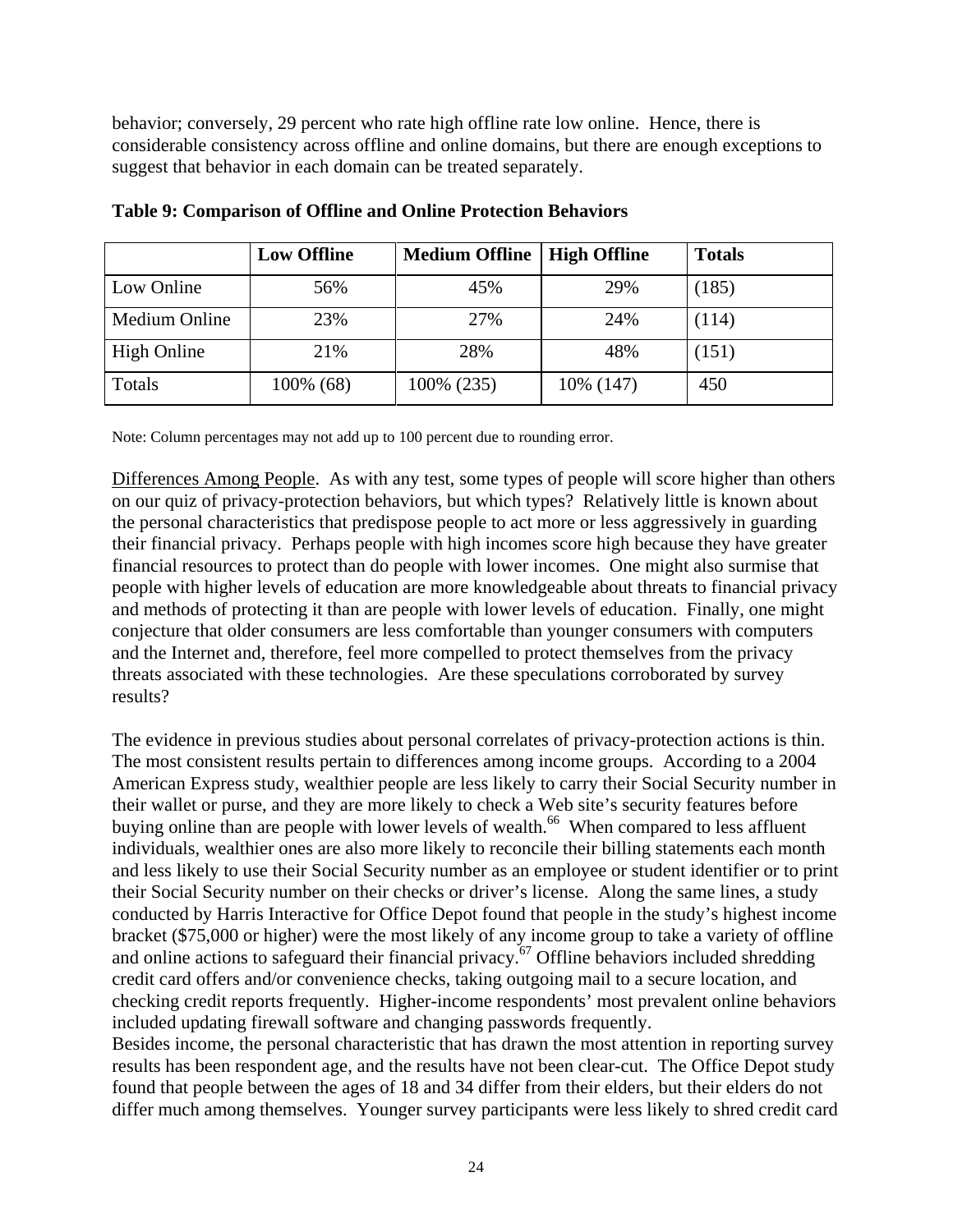offers and/or convenience checks, more likely to leave outgoing mail unattended, less likely to check credit reports, and less likely to keep copies of important documents. Only with respect to frequently changing passwords did younger respondents report more action to protect financial privacy than older respondents. Based on other surveys, older respondents express more worry about identity theft, and they are more likely to refrain from using the Internet for banking and shopping out of fear for their financial privacy.<sup>68</sup> Here's the strange fact, though. Although older consumers are less likely to shop online, those who do are *less* likely than younger consumers to check to see if Web sites are secure.<sup>69</sup> Adding to the mystery about the relationship between age and privacy protection, a 2002 study conducted for Privacy & American Business reported that middle-aged respondents were more likely than either younger or older ones to check Web site privacy and security policies, and George Milne and his colleagues found that older people engaged in *fewer* online privacy-protection behaviors than did younger people.<sup>70</sup> Perhaps the lower levels of online privacy-oriented behaviors among older people reflect their relative unfamiliarity with how to protect themselves in the online environment.

To provide greater insight into the role of socio-economic and demographic characteristics, such as education, income, and age, we probed the data from the 2004 AARP survey. Recall that these data allow us to construct a 10-item measure of offline privacy-protection behavior and a five-item measure of online behavior. With the exception of Milne's 2004 study, all of the demographic results reported above are based on the analysis of single-item behavior measures. Moreover, previous studies have reported simple bivariate relationships, for example, between education and a behavior, but without controlling for the influence of income on both education and behavior. With the 2004 AARP data, we can report multivariate results that allow one to separate the influence of such closely connected characteristics as education and income.

The 2004 AARP data reveal that people with more education or higher household incomes take more actions to guard their financial privacy *offline* than do their counterparts with less education or lower levels of education. Since education and income tend to be correlated, it is important to note that each has an independent, statistically significant effect on behavior, as determined by a regression analysis that predicts behavior while holding constant the effects of multiple personal characteristics.

Whereas a person's age has no apparent connection to the *total* number of actions he or she takes to protect financial privacy offline, a person's age does matter when examining the likelihood of taking some specific offline actions. Figure 3 shows four privacy-protection behaviors in which older consumers are more likely to engage than are younger ones: registering for the do-not-call list, declining frequent-buyer discount cards, paying with cash rather than credit or debit card, and shredding financial documents. Figure 4 shows the opposite tendency, that is, three privacyprotection behaviors that are more appealing to younger people than to older ones: keeping Social Security numbers out of purses and wallets, obtaining a copy of one's credit report, and changing passwords or PINs on financial accounts. (No doubt, older consumers are more likely to carry their Social Security numbers with them because of the controversial use of this number as a Medicare identifier.<sup>71</sup>) For the three remaining offline actions, age differences are not noteworthy.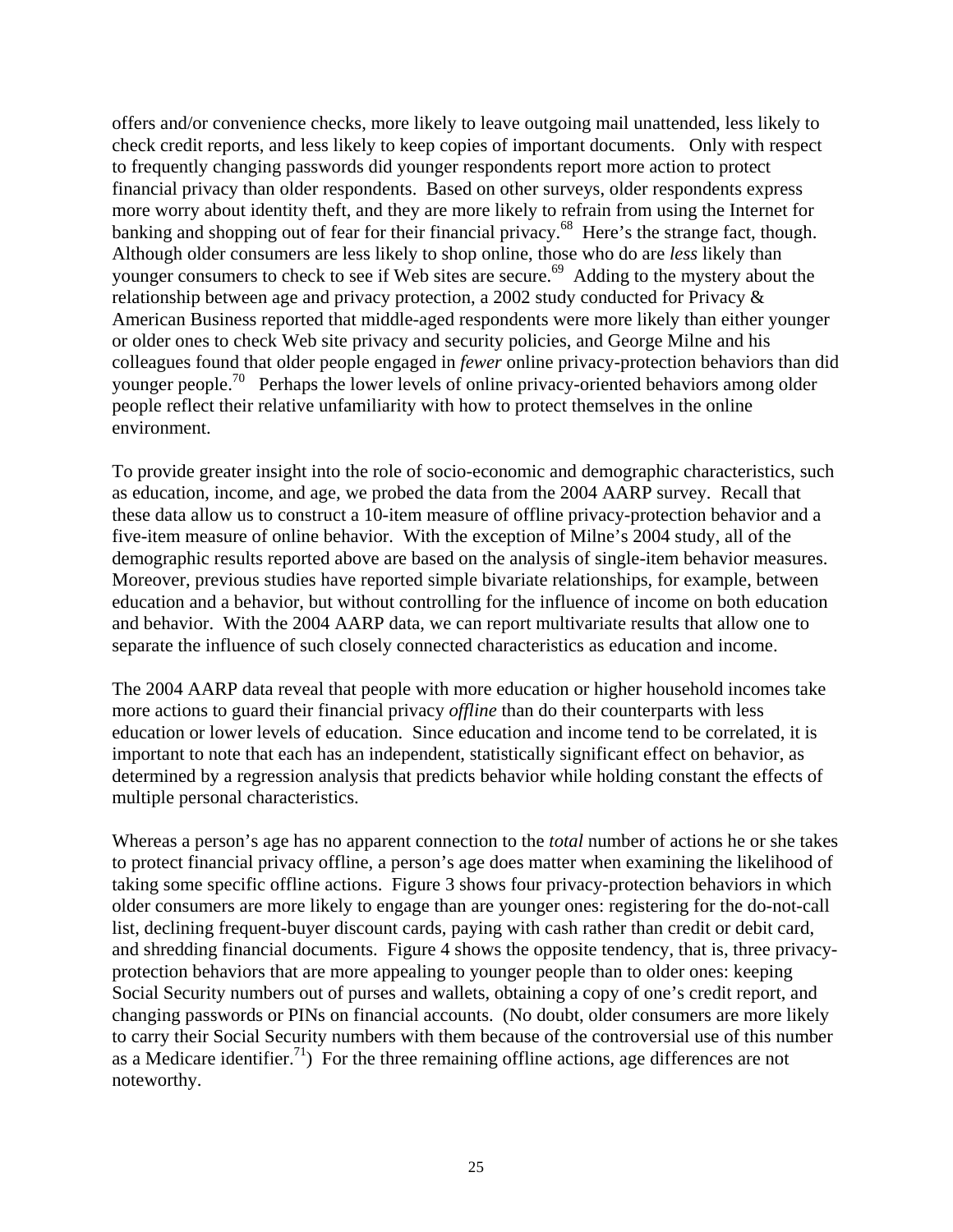

The pattern for online behavior is quite different. Whereas education and household income have no connection to the number of privacy protection behaviors in which a person engages, a person's age does matter. Specifically, younger people report doing more to guard their online privacy than do older people.<sup>72</sup> Figure 5 shows that, for each of the five online behaviors, the youngest respondents were more likely to protect their privacy than were the older respondents.

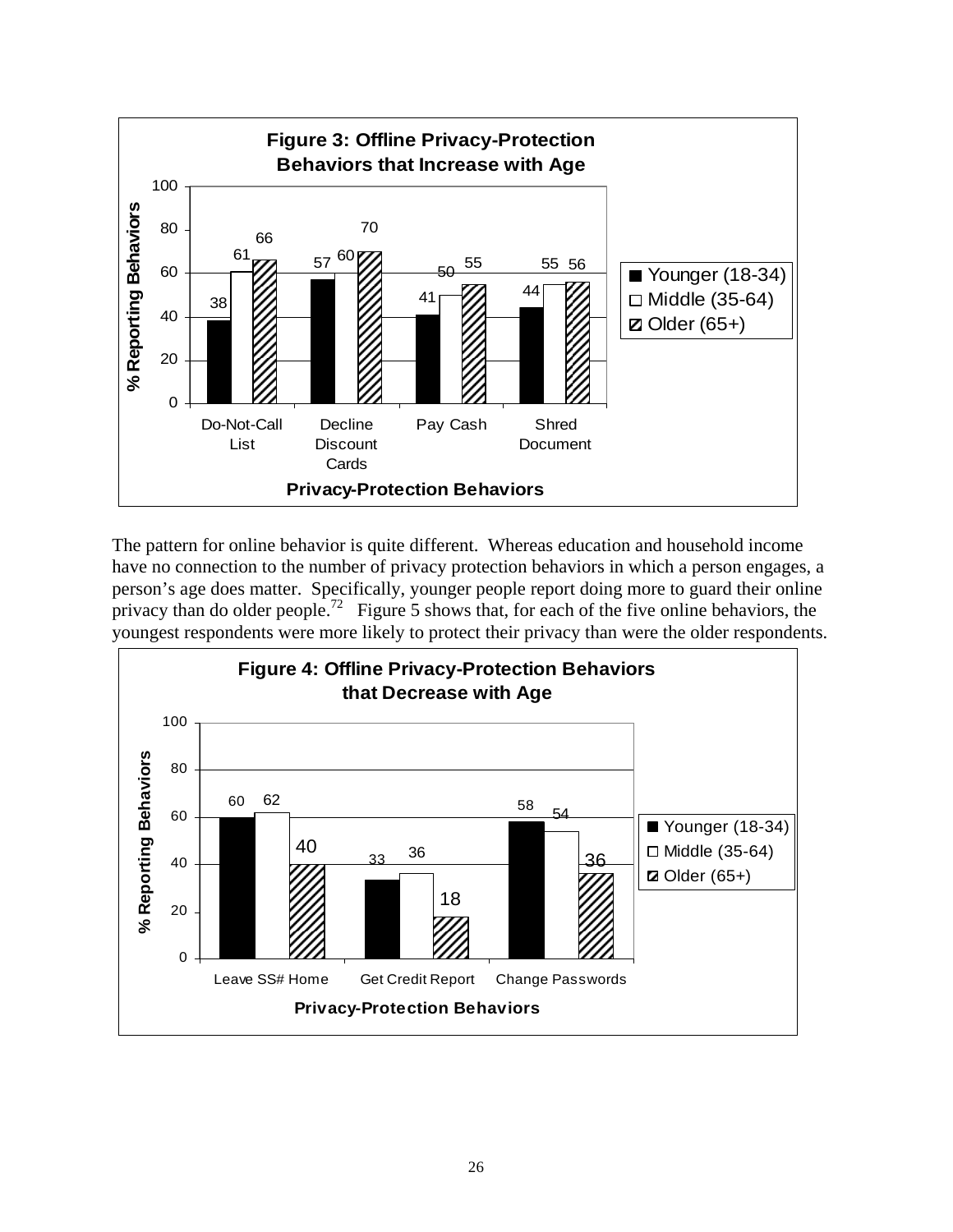

At first blush, this pattern seems to contradict surveys in which older respondents express greater concern about privacy in general and online privacy in particular than do younger respondents. The apparent inconsistency may have an explanation, though. Results regarding online privacyprotection behaviors are based on the responses of people who have Internet access and have shopped online at least once. Internet access is nearly universal (95%) among respondents ages 18-34 compared to an access rate of 50% among those 65 years old and older. Similarly, over half (54%) of the respondents in the 18-34 age category had purchased something online from a home computer, whereas only 16% of people in the 65+ age category had done so. As a result, older consumers who have Internet access and make online purchases are not necessarily representative of their age cohort as a whole. Indeed, the survey results suggest that older consumers who use the Internet and engage in ecommerce constitute a special subgroup. Members of this subgroup are not only more risk-tolerant when it comes to financial privacy than their age peers who refrain from online activity; they are also more risk-tolerant than younger people taken as a whole.

Test Summary. We cannot emphasize too strongly that the references to tests, quizzes, scores, and grades have their limits. Most important, one cannot assume that all individuals should take all of the actions that experts recommend for protecting financial privacy. For some individuals, financial privacy is a low priority and the costs of protecting it may outweigh the expected benefits. On the other hand, one can argue that people have a *responsibility*—to their family members, other consumers, and the businesses with which they deal—to take actions that defend their financial privacy. For example, it does little good for a business to invest in a fancy double-password system if consumers fail to take simple steps like safeguarding their passwords, protecting their Social Security numbers, and providing a secure receptacle for incoming mail from the U.S. Postal Service. Thus, it is not too farfetched to think of answers to a privacy test as right or wrong. At the very least, these answers provide a benchmark against which efforts to encourage consumers' self-defense behaviors can be evaluated.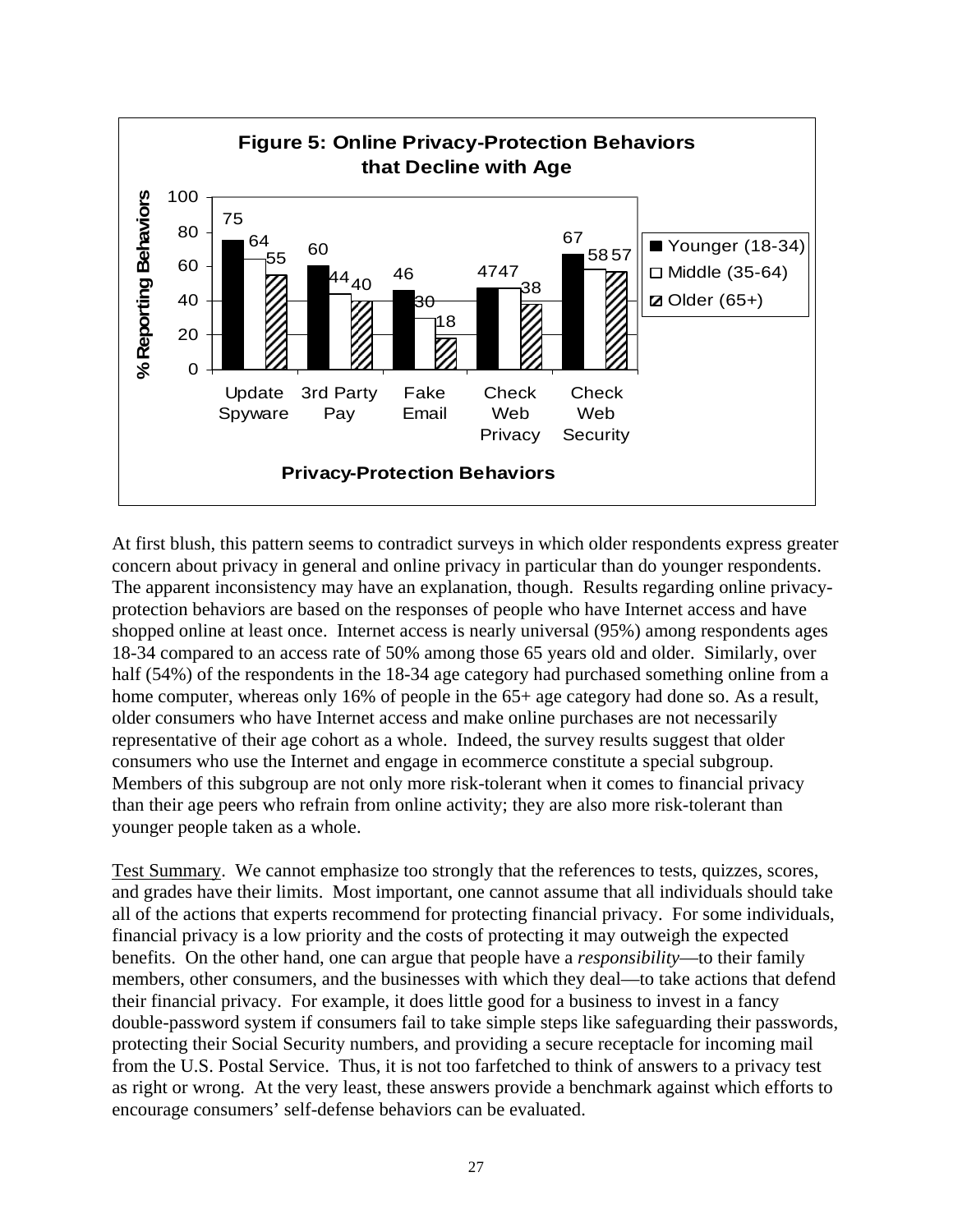<span id="page-33-0"></span>With the limitations and uses of a privacy test in mind, what grade did our national sample of consumers earn? With respect to both offline and online actions, our average respondent scored only slightly above 50 percent. Using 80 percent as a cutoff for a "good grade," we conclude:

- Only 12.2 percent earned such a grade for offline privacy-protection behaviors and 12.3 percent for online behaviors.
- Only about half of those people earning a good grade for offline behavior also earned a good grade for online behavior (see Table 9).
- People with higher levels of income or education were more likely to earn a good grade than were people with lower levels of income or education for offline behavior, but younger people were more likely to earn a good grade than were older people for online behavior.

## **PART 4: RECOMMENDATIONS AND CONCLUSIONS**

As we have noted several times, financial privacy is not such an unmitigated benefit that all consumers should take every conceivable self-protective action. Rather, each individual must decide how much privacy he or she wants based on its perceived benefits and costs. The results of our privacy test suggest that consumers vary to a large degree in their preference for financial privacy. Judging by their actions, many consumers want a high level of financial privacy and are willing to spend time and money to achieve it. Large percentages of consumers are, for example, taking their outgoing mail to secure locations, shredding mail that contains sensitive financial data, updating antispyware software on their computers, and using third-party payment services like PayPal when making online purchases. Conversely, many consumers choose or feel compelled to carry their Social Security number in their wallet or purse and use the same passwords over and over again.

It is tempting to assume, then, that differences in privacy actions perfectly reflect differences in privacy preferences, but such an assumption is likely faulty. People cannot obtain their desired level of financial privacy as easily as they can buy pants that fit properly or order a hamburger that is cooked just right. People may not be knowledgeable about either the threats to their financial privacy or the means of protecting it. We call this the *education challenge*. In addition, there are limits to the effectiveness of individual consumers' self-help action. For example, no amount of shredding of financial documents can prevent a dishonest bank or store employee from stealing a person's financial information. Hence, consumers must have confidence that their personal actions are complemented by those of the other entities involved, especially businesses and government. We call maintaining this confidence the *motivational challenge*.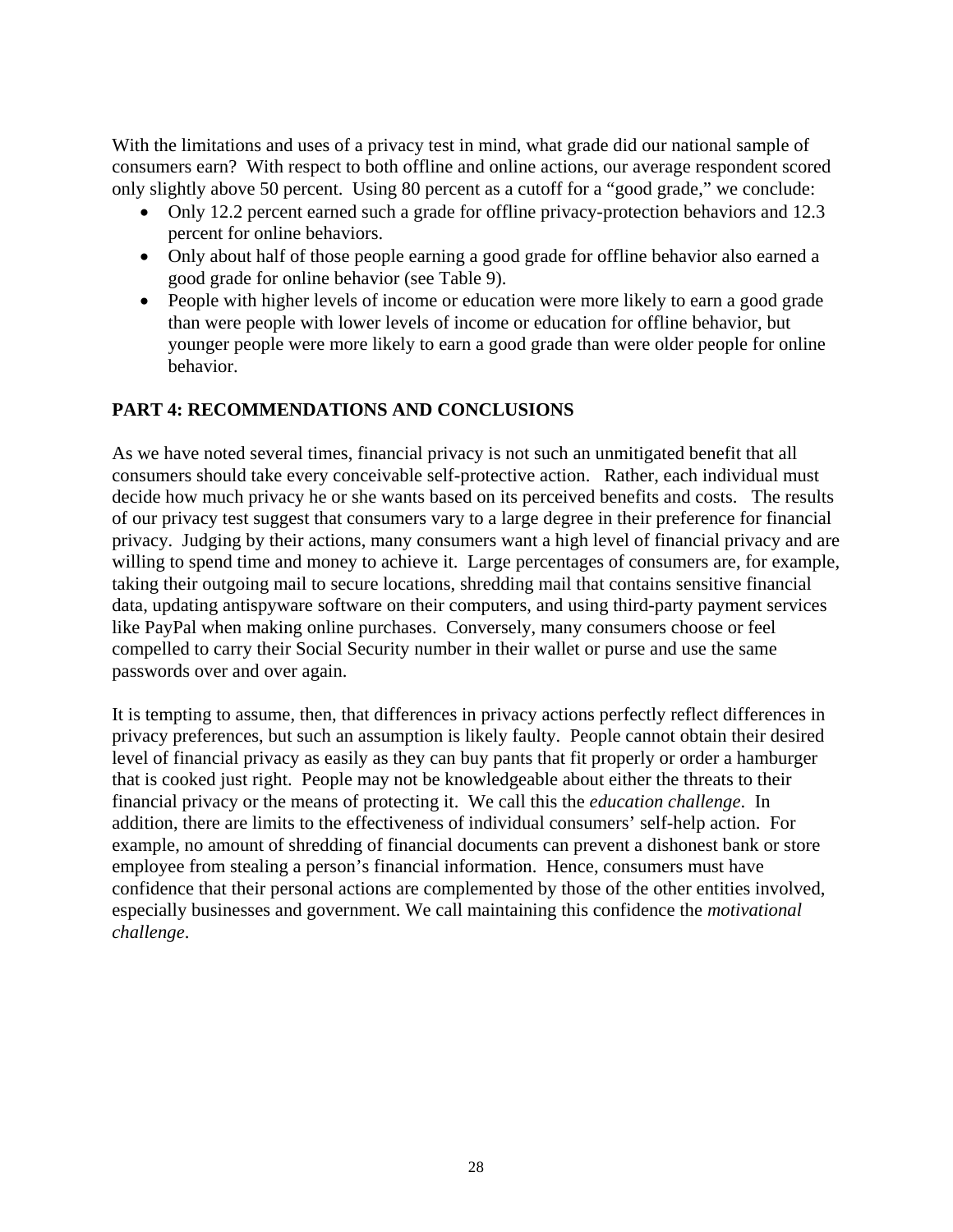## *The Educational Challenge*

Properly balancing the benefits and costs of privacy presumes that consumers are knowledgeable about both factors, but it seems unlikely that people are able to estimate in any meaningful way their likelihood of being victimized by identity theft or the benefits of any actions that may reduce that likelihood. General estimates of the number of victims of identity theft are becoming more reliable, but estimating the risk to a particular individual consumer remains elusive. It is also unlikely that people who have experienced identity theft view the crime as the unavoidable cost of all the benefits they receive from having their personal financial information available to other parties. It is more plausible these people view themselves as victims of forces over which they had little control, such as a dishonest employee of a distant company who stole their financial information.

There are also substantial knowledge barriers to consumers protecting their financial privacy online. Computer technology changes so fast that only the most technologically savvy remain unintimidated by all the recommendations directed at consumers about buying, installing, and updating various types of antivirus, antispyware, and antihijacking software. Survey evidence suggests that consumers recognize their lack of knowledge. In a recent national study, only a minority of Internet users described themselves as either "extremely knowledgeable" or "reasonably knowledgeable" about viruses (39 percent), spyware (24 percent), hacking (19 percent), and phishing  $(16 \text{ percent})$ .<sup>73</sup> In a separate survey, 71 percent of respondents said they didn't know or were uncertain of how to tell if a Web site is secure.<sup>74</sup> Whatever level of knowledge people think they possess is probably overstated, as shown by the lack of correlation between the privacy protection features consumer think they have installed and updated on their computers and the protection features they actually have.<sup>75</sup> Software improvements that make it easier for consumers to install and update privacy-protection technologies for their computers would likely narrow this gap.

Multiple constituencies can meet the educational challenge. As the survey conducted for this report showed, consumer advice on financial privacy comes from four major quarters: nonprofit organizations, journalists, business, and government. The first two sources likely enjoy a credibility advantage in communicating information about financial privacy; the second two typically enjoy an advantage in terms of resources. Combining these assets through creative partnerships may be necessary to meet the challenge of educating consumers about the everevolving threats to their financial privacy.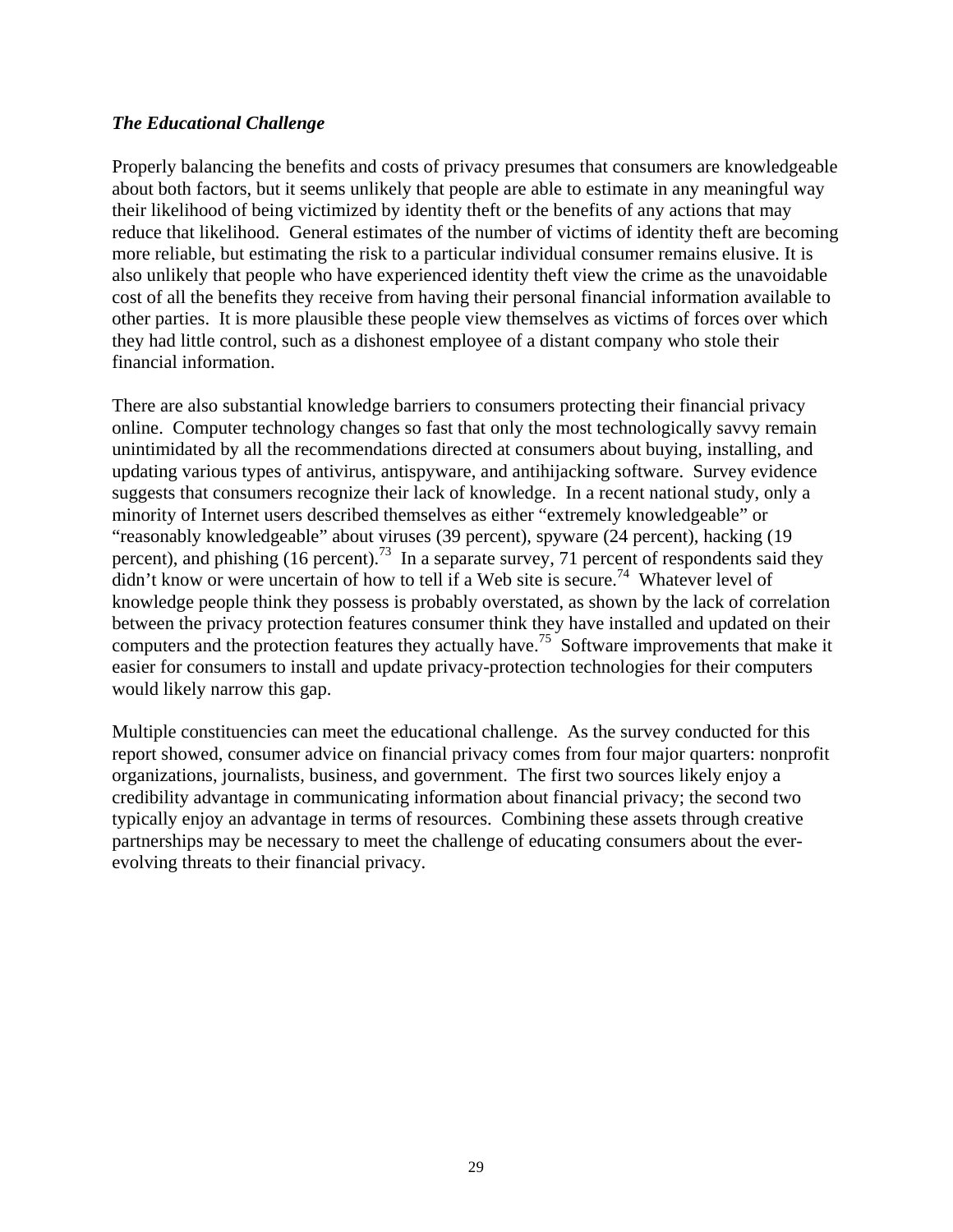## *The Motivational Challenge*

Education is one thing; motivation to use that education is another. All the consumer knowledge in the world about the threats to financial privacy and the actions individuals can take to reduce these threats is of little value without the motivation to use this knowledge. There is a real danger that consumers will lose the motivation to engage in self-protective behavior if they believe that controlling identity theft and other threats to their financial privacy are beyond their control.

Several recent events have given consumers some reason to be feel helpless and fatalistic about their financial privacy. Foremost among these events have been reports of potential information compromises at leading financial institutions. Also undermining consumer motivation to safeguard their financial privacy aggressively are a variety of high-tech and/or stealthy methods of invading financial privacy. These methods feed the perception that it is difficult or even impossible to maintain financial privacy. Online, privacy is threatened by spyware, browser hijacking (in which a user is taken to a different site from the one he or she requested), phishing, and pharming (creation of fictitious Web sites to entice people into providing their personal information). The privacy of a person's telephone calls is increasingly under attack as well. A variety of commercial services sell a list of a person's outgoing phone calls, whether made by cell phone or conventional phone. Sellers of phone records use several techniques to obtain their data, including paying telephone company employees, pretending to be the account holder ("pretexting"), or accessing customer accounts online.<sup>76</sup> Regardless of the method used, a person's phone records can contain a wealth of financial information, including the stores a person patronizes, the travel companies a person uses, and the investment company a person consults. Given these developments, it is perhaps not surprising that a recent survey by the privacy survey conducted by Privacy & American Business in conjunction with Deloitte  $\&$ Touche found that 78 percent of a national sample agreed with the statement, "consumers have lost all control over how personal information is collected and used by companies."<sup>77</sup>

The keys to maintaining consumer motivation to engage in privacy self-protection activities are making such activities less costly and giving consumers confidence that their actions are complemented by those of business, government, and other handlers of their financial information. Consumers have demonstrated their willingness to take action when the costs to do so are low and the benefits are potentially high. Perhaps the most dramatic example is the speed with which people signed up for the national do-not-call registry, which limits certain types of telephone solicitations. President Bush signed the law in March 2003. In June 2003, the Federal Trade Commission began accepting registrations on the list from consumers; 10 million people registered in the first four days! Before the rule even went into effect in October 2003, consumers had registered more than 50 million phone numbers.<sup>78</sup>

Another example of consumer responsiveness to privacy-enhancing opportunities involves the new right to obtain free copies of one's credit reports. The Federal Trade Commission has not yet released data on the number of people who have exercised their new right. (The right wasn't extended to all U.S. consumers until September 2005.) Despite the problems documented in this report, the number of consumers availing themselves of this new opportunity will reach into the millions.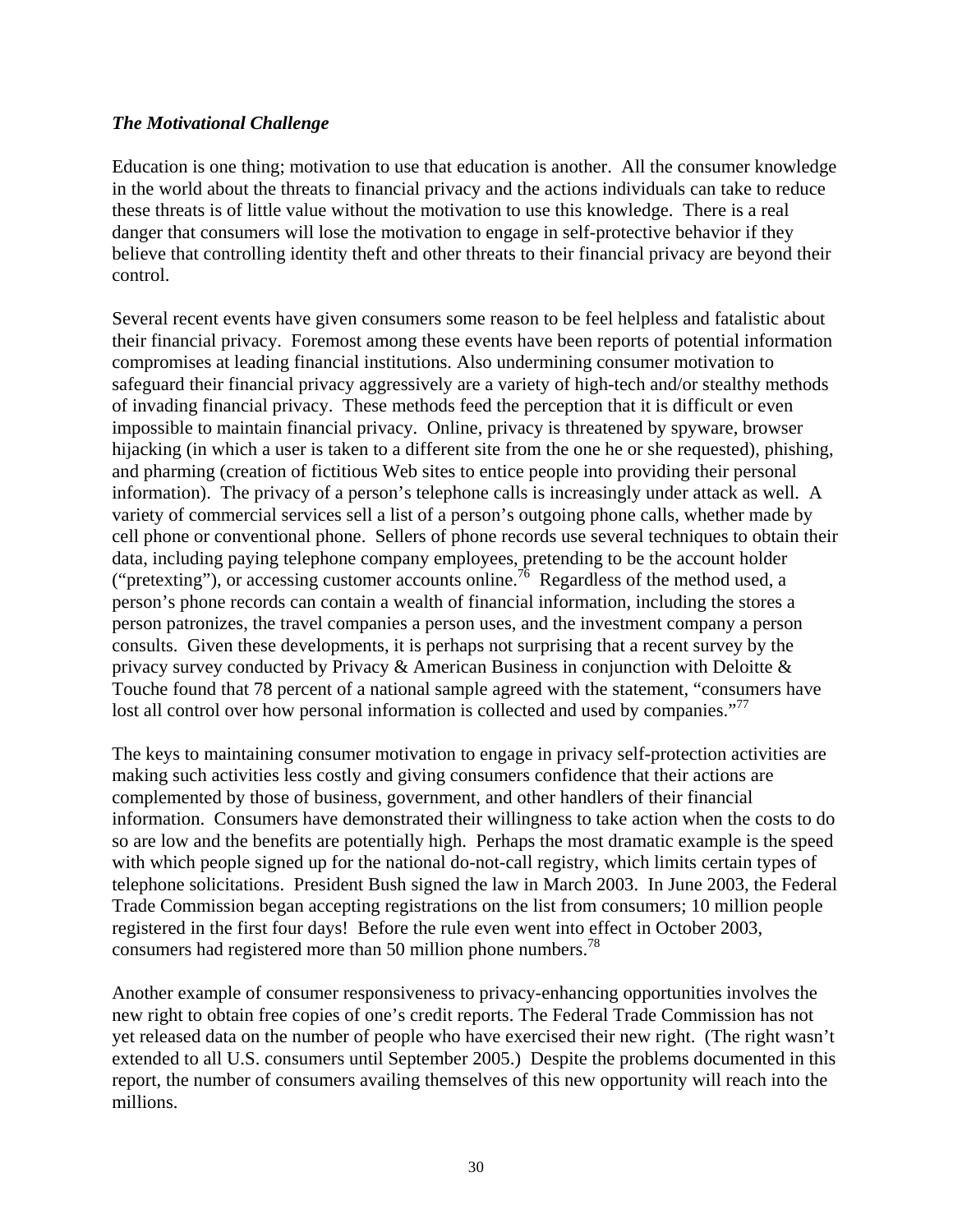In contrast, consumer response to the opportunity provided by the Gramm-Leach-Bliley Act of 1999 to opt out of personal information sharing by their financial institutions seems to have been lukewarm. Perhaps consumers are not worried about information sharing by their banks, insurance companies, and investment firms. Equally plausible is that the opt-out right was not implemented well. Consumer advocates argued in a petition addressed to agencies responsible for implementing the new consumer right that the notices used dense, misleading statements and confusing, cumbersome procedures. As a result, consumers were discouraged from opting out.<sup>79</sup> Since 2003 and 2004, federal regulators sought comments on how to improve the privacy notices, and regulators are still conducting research to determine how consumers would respond to restructured notices and more convenient mechanisms for opting out of information sharing by financial institutions. The Fair and Accurate Credit Transactions Act of 2003 enhanced disclosure of the means available to consumers for opting out of receiving prescreened offers for credit and insurance, effective August 1, 2005. Learning from the implementation of the Gramm-Leach-Bliley Act, the Federal Trade Commission has determined that new notices regarding prescreened offers will be "layered," that is, there will be a short and conspicuous notice on the first page of a solicitation with a longer notice elsewhere.

As the above examples show, many consumers respond to opportunities to protect their financial privacy when these opportunities do not cost a lot in time and money. Conversely, opportunities that are unclear or cumbersome are left unfulfilled. Currently, there is a consensus among leading consumer organizations that the next such opportunity should be the right for individuals to freeze their credit reports so the information they contain cannot be given out without the consumer's explicit permission.<sup>80</sup> Several states have already passed laws to this effect, but resistance to national legislation is strong from credit reporting companies, which argue that freezes are inconvenient for consumers and are ineffective.<sup>81</sup>

Giving people the right to freeze their credit reports is one privacy priority of consumer advocates. Another is subjecting data brokers/aggregators to the provisions of the FACT Act, especially with respect to granting consumers access to data on them that have been collected and are intended for sale.<sup>82</sup> Until recent privacy breaches involving data brokers, these financial entities were invisible to most consumers. Given the sensitivity of financial information handled by data brokers, consumers need mechanisms by which to hold them more accountable.

While federal action has a number of advantages in a national marketplace for financial information, it should be noted that the states have often been incubators for privacy legislation. For example, California was the first state to require financial institutions to notify consumers when their personal financial information has been potentially compromised. This requirement has been credited with bringing to light several major breaches of financial information. Other states have passed similar requirements, and the U.S. Congress is considering a national standard for notifying consumers about security lapses.<sup>83</sup> California was also the first state to give consumers the right to decide whether their cell phone number is listed in a wireless 411 directory, and it was one of the first states to pass antispyware legislation. Hence, it is important that state efforts to protect financial privacy not be preempted except in the case of strong federal legislation.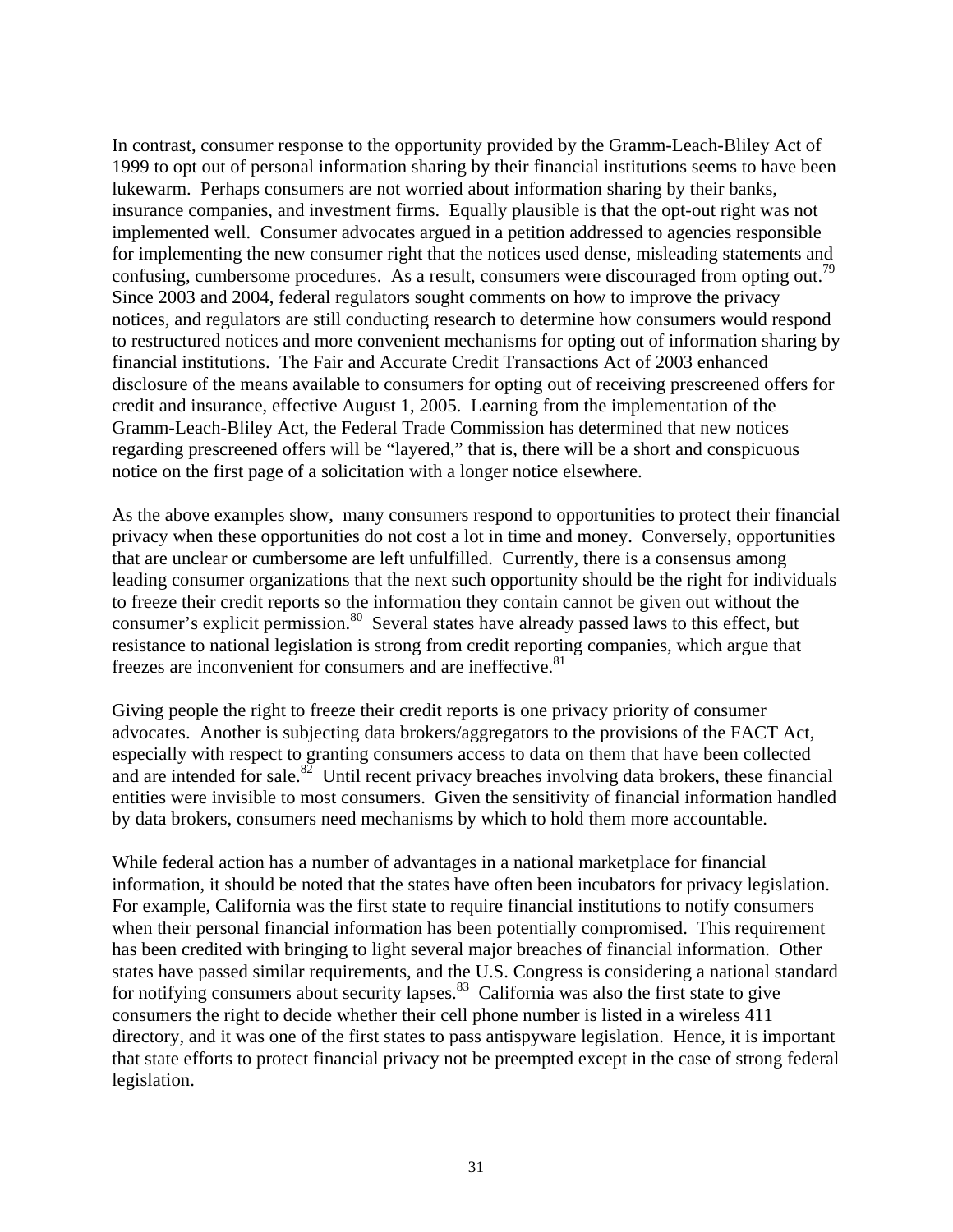Making it easier for consumers to act in defense of their financial privacy is not the exclusive prerogative of the government. Banks, insurance companies, credit reporting agencies, and other financial institutions can act proactively through self-regulation. For example, a recent study of how companies notify consumers about privacy breaches concluded that consumers are dubious about the honesty and completeness of these notifications.<sup>84</sup> Consumers also believed that financial organizations should provide more customer assistance when breaches occur. The study's author felt it was a mistake when a company informs customers in states where it is required to do so but fails to in states that do not mandate such notification. The study's bottom-line argument for self-regulation was: if you notify customers the right way, they will stay with you.

Maintaining consumer confidence in self-protection requires going beyond making it easier for consumers to take action on their own behalf. Consumer self-help is supported by the knowledge that businesses, government, and other handlers of sensitive financial information are doing their part in protecting financial privacy. Many of these actions involve new methods of authenticating the identity of users when engaged in online banking or electronic commerce; other actions entail bolstering internal security procedures. Their common denominator is often the use of highly complex, secret, and expensive technologies. While it is not generally possible for organizations to truly explain their procedures to customers, these organizations can set up panels of consumer representatives who monitor financial privacy efforts for consumers in general.

The following list summarizes the major recommendations in this section:

- Nonprofit organizations, journalists, business, and government must find ways to reinforce each others' efforts and work in partnership to meet the challenge of educating consumers about the ever-evolving threats to their financial privacy.
- Legislation—whether federal or state—should establish the right of consumers to freeze their credit reports so these cannot be given out without the consumer's explicit permission.
- Data brokers/aggregators should be subject to the provisions of the FACT Act, especially with respect to granting consumers access to data on them that have been collected and are intended for sale.
- Legislation—whether federal or state—should establish the right of consumers to be notified when a potentially serious breach of personal financial data occurs.
- Federal law should not preempt state privacy legislation except in the case of strong federal legislation.
- Instances in which financial service organizations act in advance of legislation or go beyond its requirements should be well publicized.
- Large organizations that handle sensitive financial information should establish consumer panels to represent consumers in the process of upgrading authentication procedures and internal security practices.

In conclusion, consumers have gone a long way in heeding the advice offered by various experts on how to defend personal financial privacy. Of course, consumers could show more restraint in carrying around their Social Security numbers and more persistence in reading the lengthy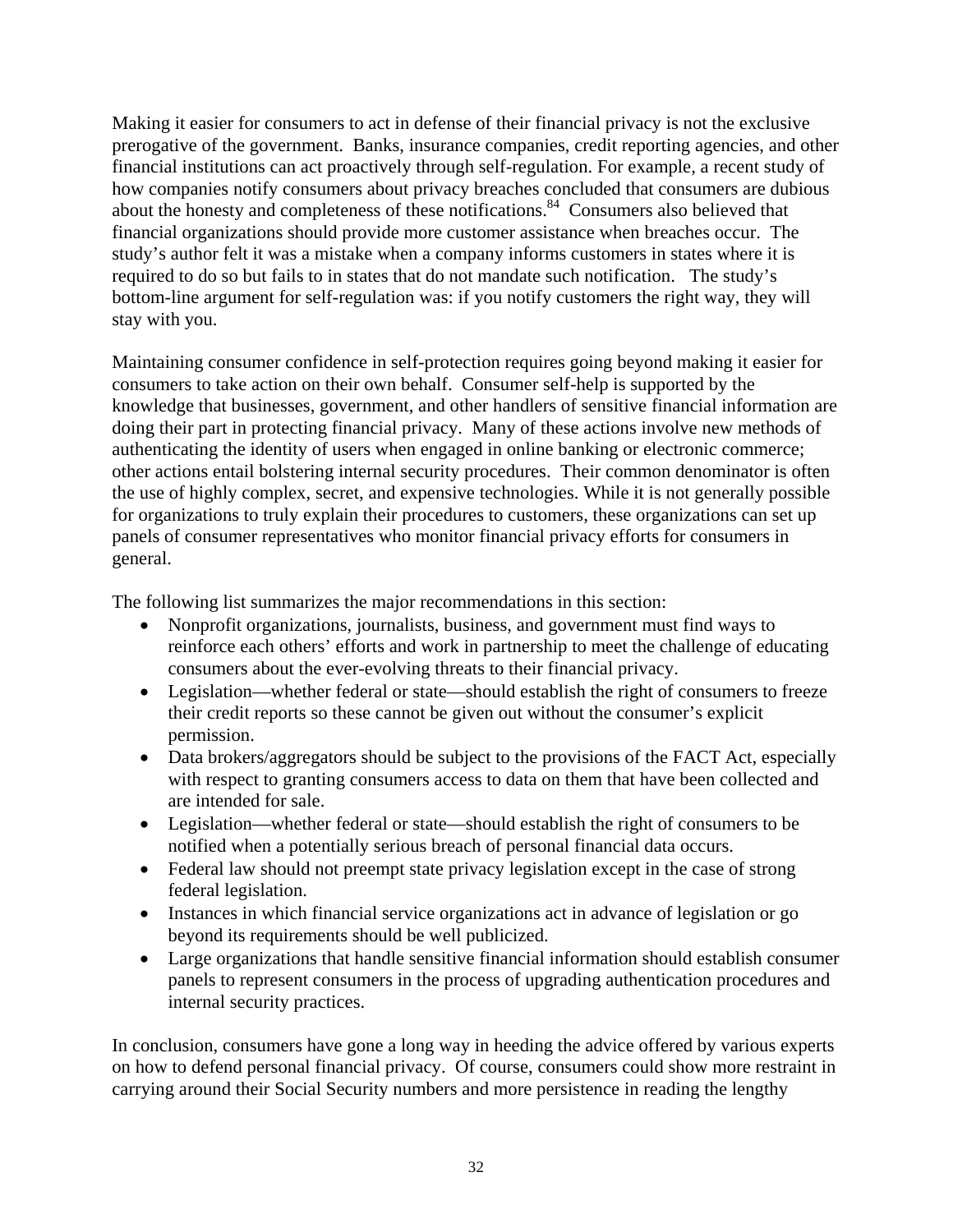privacy disclosures provided by financial institutions under the terms of the Gramm-Leach-Bliley Act, but, on the whole, consumer actions are going beyond vague and costless expressions of concern for their financial privacy. In a few short years, people have learned new habits related to the way they receive, send, and discard mail; the way they access their financial accounts; and the way they operate their computers. They are now in the process of learning another new habit—how to read their credit reports and correct any misinformation they contain. Sixty percent of respondents in the 2004 AARP survey reported spending "a lot" or a "moderate amount" of time and effort protecting their financial privacy, so it appears that consumers are doing their part. Businesses and government bodies must be sure they are doing theirs in educating consumers, developing new privacy protection technologies, and offering credible and well-publicized programs to the public that lower the cost of defending their privacy.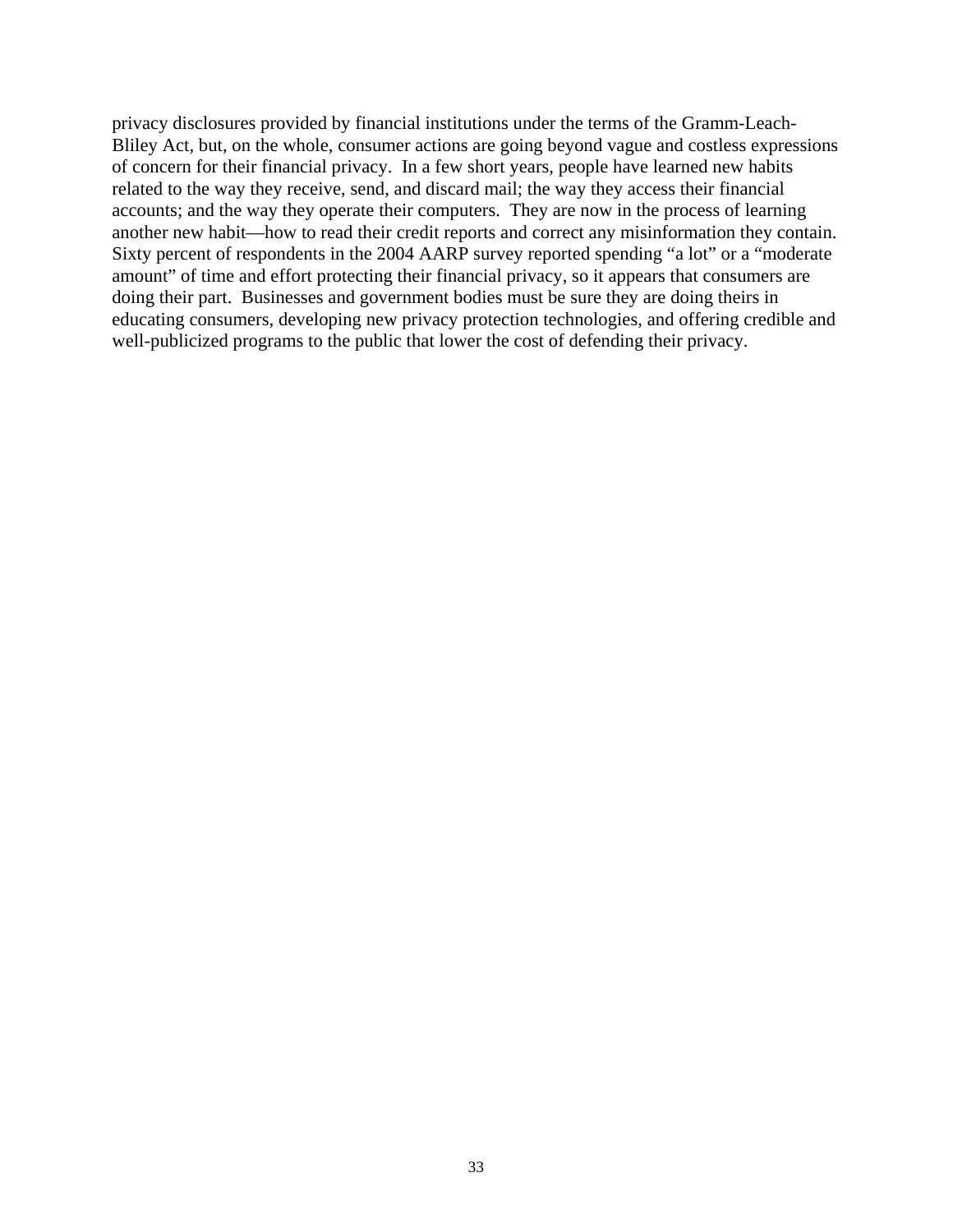## <span id="page-39-0"></span>APPENDIX 1: SAMPLE OF FINANCIAL ADVICE SOURCES

## GOVERNMENT

1. Consumer.gov (Federal Trade Commission 1) http://www.consumer.gov/idtheft/protect\_againstidt.html#5

2. Federal Trade Commission 2

http://www.consumer.gov/idtheft/5 (online section only)

3. Federal Deposit Insurance Corporation http://www.fdic.gov/consumers/consumer/news/cnfall04/cvrstry.html

4. Federal Citizen Information Center http://www.consumeraction.gov/caw\_privacy\_general\_tips.shtml

5. Federal Reserve Board http://www.bos.frb.org/consumer/identity/idtheft.htm#resources

6. U.S. Postal Service http://www.usps.com/postalinspectors/idthft\_ncpw.htm

7. State of California Privacy Protection Office http://www.privacy.ca.gov/sheets/cis1english.pdf

8. State of Wisconsin Extension Service http://www.uwex.edu/news/story.cfm/475

9. National Association of Insurance Commissioners http://www.naic.org/privacy/privacy\_and\_the\_consumer.htm

PRIVACY ADVOCATES AND OTHER NONPROFIT ORGANIZATIONS 10. Privacy Rights Clearinghouse http://www.privacyrights.org/fs/fs17-it.htm#reduce

11. Consumers Union http://www.consumerreports.org/main/content/display\_report.jsp?FOLDER%3C%3Efolder\_id= 348215&ASSORTMENT%3C%3East\_id=333153&bmUID=1103488734473#

12. National Consumers League http://nclnet.org/privacy/idtheft/getsecure.htm

13. Consumer Action http://www.consumer-action.org/English/library/privacy\_rights/2002\_BACEF\_leaveMeAlone/in dex.php

14. Identity Theft Resource Center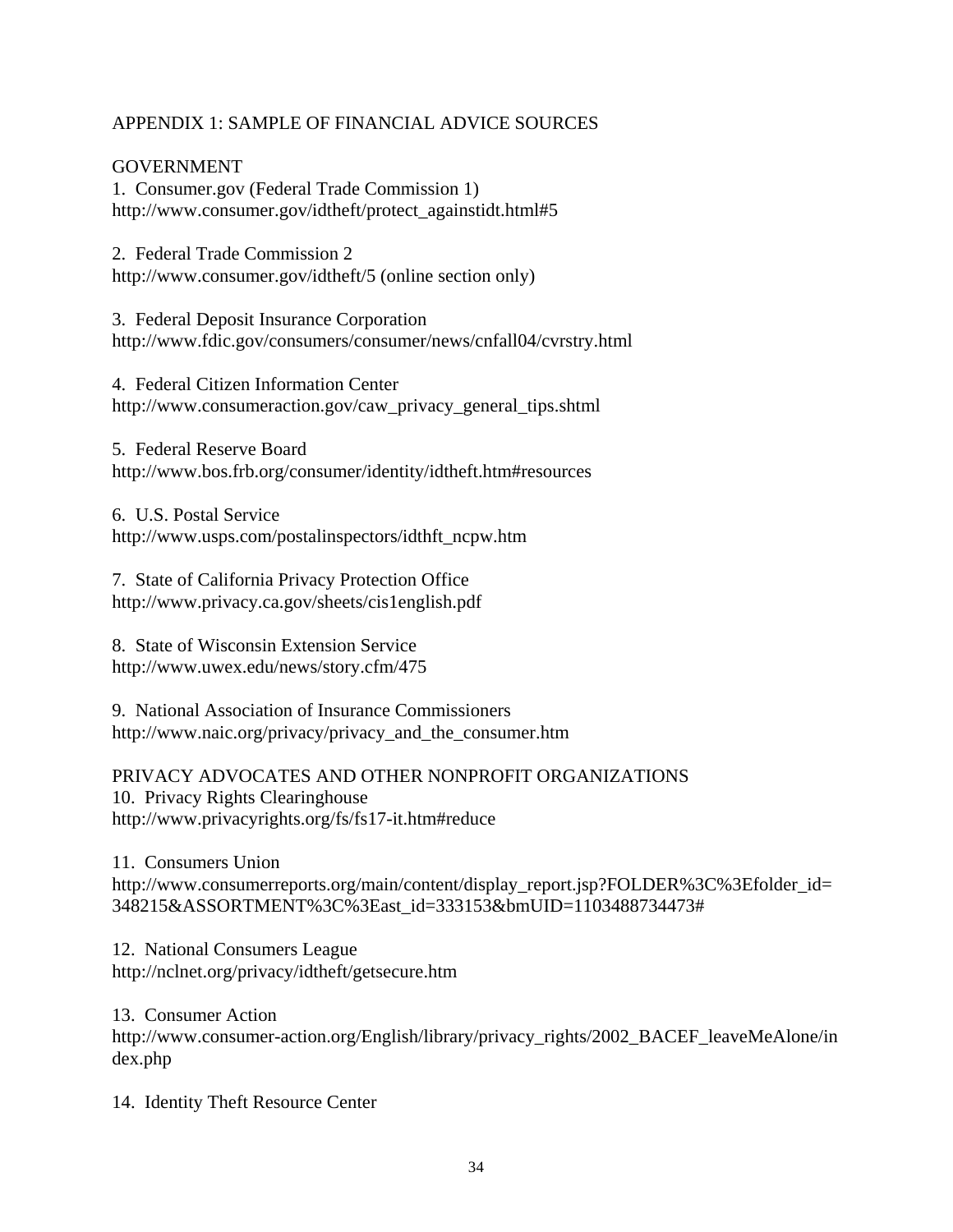http://www.idtheftcenter.org/preventiontips.shtml#test

15. ConsumerPrivacyGuide.org http://www.consumerprivacyguide.org/topthings/

16. Better Business Bureau http://www.bbb.org/alerts/article.asp?ID=196

FINANCIAL JOURNALISTS/BOOK AUTHORS 17. *PC World* http://www.pcworld.com/howto/article/0,aid,112468,00.asp

18. Motley Fool http://www.fool.com/ccc/check/check06.htm

19. MSN Money http://moneycentral.msn.com/content/Banking/FinancialPrivacy/P33715.asp

20. CBS News http://www.cbsnews.com/stories/2001/03/23/earlyshow/saturday/main281280.shtml

21. Yahoo Finance http://loan.yahoo.com/c/privacy4.html

22. CNN Money http://money.cnn.com/2002/11/26/pf/saving/q\_identity/

23. Gertler Book http://www.argospress.com/Resources/information-security/book-0375720936.htm

FINANCIAL SERVICES AND OTHER FOR-PROFITS 24. Equifax https://www.econsumer.equifax.com/consumer/sitepage.ehtml?forward=elearning\_idtheft2

25. American Express http://home3.americanexpress.com/corp/cr/fraud/protect\_identity.asp

26. American Bankers Association http://www.aba.com/Consumer+Connection/CNC\_contips\_idtheft.htm

27. Travelers Insurance https://apps.travelers.com/iwcm/Travelers\_PL/Documents/trav\_idtheft4.pdf

28. Quicken http://www.quicken.com/cms/viewers/article/banking/39420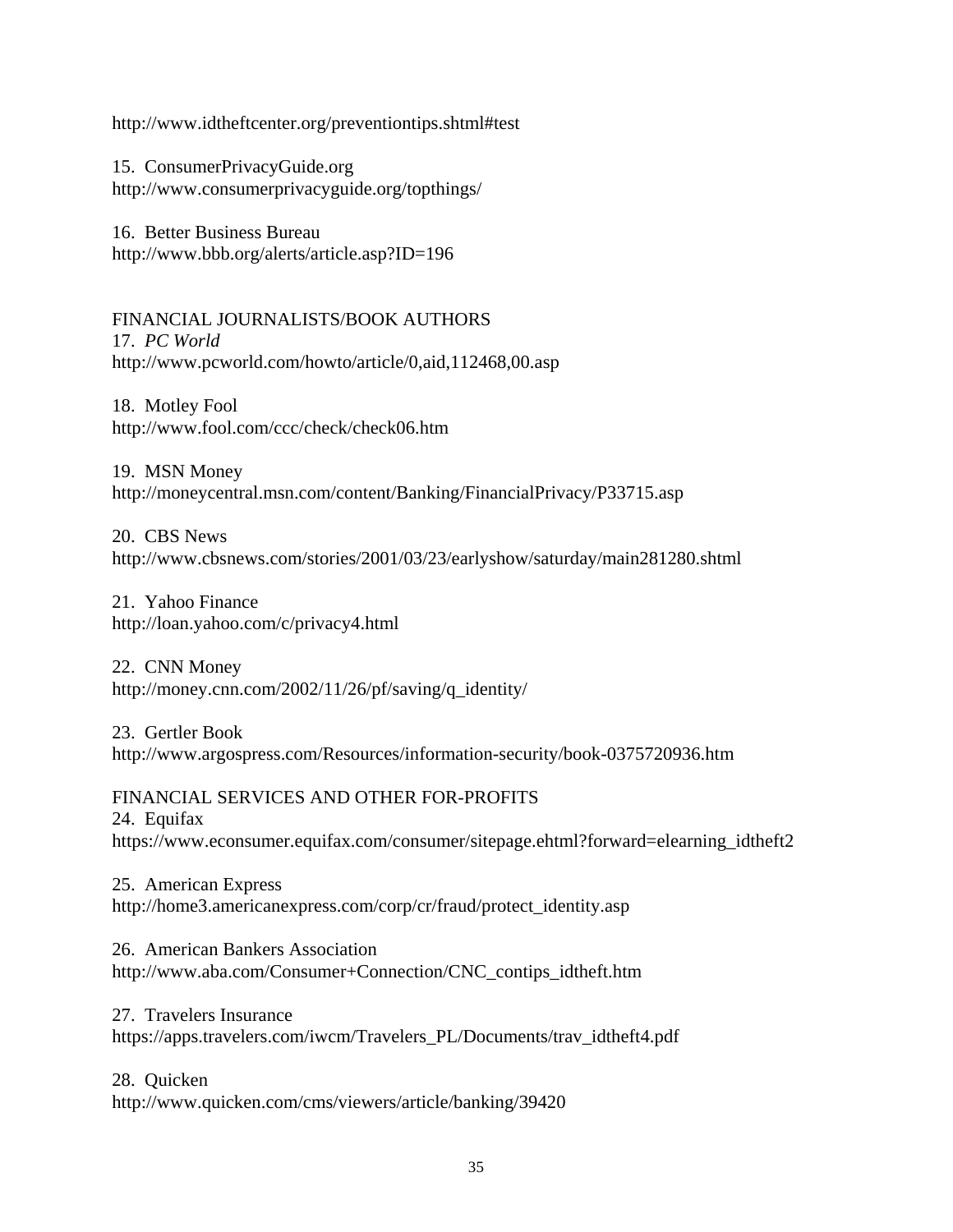29. Bankrate.com

http://www.bankrate.com/brm/news/advice/20030124b.asp

## 30. Microsoft

http://www.microsoft.com/athome/security/protect/default.aspx

## 31. Qwest

http://www.qwest.com/about/protection/pdfs/TeenIdentityTheftTipSheet.pdf

## 32. Getnetwise.org http://security.getnetwise.org/tips/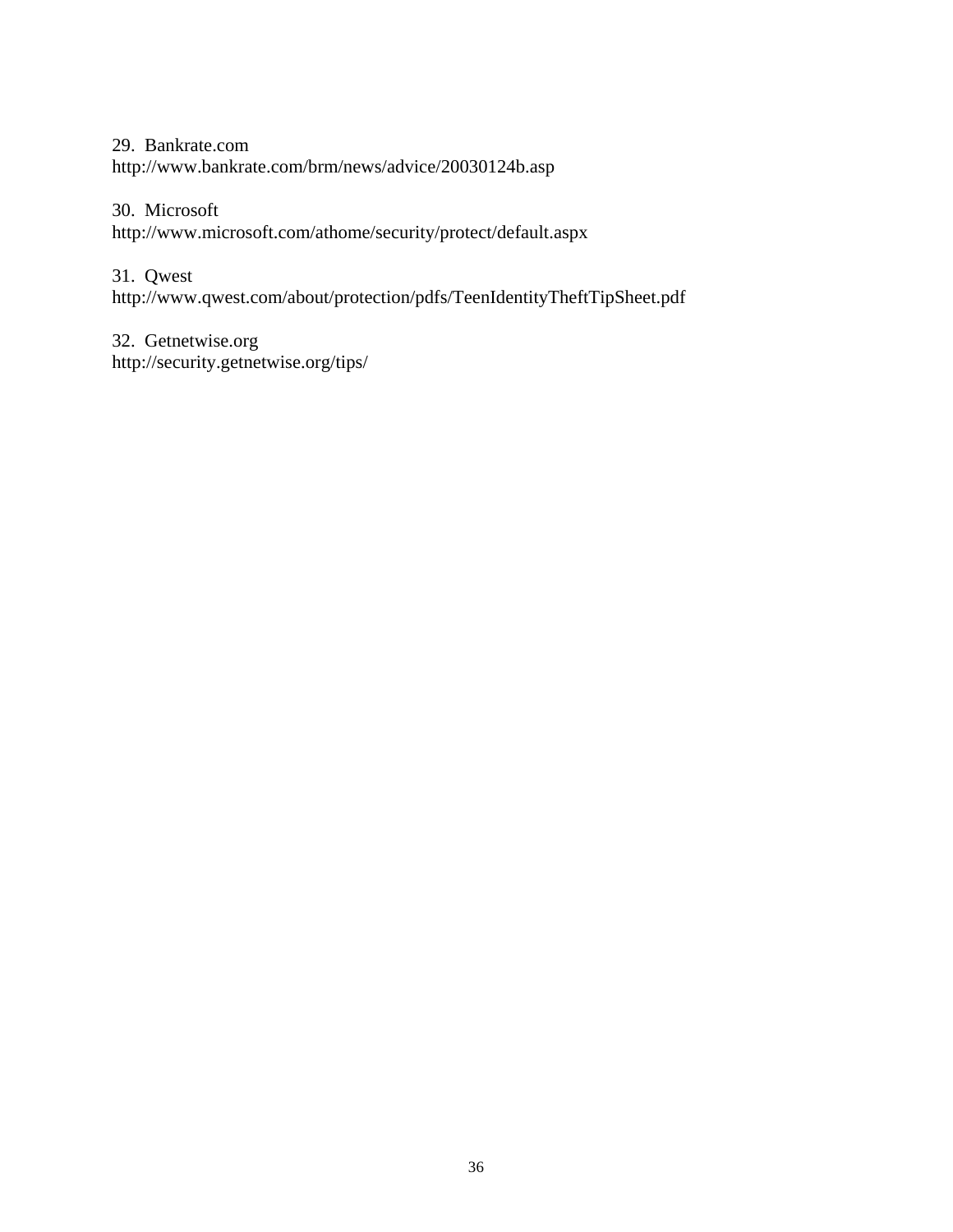## <span id="page-42-0"></span>APPENDIX 2: PRIVACY QUIZZES

# 1.*PC World <sup>85</sup>*

WHAT'S YOUR PRIVACY QUOTIENT?

You may be aware of online privacy pitfalls, but how well are you guarding yourself against them? Take this abbreviated version of our survey to find out.

1. (a) How many of your Internal accounts (for e-mail, chat rooms, banking sites, and so on) require passwords? (b) How many unique passwords do you have in total?

- 2. How often do you change your most commonly used password(s)? (Choose one answer.)
	- A. More often than once a month
	- B. About once a month
	- C. About four times a year
	- D. About twice a year
	- E. Once a year or longer
	- F. Never

3 Which of the following choices describe the passwords you use? (Choose all that apply.)

- A. Important date or birthday
- B. Name of person or pet you know
- C. Mother's maiden name
- D. Personal interest (hobby, TV, or movie title; favorite food or drink)
- E. Random word that can be found in the dictionary
- F. Combination of letters and numbers
- G. Other

4 How do you track your passwords? (Choose all that apply.)

- A. Write them down on paper—for example, in a datebook or journal
- B. Write them on sticky notes
- C. Store them in password manager software on a PC
- D. Store them in password manager software on a PDA
- E. Store them in a spreadsheet or a text file
- F. Store them on removable media or USB drive
- G. Memorize them
- H. Tape them to keyboard, drawer, or desk
- I. I don't keep track of passwords
- J. Allow browser Or Windows to save them
- 5 Which computer-related activities have you done in the past year? (Choose all that apply.)
	- A. Posted messages to Usenet groups
	- B. Used chat rooms
	- C. Sent and received e-mall
	- D. Shopped or made travel plans online
	- E. Banked online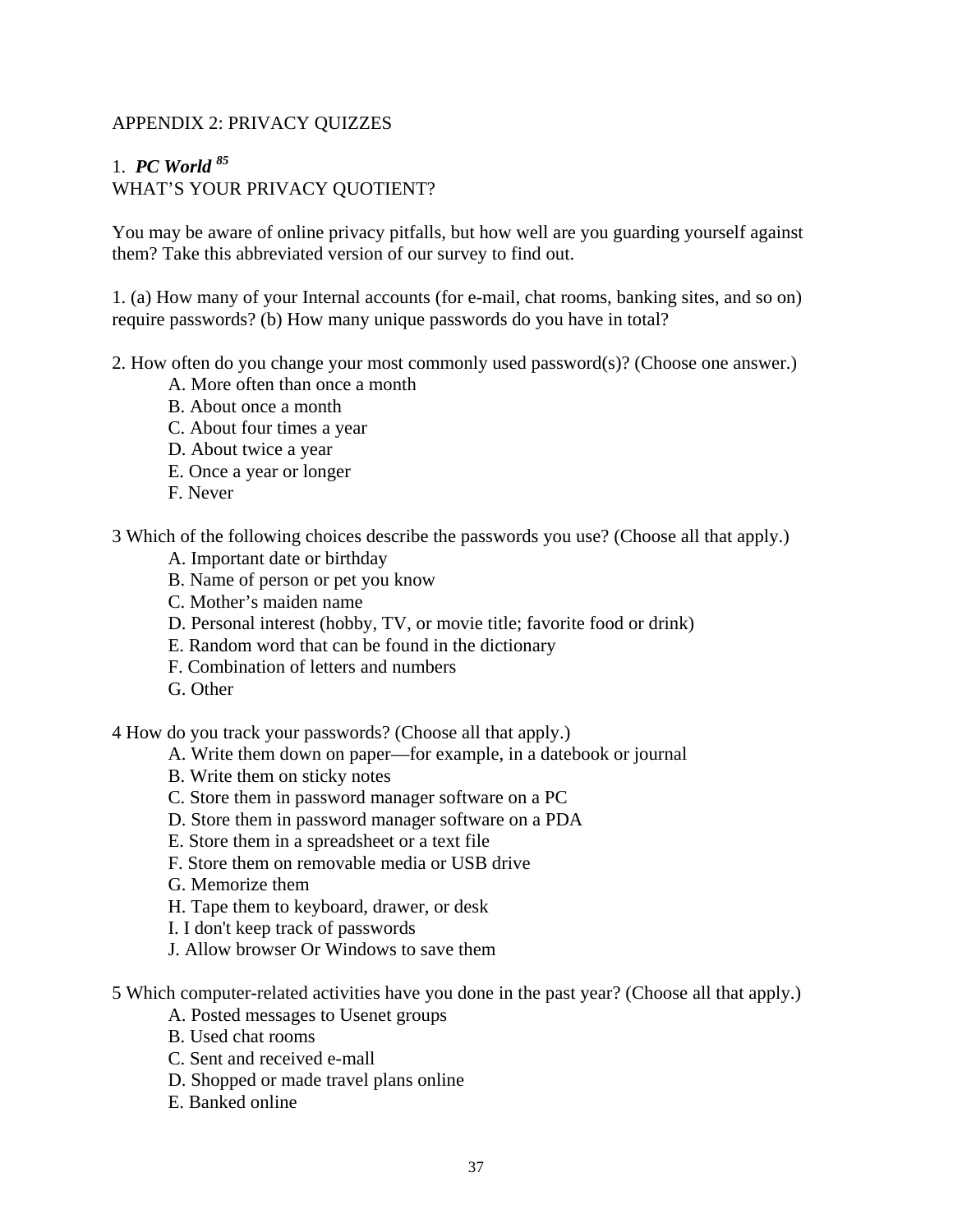- F. Conducted Web research
- G. Used instant messaging
- H. Applied for credit card or loan online
- I. Paid bills online
- J. Responded to spammers to complain or unsubscribe
- K. Purchased goods or services advertised through spare
- L. Filed your income tax online
- M. Posted your résumé on a job site
- N. Played online games
- O. Swapped flies using a file sharing service
- P. Other

6 Typically, how often do you read most or all of the privacy policy of a Web site or online service when you sign up? (Choose one.)

- A. Always
- B. Frequently
- C. Sometimes
- D. Rarely
- E. Never

7. How do you usually respond if you dislike a site's privacy policy? (Choose one.)

- A. Provide the site with valid information
- B. Provide the site with valid information. but complain to the company
- C. Provide the site with false information
- D. Provide the site with false information, and complain to the company
- E. Decline to use the site
- F. Decline to use the site and complain to the company

8 Which of the following activities do you regularly perform on your PC(s) at work or home? (Choose all that apply.)

- A. Install patches for applications
- B. Install security patches for OS
- C. Delete stored cookies
- D. Clear Web browser history
- E. Delete Web browser cache/temp files
- F. Update virus definition files
- G. Run an adware removal program like Ad-aware or Spybot Search & Destroy
- H. Run antivirus software
- I. Use a firewall
- J. Encrypt files stored on hard drive
- K. Encrypt e-mail
- L. Report security problems to ISP

Your key to the quiz: Question 1: Divide the number of passwords (a) by the number of accounts (b), and multiply by 20. Choices over 100 for either answer count as 100 for scoring.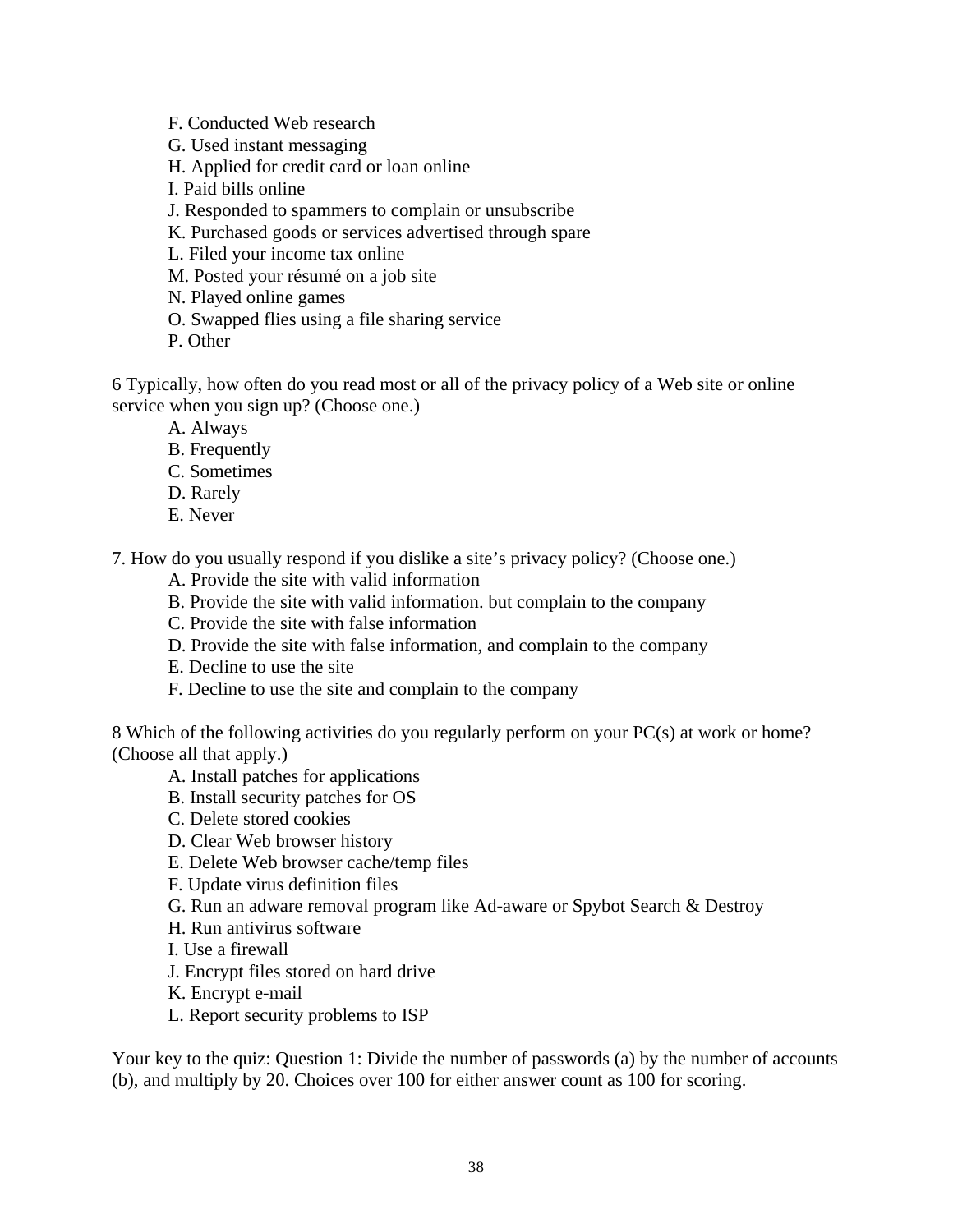Award points for each answer as follows: Q2: a: 10; b: 8; c: 5; d: 3; e: 1; f: -5. Q3: a, b: -1; C: -3; d, e: -2; f: 10; g; 1. Q4: a: -5; b, h: -10; c, d, g: 8; e: -2; f: 2; I: 0; J: -1. Q5: a, h: -5; b, d, j: -2; c, i, I, p: 0; e: -3; f, g, n: -1; k, m, o: -10. Q6: a: 10; b: 7; c: 5; d: 4; e: 0. Q7: a: -5; b: -1; c: 0; d, e: 2; f: 5. Q8: a, b, f. l: 5; c, d, e: 2; g: 7; h, i, J, k: 10.

Total your points, add 75, and then divide by 2 to get your Privacy Quotient.

1. 25: YOU'RE AT RISK: Your personal information could be open to marketers, hackers, and other snoops. Consider tightening up your handling of passwords and improving your PC's security system.

2. 50: YOU'VE COVERED THE BASICS: You've taken some steps to guard yourself, but there are still holes in your defenses.

3. 75: YOU'RE CAUTIOUS: You're practicing many of the most important strategies for protecting your information, hut there's still room for improvement.

4. 100: YOU'RE A CLOSED BOOK: You're very cautious about what you reveal online, and today that's a good thing.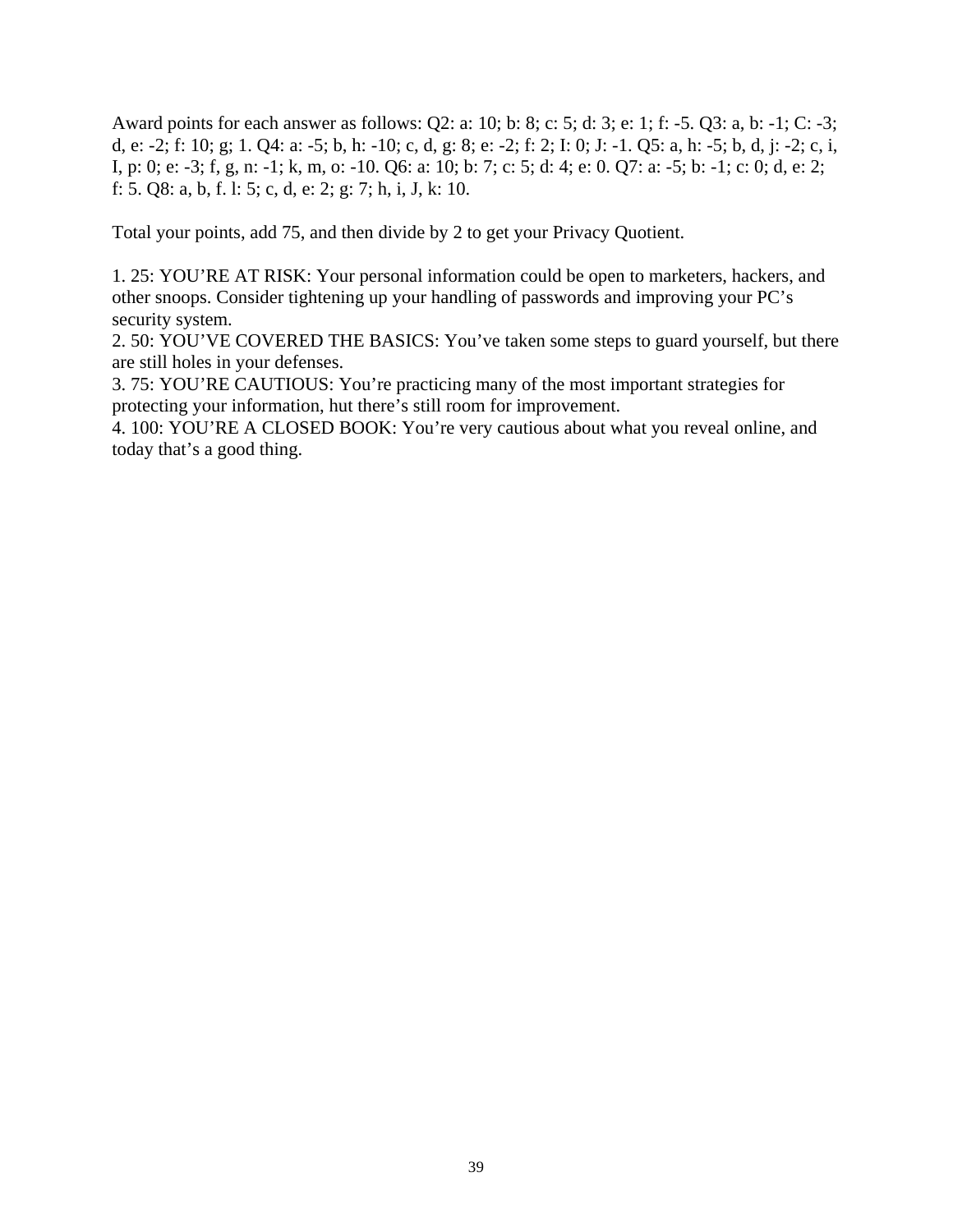## 2. **Privacy Rights Clearinghouse (2004)<sup>86</sup>**

Identity Theft IQ Test

Are You at Risk for Identity Theft? Test Your "Identity Quotient"

- 1. I receive several offers of pre-approved credit every week. (5 points)
- 2. Add 5 points if you do not shred them before putting them in the trash.
- 3. I carry my Social Security card in my wallet. (10 points)
- 4. My state driver's license has my SSN printed on it, and I have not contacted the Department of Motor Vehicles to request a different number. (10 points)
- 5. I do not have a PO Box or a locked, secured mailbox. (5 points)
- 6. I use an unlocked, open box at work or at my home to drop off my outgoing mail. (10 points)
- 7. I carry my military ID in my wallet at all times. (10 points)
- 8. I do not shred or tear banking and credit information when I throw it in the trash. (10 points)
- 9. I provide my Social Security number (SSN) whenever asked, without asking questions as to how that information will be safeguarded. (10 points)
- 10. Add 5 points if you provide it orally without checking to see who might be listening.
- 11. I am required to use my SSN at work as an employee ID or at college as a student ID number. (5 points)
- 12. My SSN is printed on my employee badge that I wear at work or in public. Or it is posted on my time card in full view of others, or is on other documents frequently seen by many others in my workplace. (10 points)
- 13. I have my SSN and/or driver's license number printed on my personal checks. (10 points)
- 14. I am listed in a "Who's Who" guide. (5 points)
- 15. I carry my insurance card in my wallet and either my SSN or that of my spouse is the ID number. (10 points)
- 16. I have not ordered a copy of my credit reports for at least 2 years. (20 points)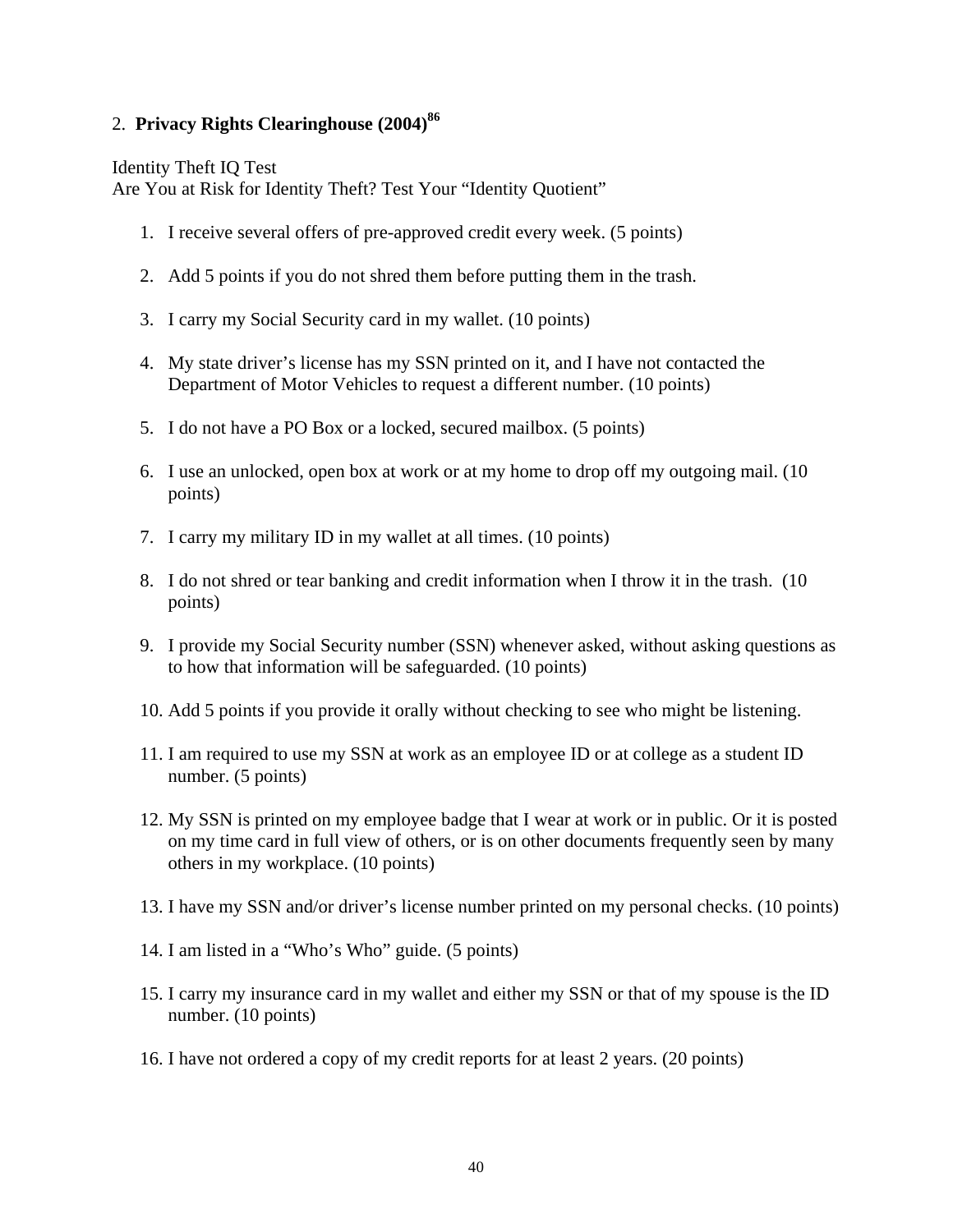17. I do not believe that people would root around in my trash looking for credit or financial information or looking for documents containing my SSN. (10 points)

Each one of these questions represents a possible avenue for an identity thief.

Understanding Your Score:

 100+ points—Recent surveys indicate that 7–10 million people were victims of ID theft last year. You are at high risk. We recommend you purchase a paper shredder, become more security-aware in document handling, and start to question why people need your personal data.

 50–100 points—Your odds of being victimized are about average. Higher if you have good credit.

 0–50 points—Congratulations. You have a high "IQ." Keep up the good work and don't let your guard down now.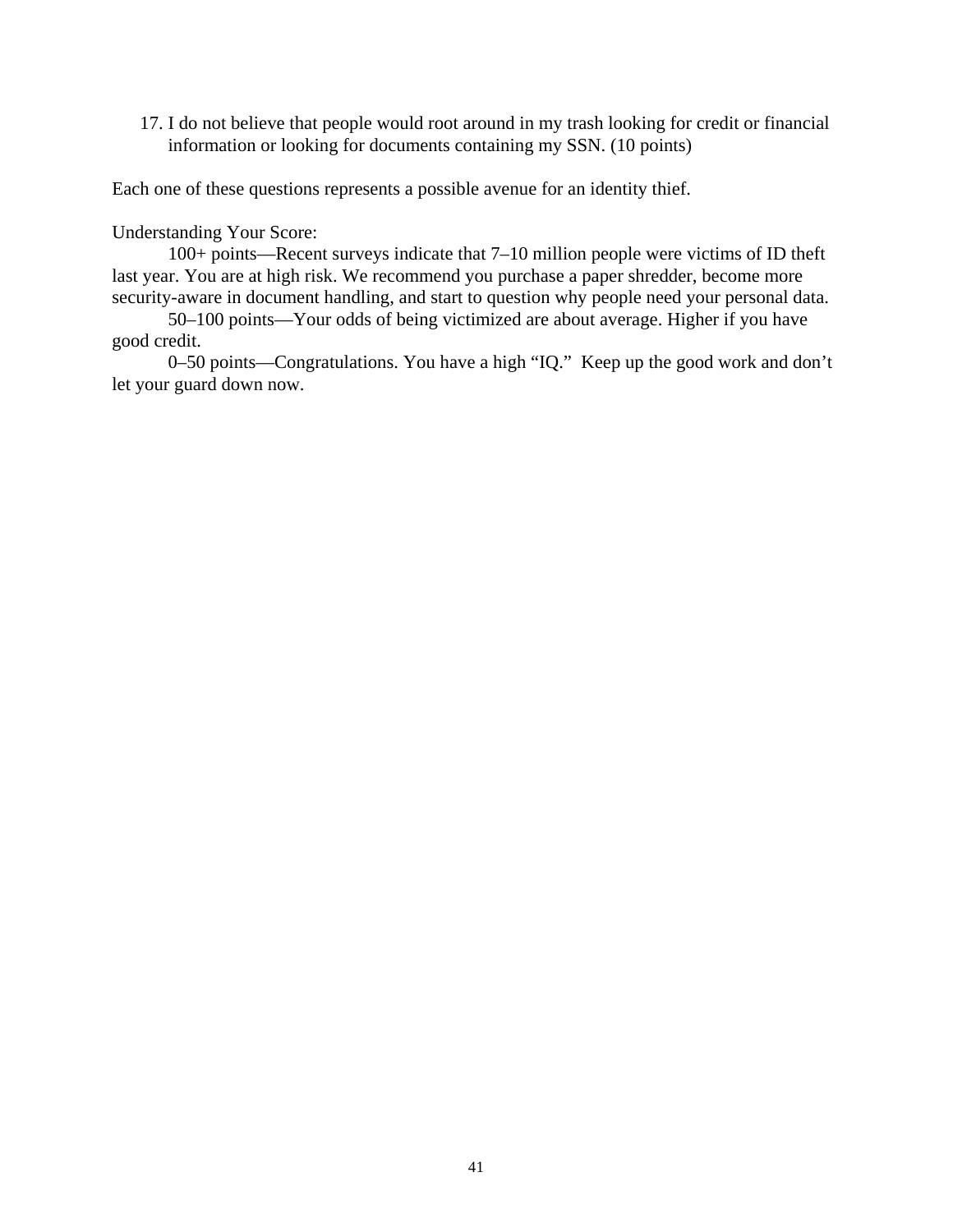## 3. **Wachovia Identity Theft Quiz87**

## *Personal Information*

- 1. Do you carry with you your Social Security car, a Military ID, or any other form of ID that bears your Social Security number?
- 2. Do you carry anyone else's Social Security number with you?
- 3. Is your Social Security number used for identity purposes by your employer, school, medical practice, health club, or any other organization?
- 4. Is your Social Security number printed on your employee/student ID badge?
- 5. If your Social Security number is printed on your employee/student ID, do you wear it in public?
- 6. Is your Social Security number or your driver's license number printed on your personal checks or displayed on any professional, vocational, or hobby license?
- 7. When asked to provide your Social Security number, do you ask how the information will be used and how it will be protected?
- 8. Have you provided your Social Security number verbally without checking to see who might be listening?
- 9. Are you now or have you ever been listed in a professional directory (including a "Who's Who" guide)?
- 10. Does your employer perform pre-employment background checks and limit access to areas containing sensitive information?
- 11. Have you ever given out personal (non-public) information to someone conducting a phone survey?
- 12. Have you ordered your credit report in the past year?
- 13. Do you currently subscribe to a credit reporting service that will notify you or any changes on your credit report?

## *Physical Environment*

- 1. Do you use an unlocked mailbox at work or at home to receive or send out personal mail?
- 2. Have you ever donated or disposed of a personal computer, Personal Digital Assistant (PDA) or cell phone without destroying your hard drive/memory chip?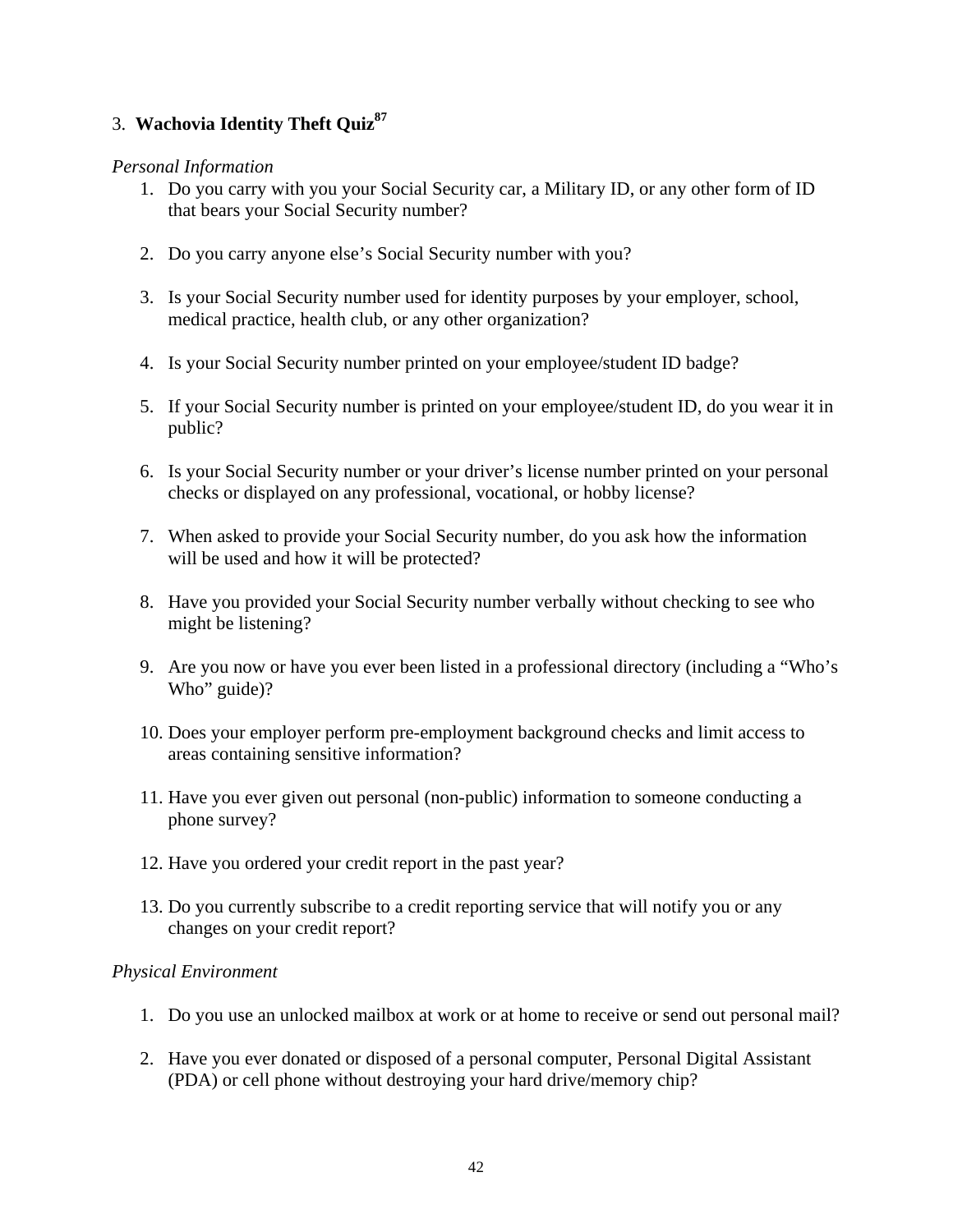- 3. Do you receive mail offers of pre-approved credit on a frequent basis?
- 4. Do you shred unwanted offers before placing them in the trash?
- 5. Do you shred your financial information before disposing of it?
- 6. Do you keep important financial information (account numbers, Personal Identification Numbers, expiration dates, customer service phone numbers) near your phone, computer, checks or credit cards in an unsecured location?
- 7. Do you live in one of the following high-risk states: Arizona, California, Florida, New York, Texas, or Washington, DC?
- 8. Do you believe that credit or financial information is or has been accessible from your trash?
- 9. Has your home ever been burglarized?
- 10. Do you keep your checkbook and bank documents in a secure place where they are not accessible to guests, contractors, service representatives and the like?
- 11. When you receive a credit card, Check Card, or ATM receipt, do you securely store it for your records, if appropriate, or promptly destroy it, if not?
- 12. Do you review bank statements promptly and report any discrepancies or suspicious transactions immediately?
- 13. Do you immediately inform the appropriate financial institution when you discover a lost or stolen check or a missing Check Card, ATM card or credit card?

### *Online Environment*

- 1. Do you install and frequently update anti-virus protection software on your computer?
- 2. Do you have firewall protection on your computer?
- 3. Do you know how to identify a secure Web site?
- 4. Do you ever share your Username and Password with anyone?
- 5. Do you open email attachments or links regardless of whom it is from?
- 6. Do you use public computers to access confidential information?
- 7. Do you always remember to logout of online sessions that require a password or login process?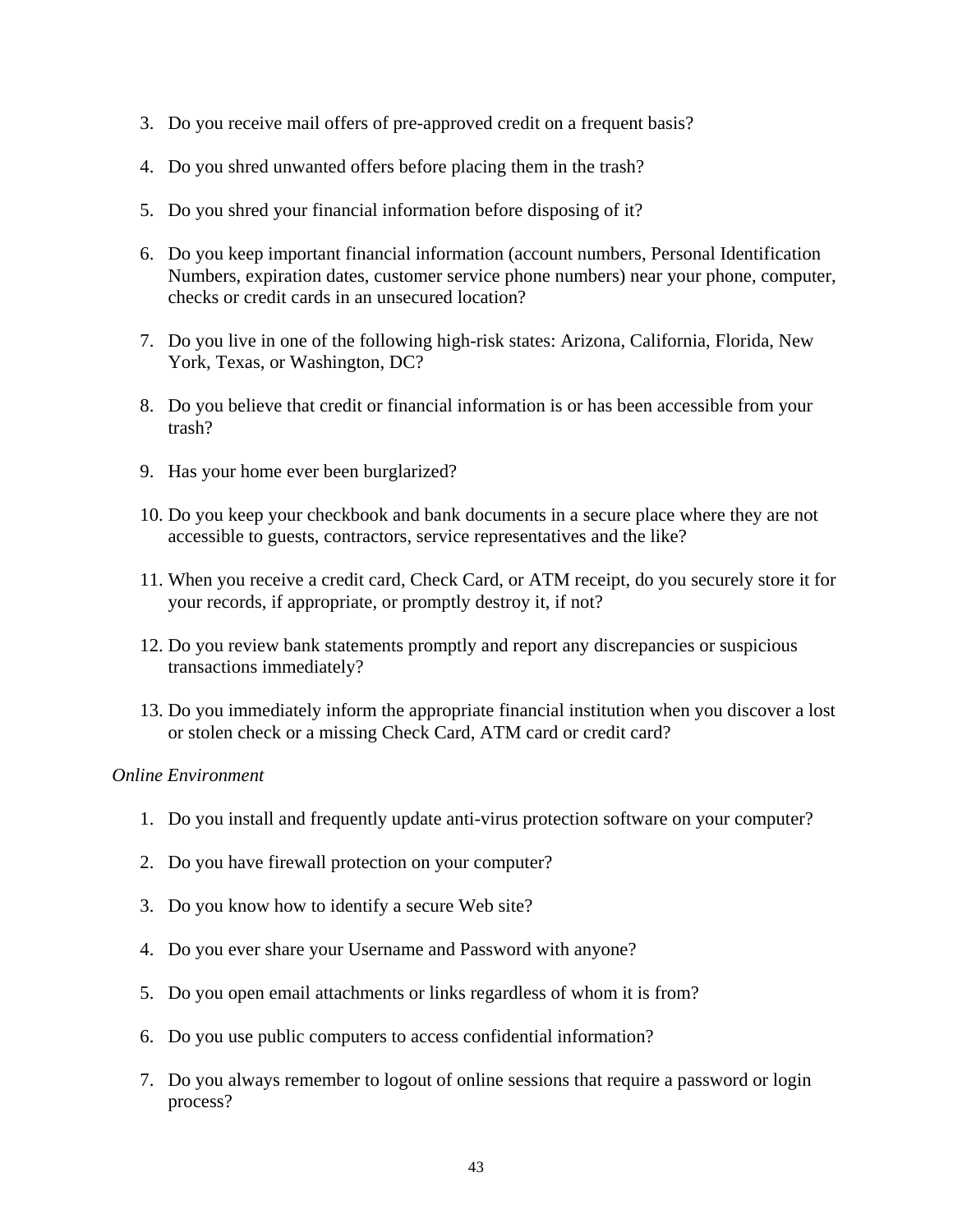- 8. Do you use online banking and online bill payment?
- 9. Do you subscribe to any type of balance alert service from your financial institution?
- 10. Do you have adware/spyware detection software on your computer, either as a standalone program or within an anti-virus program?
- 11. Do you regularly patch your computer's operating system, browser, and other programs (Microsoft Office, Yahoo, MSN, etc.)? A patch is an update that fixes bugs, adds news features, or closes security holes in software programs.
- 12. Do you use any service or program that blocks unsolicited email (spam)?
- 13. Do you change your password on a regular basis (every 30 to 60 days) and use passwords that are difficult for someone else to guess?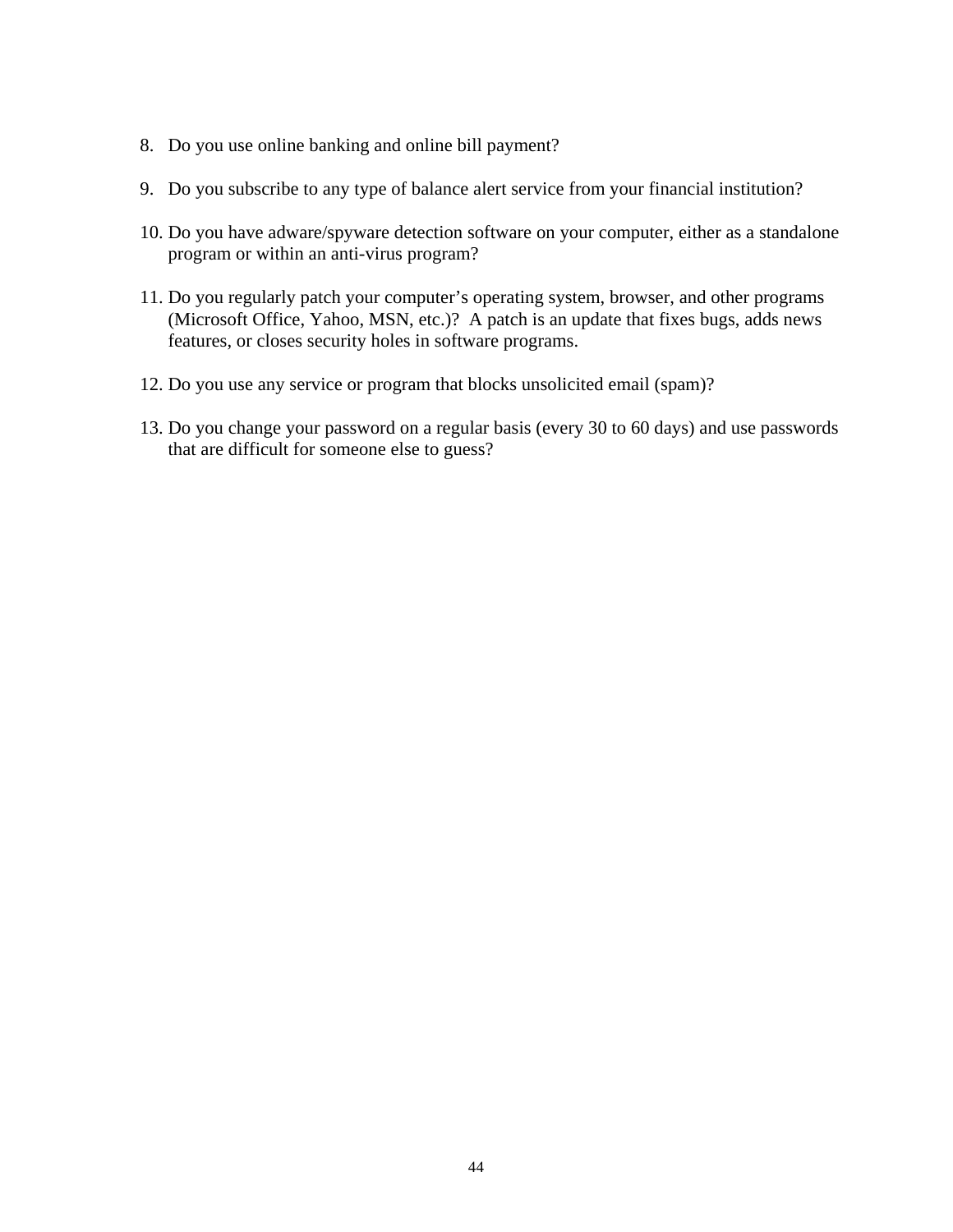### <span id="page-50-0"></span>APPENDIX 3: AARP 2004 Survey Questionnaire and Basic Results



53 West Baltimore Pike Media, Pennsylvania 19063-5698

#### I N T E R N A T I O N A L C O M M U N I C A T I O N S R E S E A R C H

### **AARP CREDIT EXCEL November 3–7, 2004**

EXCEL Job #D8844

### **The AARP Credit Excel was conducted by telephone from November 3 to 7, 2004, among a nationally representative sample of 1,010 respondents age 18 and older. All fieldwork by ICR/International Communications Research of Media, PA.**

 CR-1. Please state whether you strongly agree, somewhat agree, somewhat disagree, or strongly disagree with the following statements (INSERT ITEM)?

a. I know how to prevent telemarketers from calling my home.

|        |            | <b>AGREE</b>    |          | <b>DISAGREE</b>       |          |                 | Don't |                |
|--------|------------|-----------------|----------|-----------------------|----------|-----------------|-------|----------------|
|        | <b>NET</b> | <b>Strongly</b> | Somewhat | NET                   | Somewhat | <b>Strongly</b> | know  | <b>Refused</b> |
| 1/7/04 | 59         | 38              | ∸        | $\overline{2}C$<br>აა |          | ت               |       |                |

b. I know what identity theft is and how it occurs.

|         | <b>AGREE</b> |                 |          | <b>DISAGREE</b> |          |                 | Don't |                |
|---------|--------------|-----------------|----------|-----------------|----------|-----------------|-------|----------------|
|         | NET          | <b>Strongly</b> | Somewhat | NET             | Somewhat | <b>Strongly</b> | know  | <b>Refused</b> |
| 11/7/04 | 88           | 64              | 24       | 10              |          |                 |       | $- -$          |

### c. I understand how to pay for something online safely and securely.

|         | <b>AGREE</b> |                 |                 |                | <b>DISAGREE</b> | Don't           |      |                |
|---------|--------------|-----------------|-----------------|----------------|-----------------|-----------------|------|----------------|
|         | NET          | <b>Strongly</b> | <b>Somewhat</b> | <b>NET</b>     | <b>Somewhat</b> | <b>Strongly</b> | know | <b>Refused</b> |
| 11/7/04 | 66           | 44              | nη<br>∠∠        | $\Omega$<br>40 |                 | 20              |      |                |

d. I often worry about what will happen to my credit card number when I use it at restaurants, over the phone, or on the Internet.

|        | <b>AGREE</b> |                 |          | <b>DISAGREE</b> |          |                 | Don't |                |
|--------|--------------|-----------------|----------|-----------------|----------|-----------------|-------|----------------|
|        | <b>NET</b>   | <b>Strongly</b> | Somewhat | NET             | Somewhat | <b>Strongly</b> | know  | <b>Refused</b> |
| 1/7/04 | ບບ           | $\Omega$<br>ر ر | nα<br>∠c | ັບ 1            |          |                 |       |                |

e. I am not annoyed when a company uses personal information they have collected about me one time to sell me products or services another time.

|        | <b>AGREE</b>       |                 |          | <b>DISAGREE</b>               |          |                 | Don't |                |
|--------|--------------------|-----------------|----------|-------------------------------|----------|-----------------|-------|----------------|
|        | NET                | <b>Strongly</b> | Somewhat | NET                           | Somewhat | <b>Strongly</b> | know  | <b>Refused</b> |
| 1/7/04 | $\sim$<br><u>_</u> | ⊥ J             | . .      | $\overline{\phantom{a}}$<br>∸ |          | 50              |       |                |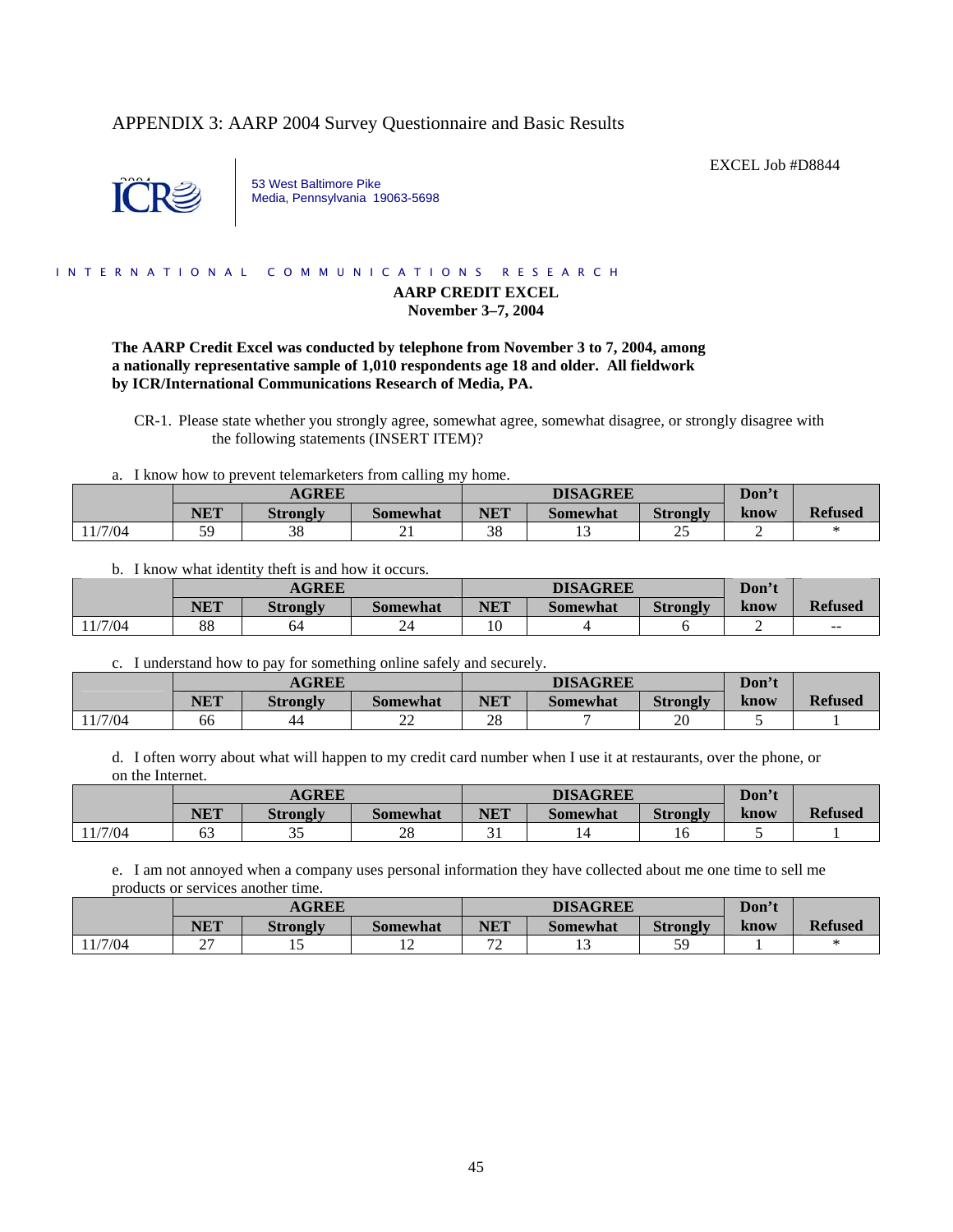f. I am quite concerned about identity theft happening to me.

|        | <b>AGREE</b> |                 |                 | <b>DISAGREE</b> |          |                 | Don't |                |
|--------|--------------|-----------------|-----------------|-----------------|----------|-----------------|-------|----------------|
|        | NET          | <b>Strongly</b> | <b>Somewhat</b> | NET             | Somewhat | <b>Strongly</b> | know  | <b>Refused</b> |
| 1/7/04 |              | -45             | ∼               | 28              | 10       | ∸               |       |                |

 CR-2. Are you currently signed up for the national do-not-call list, the government registry of phone numbers that telemarketers are not supposed to call under most circumstances?

|      | $ -$<br>Voq<br>1 C.S | Don't<br>t know | D.<br>fused<br>wə |
|------|----------------------|-----------------|-------------------|
| 7/04 | г.                   |                 |                   |

CR-3. Do you currently have a computer at home with Internet access?

|      | Voc<br>1 C <sub>2</sub>        | . 1 U    | Don't<br>t know | r<br>tused |
|------|--------------------------------|----------|-----------------|------------|
| 7/04 | $\overline{\phantom{a}}$<br>υ. | ~~<br>-- | $- -$           |            |

**(Asked of those who do not have a computer at home with Internet access; n = 305)** 

CR-4. Do you currently have access to a computer with Internet access somewhere other than home?

|      | $ -$<br>V og<br>1C2 | NU | Don'<br><b>know</b> | $\overline{\phantom{a}}$<br>tused |
|------|---------------------|----|---------------------|-----------------------------------|
| 7/04 |                     | ΛC |                     | $\overline{\phantom{a}}$          |

### **CR-3/CR-4 Combination Table #1**

**Base = Total Respondents** 

|        | <b>Have Internet</b> |        | <b>DO NOT HAVE INTERNET ACCESS AT HOME</b> | Don't                 |               |                |
|--------|----------------------|--------|--------------------------------------------|-----------------------|---------------|----------------|
|        | access at home       | NET    | <b>Have elsewhere</b>                      | Do not have elsewhere | know          | <b>Refused</b> |
| 1/7/04 |                      | $\sim$ |                                            |                       | $\sim$ $\sim$ |                |

### **CR-3/CR-4 Combination Table #2**

**Base = Total Respondents** 

|      |     | <b>HAVE INTERNET ACCESS</b> | Do not have | Don't know      |                |
|------|-----|-----------------------------|-------------|-----------------|----------------|
|      | NET | Home                        | Elsewhere   | Internet access | <b>Refused</b> |
| 7/04 | 04  | ו ס                         |             |                 |                |

CR-5. Do you currently own a machine at home that shreds documents?

|                      | $N$ or<br>1 C.S | w  | $\mathbf{Don}$<br>'t know | <b>Pefuseo</b> |
|----------------------|-----------------|----|---------------------------|----------------|
| 7/04<br>$\mathbf{I}$ | . .             | -- | $- -$                     |                |

CR-6. Do you currently subscribe to an identity theft protection service or carry identity theft insurance?

|                      | <b>Yes</b> |              | Don't know                       | $\mathbf{r}$ $\mathbf{r}$<br>11000<br>ısea |
|----------------------|------------|--------------|----------------------------------|--------------------------------------------|
| $^{\prime}/04$       | --         | ου           |                                  |                                            |
| $\sim$ $\sim$ $\sim$ |            | $\mathbf{u}$ | $\cdot$ $\cdot$ $\sim$<br>$\sim$ |                                            |

CR-7. Do you currently have any cards in your wallet or purse that show your Social Security number?

|       | <b>The Second Second</b><br>Voq<br>1 C.S |    | Don't know | <b>Refused</b> |
|-------|------------------------------------------|----|------------|----------------|
| /7/04 | 45                                       | эо |            |                |

CR-8. Have you ever paid a credit bureau to see a report of your credit history?

|       | $ -$<br><b>Yes</b> | NO | Don't know | <b>lefused</b><br><b>The County</b> |
|-------|--------------------|----|------------|-------------------------------------|
| /7/04 | $\sim$<br>ັ        | ხხ |            |                                     |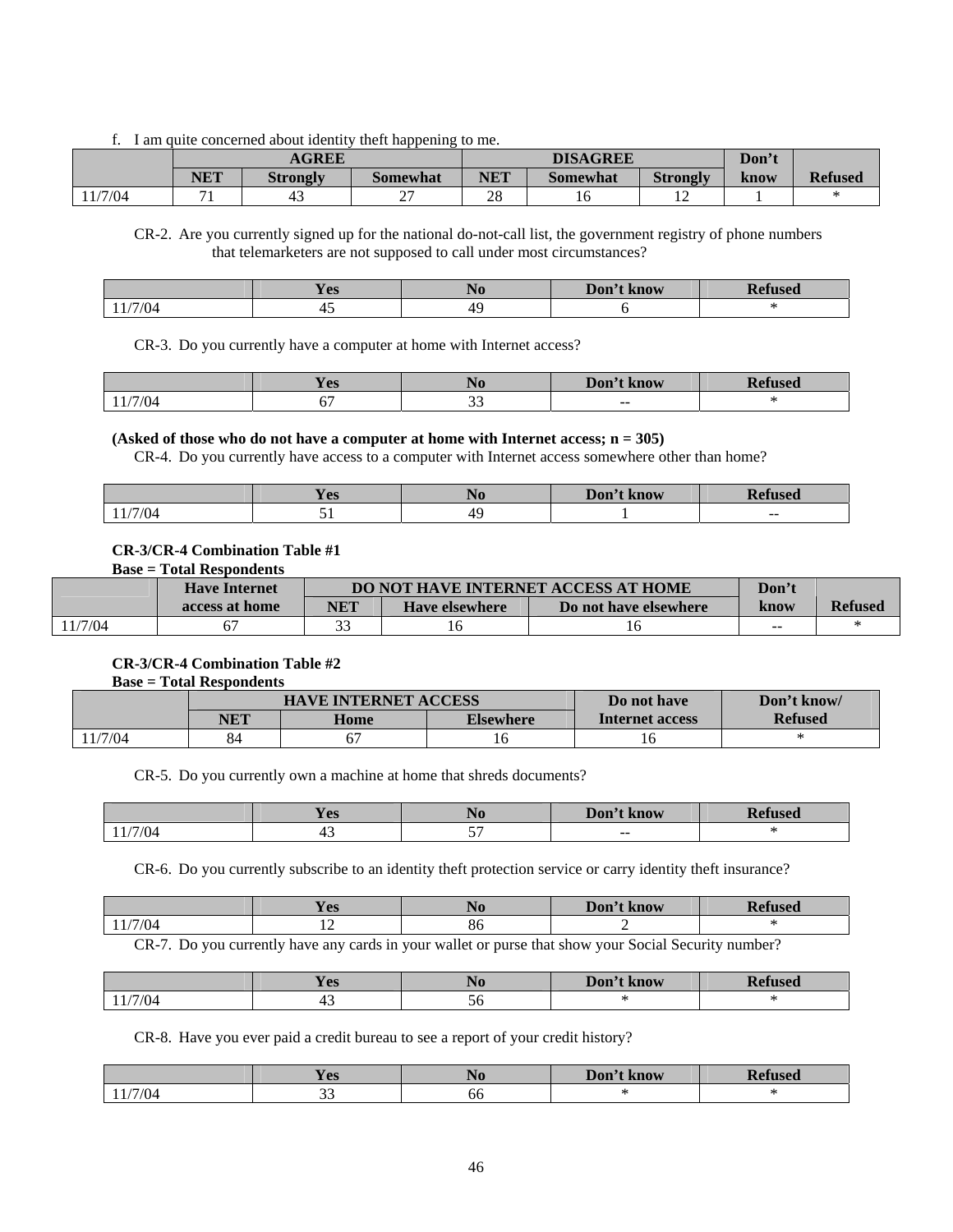CR-9. Have you ever asked a company to take your name off its mailing or phone list?

|        | Y es | $\mathbf{A}$ | Don't know | <b>Pefused</b> |
|--------|------|--------------|------------|----------------|
| 1/7/04 | ገ4   | ◡            |            | $- -$          |

### **(Asked of those who have Internet access at home; n = 703)**

 CR-10. Have you ever visited a music file-sharing Web site like Napster, Gnutella, Kazaa, or Morpheus from your home computer?

|      | <b>Y</b> es       | - -<br>1 TU              | Don't<br>'t know | TD.<br><b>USEC</b> |
|------|-------------------|--------------------------|------------------|--------------------|
| 7/04 | <b>. .</b><br>ر د | $\overline{\phantom{a}}$ |                  | $- -$              |

#### **Total Respondents**

 $\lfloor$ 

 $\mathsf{l}$ 

|         | <b>Yes</b> | $\bf No$ | Do not have Internet access at home | Don't know | <b>Refused</b> |
|---------|------------|----------|-------------------------------------|------------|----------------|
| 11/7/04 |            | ΕΠ       | ັ                                   |            | $- -$          |

### **(Asked of those who have Internet access at home; n = 703)**

 CR-11. Have you ever added or updated any software that detects or eliminates "spyware" on your home computer

IF NECESSARY: Spyware is software that tracks your computer use and reports it to others.

|      | <b>Yes</b>    |               | Don't know | efused |
|------|---------------|---------------|------------|--------|
| 7/04 | $\sim$ $\sim$ | $\sim$ $\sim$ |            | $- -$  |

### **Total Respondents**

|         | $\nabla$ <b>QC</b> | $\bf No$ | Do not have Internet access at home | Don't know | <b>Refused</b> |
|---------|--------------------|----------|-------------------------------------|------------|----------------|
| 11/7/04 | 40                 | ∩ −<br>ت |                                     |            | ---            |

### **(Asked of those who have Internet access at home; n = 703)**

CR-12. Have you ever purchased something from an Internet Web site?

|      | $-7$<br>V na<br>1C2 | - -<br><b>140</b> | Don't l<br>. know        | <b>Refused</b> |
|------|---------------------|-------------------|--------------------------|----------------|
| 7/04 | oð                  | $\sim$<br>- -     | $\overline{\phantom{m}}$ |                |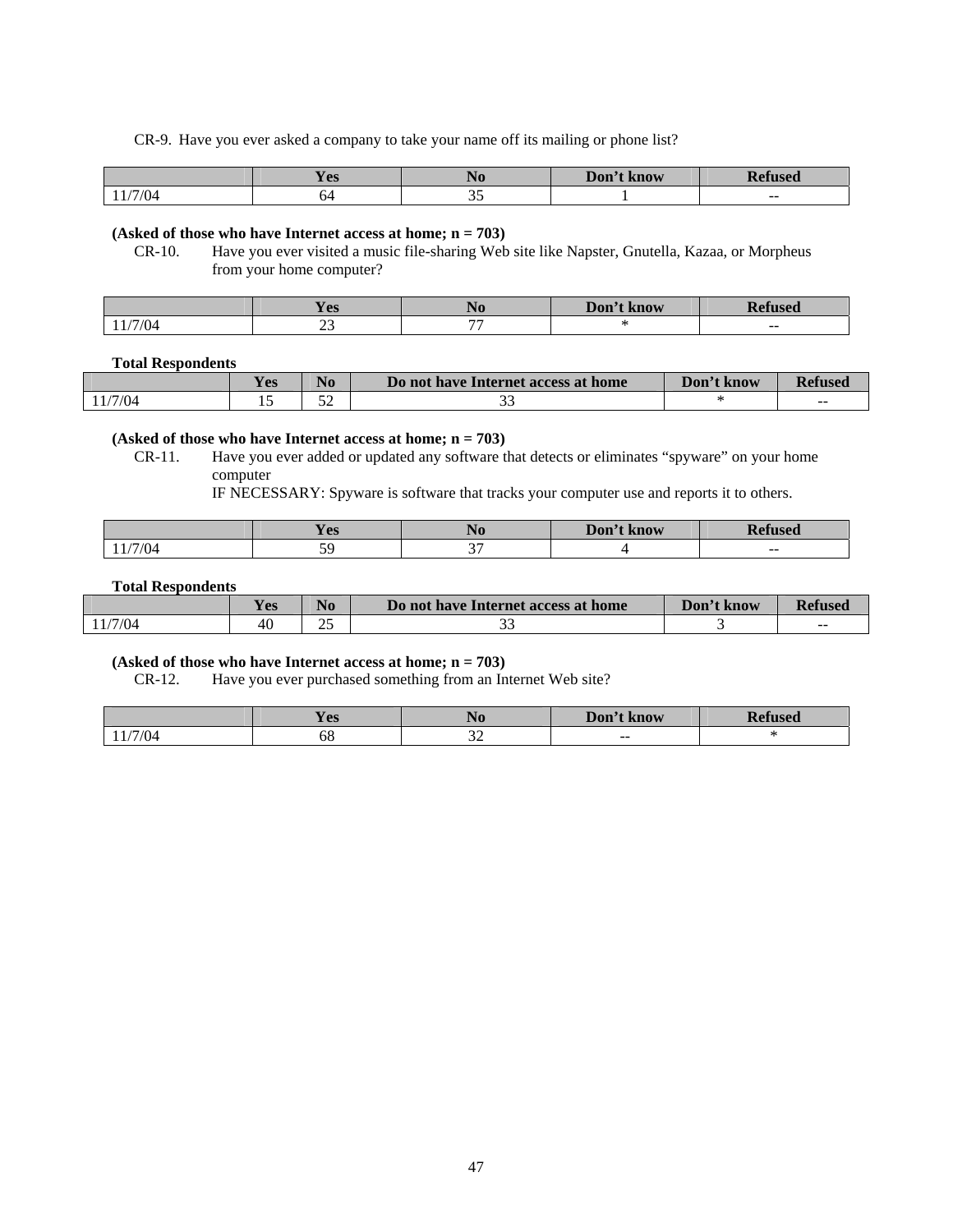#### **Total Respondents**

|        | <b>Yes</b> | N <sub>0</sub> | Do not have Internet access at home | Don't know | <b>Refused</b> |
|--------|------------|----------------|-------------------------------------|------------|----------------|
| 1/7/04 | 46         | $\sim$<br>∼    | --                                  | $- -$      |                |

**(Asked of those who have Internet access at home and have purchased something from an Internet Web site;**   $n = 514$ <br>CR-13.

Have you ever used a third-party payment service like PayPal that makes your online payment anonymous?

|      | $-7$<br>∨∩ຕ<br>T C2 | 110      | Don't<br>t know | TICAC<br>uscu |
|------|---------------------|----------|-----------------|---------------|
| 7/04 | 46                  | <u>-</u> |                 | $- -$         |

### **CR-3/CR-12/CR-13 Combination Table**

**Base = Total Respondents** 

|                                           | 11/7/04 |
|-------------------------------------------|---------|
| Have Internet access at home (net)        | 67      |
| Have purchased something online (sub net) | 46      |
| Have used third-party payment             | 21      |
| Have not used third-party payment         | 24      |
| Have not purchased something online       | 22      |
| Do not have Internet access at home       | 33      |
| Don't know                                | --      |
| Refused                                   | ∗       |

 CR-14. During the last five years, has anyone misused your EXISTING credit card or checking account to place charges or obtain funds without your permission?

|      | $\sqrt{2}$<br>1 C.S | $\mathbf{N}$<br>NU | Don'<br>'t know | tuseo |
|------|---------------------|--------------------|-----------------|-------|
| 7/04 |                     | oυ                 |                 |       |

 CR-15. During the last five years, has someone used your personal information without your permission to obtain NEW credit cards or loans in your name or open other new accounts in your name?

|      | Yes | -10- | Don't<br>. know | <b>Refused</b> |
|------|-----|------|-----------------|----------------|
| 7/04 |     | QZ   |                 |                |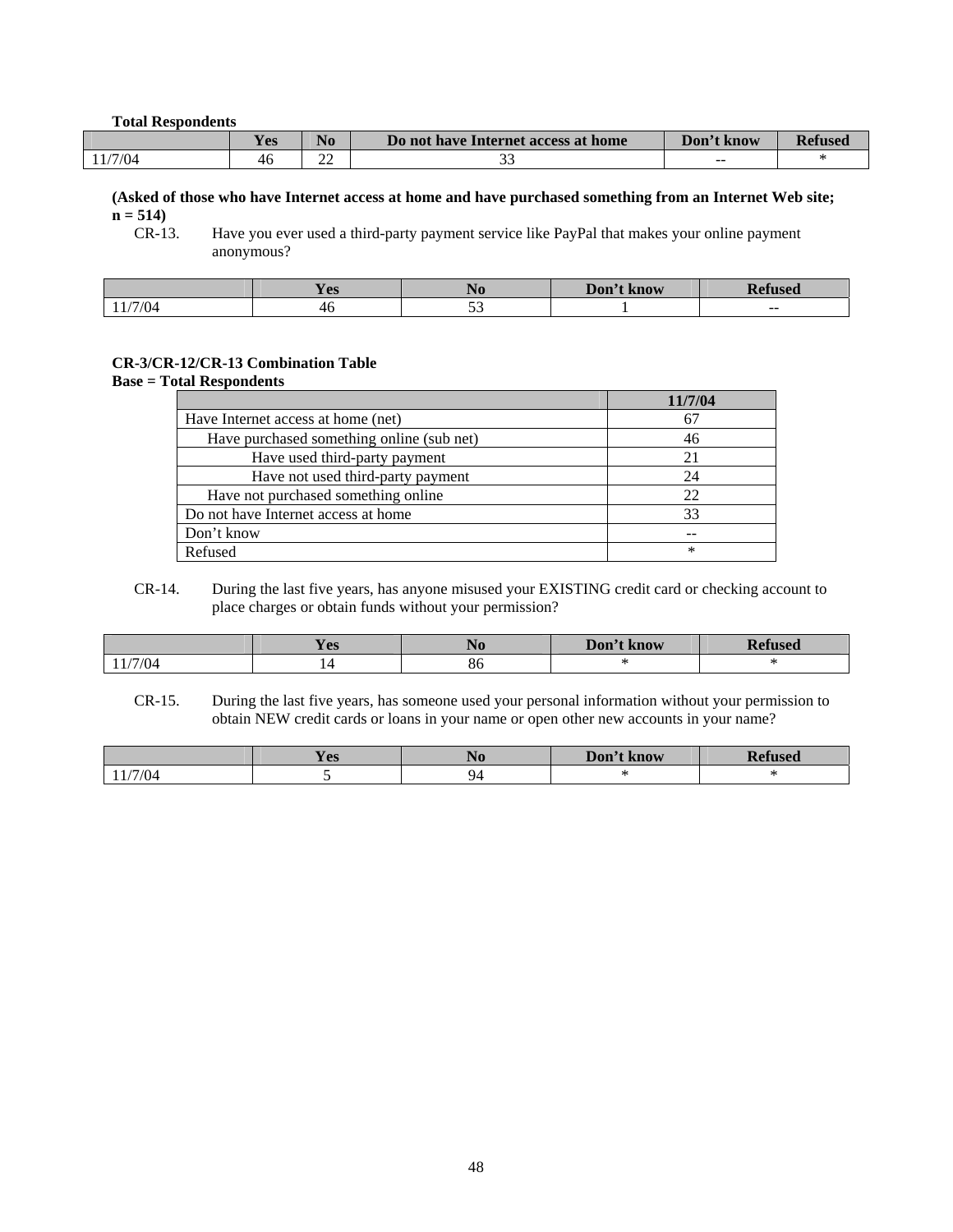#### **(Item G& H asked of those with Internet access; n = 862) (Item I asked of those who have purchased something online; n = 514)**

- CR-16. The following list contains activities that some people do to guard their financial privacy. Please tell me if you never do these, do these once in a while, do these most of the time, or always do these. How often do you (INSERT ITEM)? (READ LIST)
- a. Read the privacy notices that come in the mail from banks, insurance companies, credit card companies, and other financial institutions?

|        |              |            | <b>EVER</b>            | Don't know       |               |  |                |
|--------|--------------|------------|------------------------|------------------|---------------|--|----------------|
|        | <b>Never</b> | <b>NET</b> | <b>Once in a while</b> | Most of the time | <b>Always</b> |  | <b>Refused</b> |
| 1/7/04 | 24<br>- -    | ה ר        | 30                     | ۱C               | ΖO            |  | $- -$          |

### b. Send your important outgoing mail from a safe location like a post office or locked mail box?

|         |              |                          | <b>EVER</b>            | Don't know       |               |  |                |
|---------|--------------|--------------------------|------------------------|------------------|---------------|--|----------------|
|         | <b>Never</b> | <b>NET</b>               | <b>Once in a while</b> | Most of the time | <b>Always</b> |  | <b>Refused</b> |
| 11/7/04 | ت            | $\overline{\phantom{a}}$ |                        | ⊥ J              |               |  |                |

### c. Accept offers to sign up for frequent-buyer discount cards, such as those offered by grocery stores and gas stations?

|        |              |            | <b>EVER</b>            | Don't know       |               |  |                |
|--------|--------------|------------|------------------------|------------------|---------------|--|----------------|
|        | <b>Never</b> | <b>NET</b> | <b>Once in a while</b> | Most of the time | <b>Always</b> |  | <b>Refused</b> |
| 1/7/04 | 64           | 36         | 29<br>رے               |                  |               |  | $- -$          |

### d. Change the passwords or PINs on your financial accounts, such as credit cards or bank accounts?

|         |              |            | <b>EVER</b>            | Don't know       |               |  |                |
|---------|--------------|------------|------------------------|------------------|---------------|--|----------------|
|         | <b>Never</b> | <b>NET</b> | <b>Once in a while</b> | Most of the time | <b>Always</b> |  | <b>Refused</b> |
| 11/7/04 | $40^{\circ}$ | 49         | ے ر                    |                  |               |  |                |

### e. Choose to pay a restaurant bill with cash rather than a debit or credit card because you are worried that your card information may be misused?

|         |              |            | <b>EVER</b>     | Don't know       |               |  |                |
|---------|--------------|------------|-----------------|------------------|---------------|--|----------------|
|         | <b>Never</b> | <b>NET</b> | Once in a while | Most of the time | <b>Always</b> |  | <b>Refused</b> |
| 11/7/04 | 48           | 50         | 20              |                  | 24            |  |                |

### f. Shred financial documents before you throw them in the trash?

|         |              |                               | <b>EVER</b>     | Don't know       |               |  |                |
|---------|--------------|-------------------------------|-----------------|------------------|---------------|--|----------------|
|         | <b>Never</b> | <b>NET</b>                    | Once in a while | Most of the time | <b>Always</b> |  | <b>Refused</b> |
| 11/7/04 | $\sim$<br>20 | $\overline{\phantom{a}}$<br>ຼ |                 |                  | ັ             |  |                |

### g. Check the privacy policy of a Web site before providing personal information like your email address or phone number?

|         |              |     | <b>EVER</b>     | Don't know       |               |  |                |
|---------|--------------|-----|-----------------|------------------|---------------|--|----------------|
|         | <b>Never</b> | NET | Once in a while | Most of the time | <b>Always</b> |  | <b>Refused</b> |
| 11/7/04 | ے ر          | 66  | 44              |                  | ററ<br>ر ب     |  |                |

### h. Give a fake or rarely used email address to Internet sites you don't want recontacting you?

|         |              |     | <b>EVER</b>     | Don't know       |               |  |                |
|---------|--------------|-----|-----------------|------------------|---------------|--|----------------|
|         | <b>Never</b> | NET | Once in a while | Most of the time | <b>Always</b> |  | <b>Refused</b> |
| 11/7/04 | oð           |     | . .             |                  | ∸             |  |                |

### i. Check the security features of a Web site before making an online payment

|              |                    |                 | <b>TVER</b>      |               | Don't know |                |
|--------------|--------------------|-----------------|------------------|---------------|------------|----------------|
| <b>Never</b> | NIET<br><b>NET</b> | Once in a while | Most of the time | <b>Always</b> |            | <b>Refused</b> |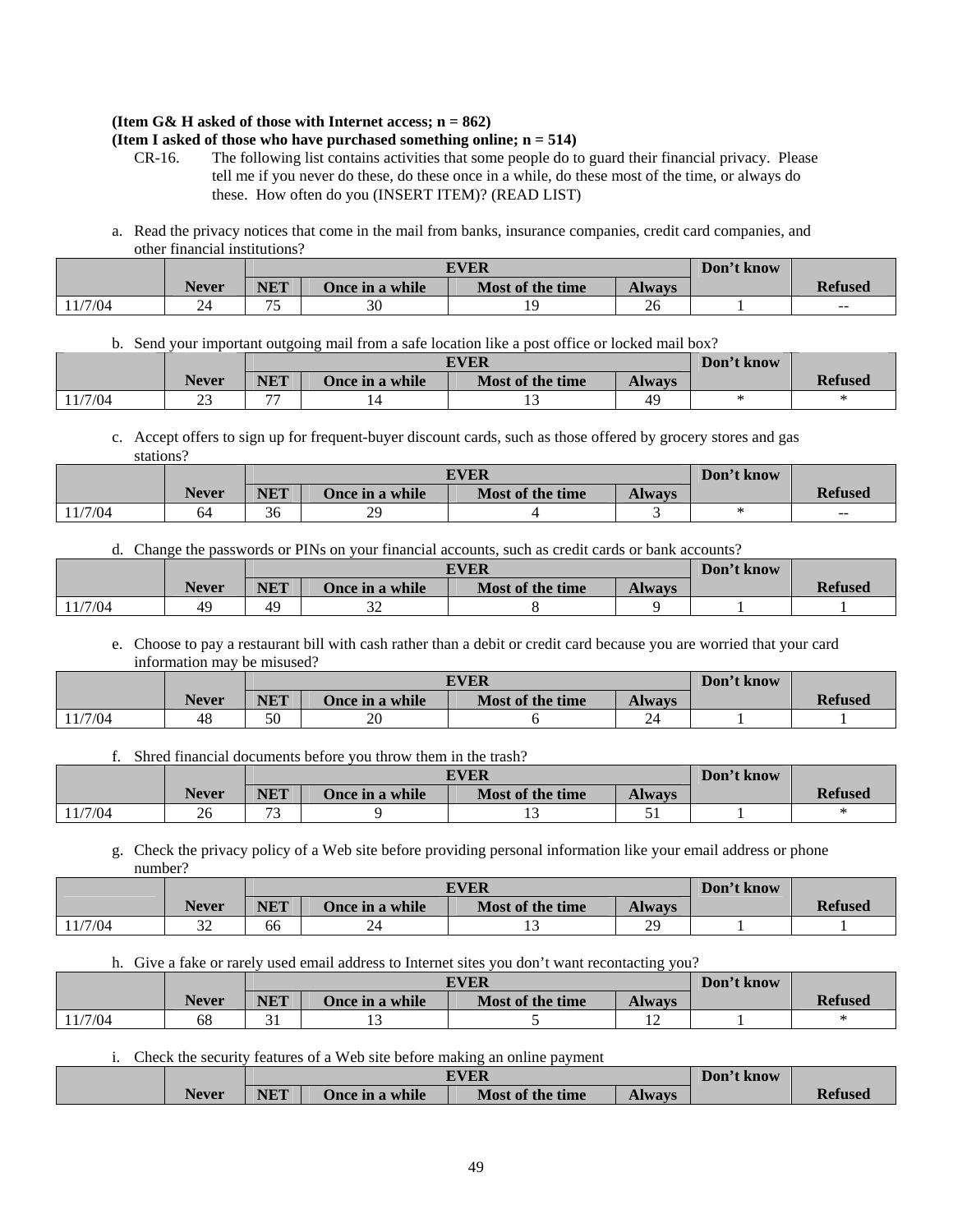| $CR-17$ . | How would you describe the amount of time and effort, if any, that |
|-----------|--------------------------------------------------------------------|
|           | you devote to protecting your financial privacy?                   |

|        | <b>ANY TIME/EFFORT</b> |       |                 |          | No          | Don't |                |
|--------|------------------------|-------|-----------------|----------|-------------|-------|----------------|
|        | <b>NET</b>             | A lot | <b>Moderate</b> | A little | time/effort | know  | <b>Refused</b> |
| 1/7/04 |                        | 14    | 46              |          |             |       | $\sim$ $\sim$  |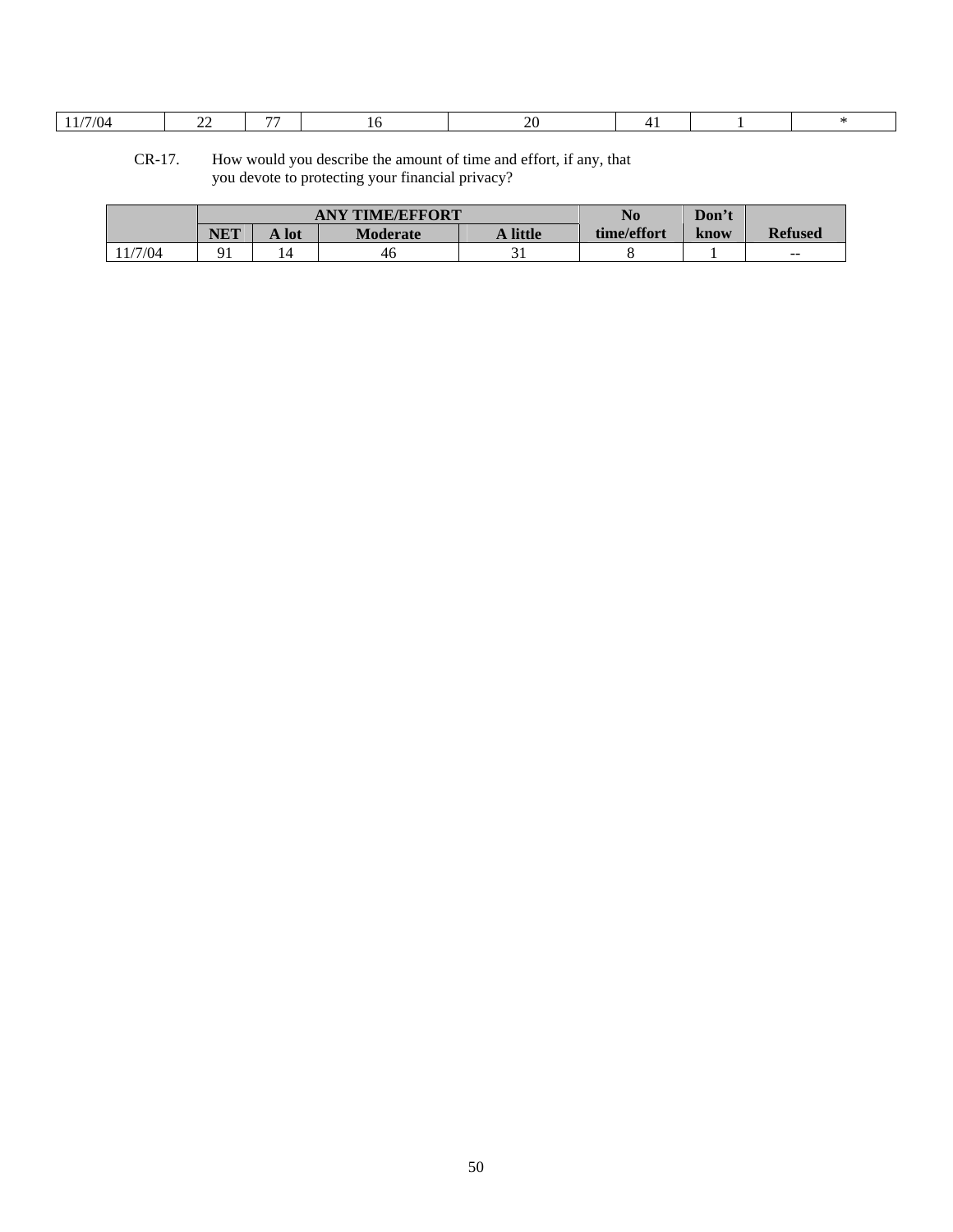## <span id="page-56-0"></span>ENDNOTES

2 Warren, Samuel and Louis Brandeis. 1890. "The Right to Privacy." *Harvard Law Review* 4(5):193–220.

3 Synovate. 2003. *Identity Theft Survey Report*. Washington, DC: Federal Trade Commission, September.

4 Foley, Linda, and Jay Foley. 2003. *Identity Theft: The Aftermath 2003*. San Diego, CA: Identity Theft Resource Center

<sup>5</sup> Walters, Neal. 2005. "Gone Phishing: The Internet and Identity Theft." AARP Public Policy Institute Research Report, June. Available at http://www.aarp.org/research/frauds-scams/fraud/fs118\_phish.html

6 Keizer, Gregg. 2004, "Phishing: You Ain't Seen Nothing Yet." *TechWeb News*, December 7.

<sup>7</sup> Anti-Phishing Working Group. 2005. "Phishing Activity Trends Report for April 2004." Available at http://antiphishing.org/APWG\_Phishing\_Activity\_Report\_April\_2005.pdf

<sup>8</sup> TRUSTe. 2004. "U.S. Consumer Loss of Phishing Fraud to Reach \$500 Million." Press release, September 29.

9 Hall, Mark A., Jean McEwen, James Barton, Ann P. Walker, Edmund G. Howe, Jacob A. Reiss, Tara E. Power, Shellie D. Ellis, Diane C. Tucker, Barbara W. Harrison, Gorden D. McLaren, Andrea Ruggiero, and Elizabeth J. Thomson. 2005. "Concerns in a Primary Care Population about Genetic Discrimination by Insurers, *Genetics in Medicine* 7(5):311–316.

<sup>10</sup> Odlyzko, Andrew. 2003. "Privacy, Economics and Price Discrimination on the Internet." Minneapolis, MN: University of Minnesota Digital Technology Center, July 27; Odlyzko, Andrew. 2004. "The Evolution of Price Discrimination in Transportation and Its Implications for the Internet." *Review of Network Economics* 3(3); Turow, Joseph, Lauren Feldman, and Kimberly Meltzer. 2005. *Open to Exploitation: American Shoppers Online and Offline*. Philadelphia, PA: Annenberg Public Policy Center of the University of Pennsylvania.

<sup>11</sup> Sprenger, Polly. 1999. "Sun on Privacy: 'Get Over It,'" *Wired News*, January 26. Available at http://www.wired.com/news/politics/0,1283,17538,00.html

<sup>12</sup> Hann, Il-Horn, Kai-Lung Hui, Tom S. Lee, and Ivan P. L. Png. 2003. "The Value of Online Information Privacy: An Empirical Investigation." Washington, DC: AEI-Brookings Joint Center for Regulatory Studies.

13 Wuorio, Jeff., Undated. "Protect Your Privacy: 10 Simple Steps." *MSN Money*. Available at http://moneycentral.msn.com/content/Banking/FinancialPrivacy/P33715.asp

 $14$  Arthur, Dani. 2002. "5 must-know tips for protecting your identity." bankrate.com. Available at http://www.bankrate.com/brm/news/cc/20020612a.asp, last updated August 5, 2004.

 $\overline{a}$ <sup>1</sup> Landesberg, Martha K., Toby Milgrom Levin, Caroline G. Curtin, and Ori Lev. 1998. Privacy Online: A Report *to Congress*. Washington, DC: Federal Trade Commission, June.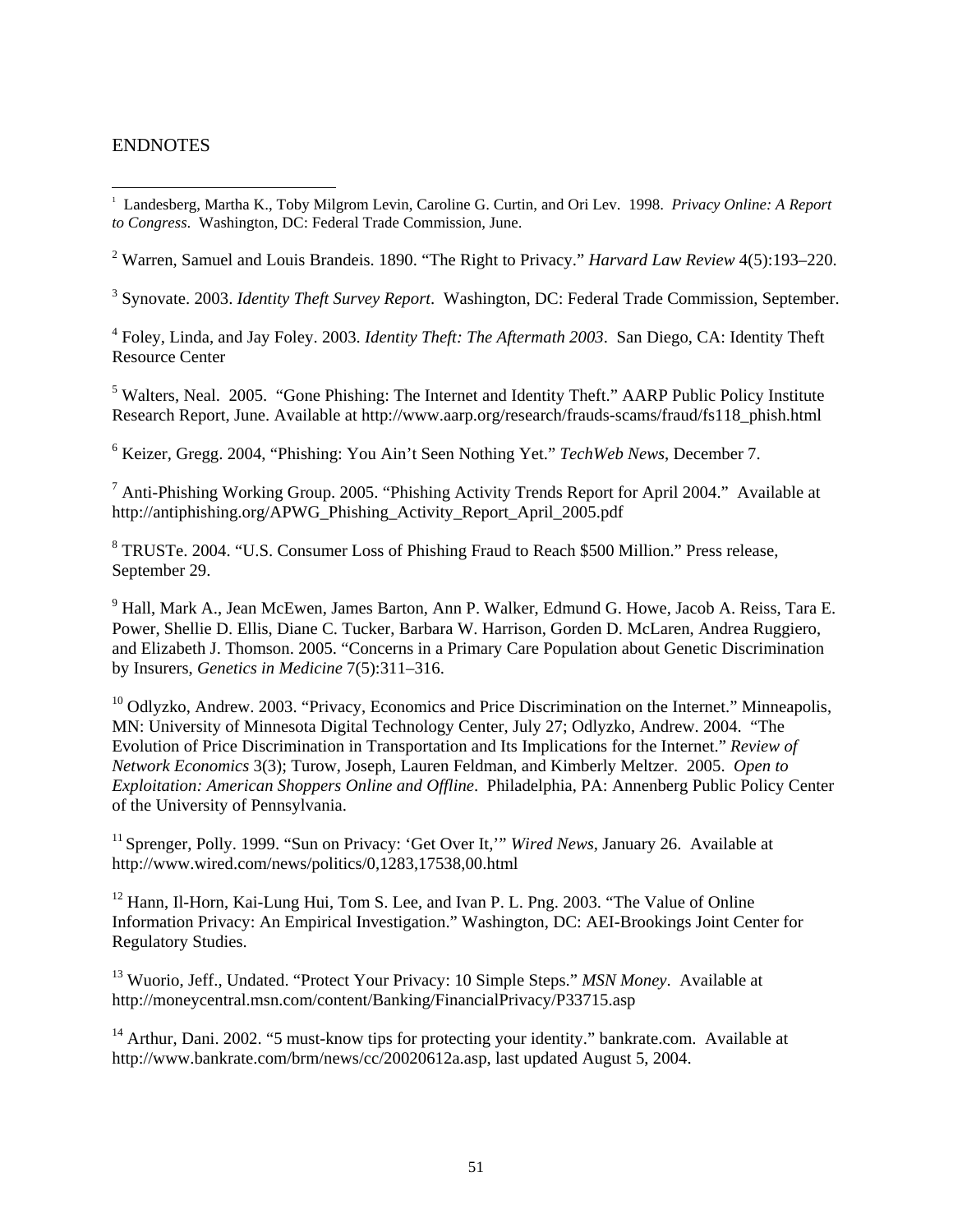<sup>15</sup> Electronic Privacy Information Center. 2004. "EPIC New Year Resolutions." Available at http://www.epic.org/privacy/2004tips.html

<sup>16</sup> Abagnale, Frank W. 2003. "14 Tips to Avoid Identity Theft." bankrate.com. Available at http://www.bankrate.com/brm/news/advice/20030124b.asp

17 Gertler, Eric J. 2004. *Prying Eyes*. New York: Random House.

18 Arata, Michael J. 2004. *Preventing Identity Theft For Dummies*. Hoboken, NJ: John Wiley & Sons; Hammond, Robert. 2003. *Identity Theft: How to Protect Your Most Valuable Asset*. Franklin Lakes, NJ: Career Press.

<sup>19</sup> The emphasis is on the word potentially. Research by Mary J. Culnan and George R. Milne has shown how difficult it can be for consumers to exercise their rights under laws such as the Gramm-Leach-Bliley Act. See, for example, "The Culnan-Milne Survey on Consumers & Online Privacy Notices: Summary of Responses." Washington DC: FTC, December 2001, and Milne, George R. and Mary J. Culnan. 2004. "Strategies for Reducing Online Privacy Risks: Why Consumers Read (Or don't read)Online Privacy Notices." *Journal of Interactive Marketing* 18(3), 15–29.

 $20$  Conference Board. 2005. "Identity Theft and Online Security Worries Are Causing Changes in How People Use the Internet." Consumer Internet Barometer press release. New York, NY, June 23; First Data. 2005. "New Identity Theft Survey Reveals Latest Count of Victims, Need for Greater Protection; First Data and Regions Team to Fight Back." Press release, May 17. Available at http://news.firstdata.com/media/ReleaseDetail.cfm?ReleaseID=163659; Foley and Jay Foley, 2003, op. cit.; Phan, Don. 2005. *2005 Identity Fraud Survey Report*. Pleasanton, CA: Javelin Strategy & Research; U.S. Government Accountability Office. 2002. *Identity Theft: Prevalence and Cost Appear to Be Growing*. Washington, DC: GAO.

21 "Shredders Can Foil ID Thieves." 2003. *Consumer Reports* 68(10):15.

 $22$  Identity Theft 911 Secure Locking Mailboxes. 2005. Available at http://www.identitytheft911.biz/securemailbox.html

23 Cullen, Terri. 2005. "A Cottage Industry Blooms to Help Victims of ID Theft," *Wall Street Journal*, April 21, p. D1; Mohl, Bruce. 2005. "Providers Push Insurance Covering Theft of Identity." *Boston Globe*, February 6, p. C1; Simons, David. 2003. "ID Theft Insurance Isn't Insurance." *Forbes*, May 29, 2003.

<sup>24</sup> Lincoln Spector. 2003. "Extra-Suite Virus and Spam Protection." *PC World*, November; Rubenking, Neil J. 2004. "ZoneAlarm Security Suite 5.5" *PC Magazine*, December 8.

25 U.S. Government Accountability Office. 2005. *Credit Reporting Literacy: Consumers Understood the Basics but Could Benefit from Targeted Educational Efforts*. Report 05-223. Washington, DC: GAO.

<sup>26</sup> Hoofnagle, Chris Jay, Norma Garcia, Edmund Mierzwinski, Beth Givens, Evan Hendricks, and Brad Scriber. 2004. *Free Annual Credit Report Site Is Block Web Links*. Letter to Federal Trade Commission, December 7.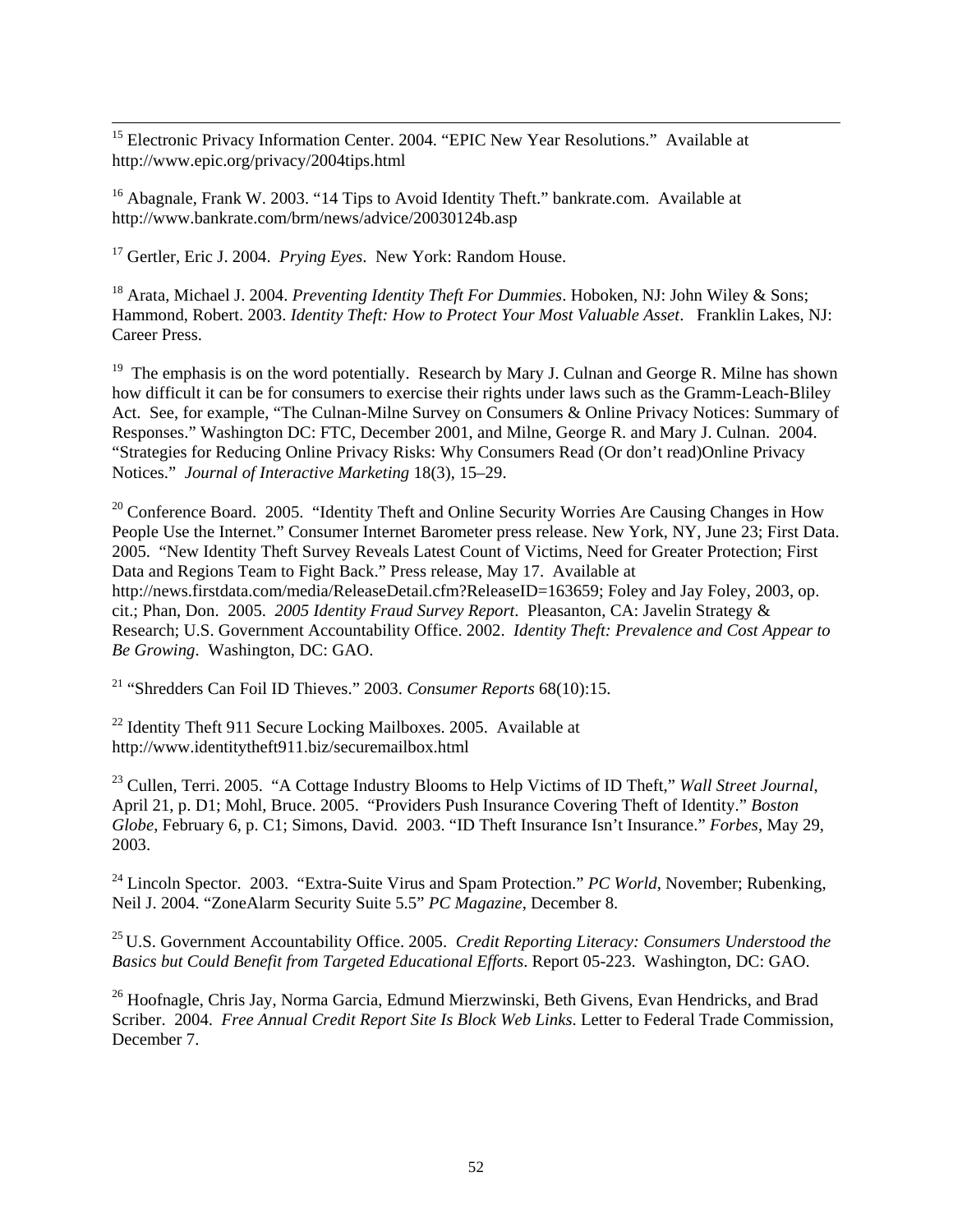27 Dixon, Pam. 2005. *Call Don't Click: Why It's Smarter to Order Federally Mandated Credit Reports via the Telephone, Not the Internet*. World Privacy Forum, February 24. Available at http://www.worldprivacyforum.org/pdf/wpf\_calldontclick\_study\_2005.pdf

28Dixon, Pam. 2005. *Call Don't Click Update*. World Privacy Forum. July 14. Available at http://www.worldprivacyforum.org/pdf/wpfcalldontclickpt2\_7142005.pdf

29 Zimmermann, Stephanie. 2005. "Credit Reports Can Be a Hassle to Acquire." *Chicago Sun-Times*, March 7, p. 4.

30 Mitchell, Lesley. 2005. "It's Free to Get Credit Report, Not Always Easy." *Salt Lake Tribune*, May 14, p. B1

31 Kandra, Anne, and Andrew Brandt. 2003. "The Great American Privacy Makeover," *PC World* 21(11):144–161; Privacy Rights Clearinghouse. 2004. "Identity Theft IQ Test." Available at http://www.privacyrights.org/itrc-quiz1.htm; Wachovia. 2005. "Identity Theft Quiz." Available at http://www.wachovia.com/misc/0,,799,00.html

32 Westin, Alan F. 2004. "Consumer Activism on Privacy." *Privacy & American Business Newsletter*  $11(5):1-6.$ 

<sup>33</sup> Dingboom, Teresa. 2004. Results of Dittus Communications Spyware Survey Conducted by Ipsos-Public Affairs, September 22; Kandra and Brandt, 2003, op. cit.; Phoenix Marketing International. 2005. "Identity Theft Is a Major Concern for Affluent Households." Press release, July 26; Privacy & American Business. 2005. "New Survey Reports an Increase in ID Theft and Decrease in Consumer Confidence." Press release, June 29; R R. Donnelley. 2003. "Survey Confirms that 70% of Consumers Are Privacy Seekers." News release, August 20; Roberts, Paul. 2004. "Gartner: Consumers Dissatisfied with Online Security' *PC World*, December 6; TRUSTe. 2004. "Study Reveals Over Half of Consumers Chilling to Online Holiday Shopping Due to Identity and Credit Card Theft." Press release, San Francisco, November 23.

34 Goldman, Eric. 2002. "The Privacy Hoax," *Forbes*, October 14, p. 42; Information Policy Institute. 2003. "Privacy Survey Report Card," October 15; Sheehan, Kim Bartel. 2004. "How Public Opinion Polls Define and Circumscribe Online Privacy." *First Monday* 9(7).

35 Milne, George R. 2003. "How Well Do Consumers Protect Themselves from Identity Theft?" *Journal of Consumer Affairs* 37(2):388–402.

<sup>36</sup> AARP. 2004. "Credit Survey Conducted by International Communications Research, November 3–7"; American Express. 2004. "Consumers Report Strong Support of Increased ID Theft Precautions When Making Purchases, Reveals New American Express Survey." Press release, November 18; Experian. 2005. "Americans Feel More Confident about Their Future Financial Health Compared to their Current Situation." *Monthly Report of the Experian-Gallup Personal Credit Index*, March. Available at http://www.nationalscoreindex.com/Gallup\_Archive\_Content.aspx?id=1

 $37$  AARP, 2004, op. cit.; American Express, 2004, op. cit.; Office Depot. 2005. "New Information Protection Survey from Office Depot Reveals Many Working Adults Are Taking Extreme Caution to Protect their Identity and Information." Press release, May 5; Phan, 2005, op. cit.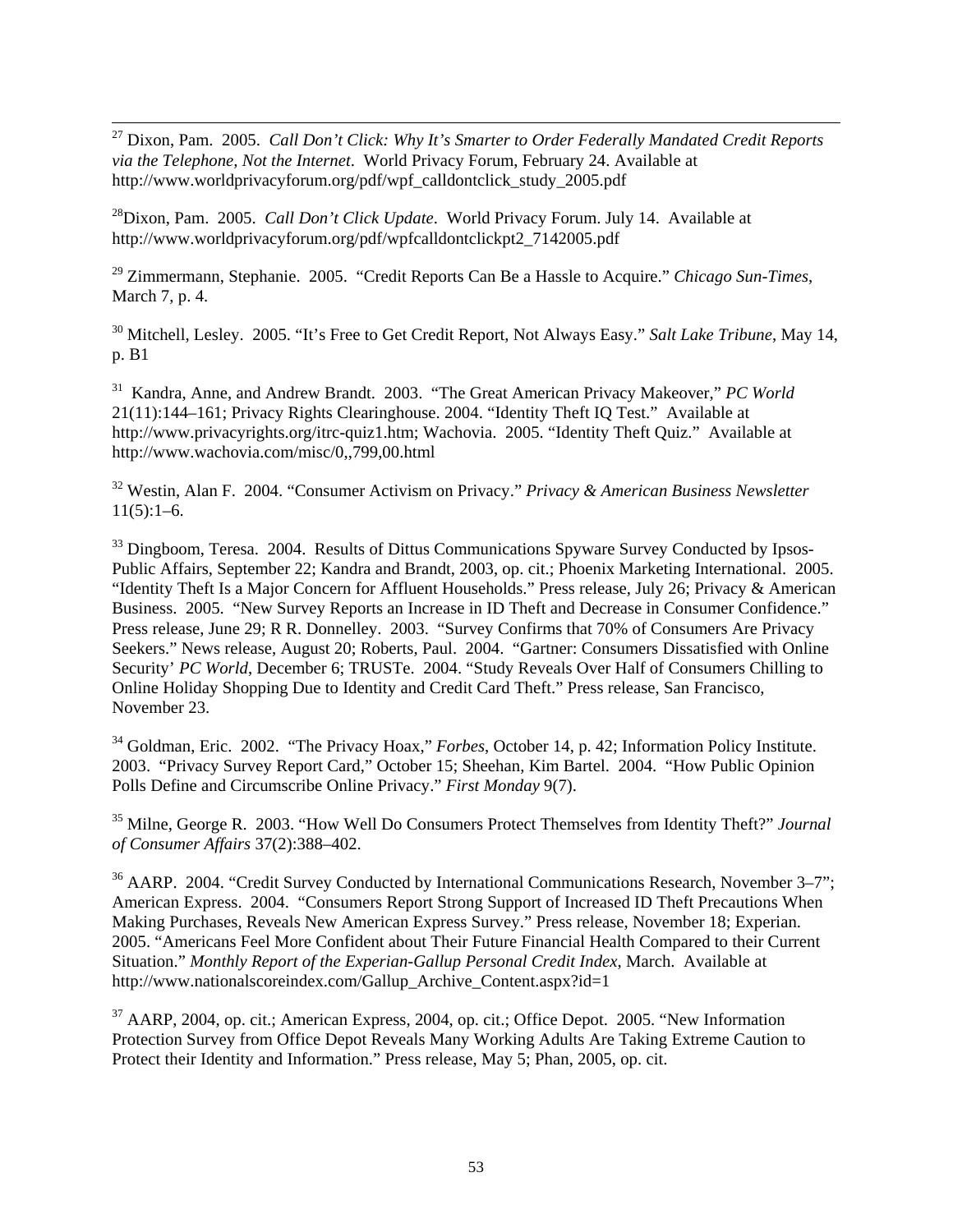38 America Online and National Cyber Security Alliance (AOL/NCSA). 2004. *AOL/NCSA Online Safety Study*. Dulles, VA: AOL/NCSA.

39 American Society of Newspapers Editors (ASNE). 2001. *Freedom of Information in the Digital Age*. Reston, VA: ASNE.

40 Krane, David, Laura Light, and Diana Gravitch. 2002. *Privacy On and Off the Internet: What Consumers Want*. Conducted for Privacy & American Business. New York: Harris Interactive.

41 AARP. 2003. *Consumer Experience Survey: Insights on Consumer Credit Behavior, Fraud, and Financial Planning*. Washington, D.C.: AARP State and National Initiatives.

 $42$  Taylor, Humphrey. 2004. "Do Not Call Registry Is Working Well," Harris Interactive Poll #10, February 13.

43 Westin, Alan F., 2004, op. cit.

44 American Express, 2004, op. cit.

 $45$  Experian, 2005, op. cit.

46 Phan, 2005, op. cit.

 $47$  Office Depot, 2005, op. cit.

48 Kandra and Brandt, 2003, op. cit.; Krane, Light, and Gravitch, 2002, op. cit.

49 America Online and National Cyber Security Alliance, 2004, op. cit.

50 Fox, Susannah. 2000. *Trust and Privacy Online: Why Americans Want to Rewrite the Rules*. Washington, DC: Pew Internet & America Life Project.

 $<sup>51</sup>Culnan and Milne, 2001, op. cit.$ </sup>

52 Krane, Light, and Gravitch, 2002, op. cit.

53 Turow, 2003, op. cit.

54 Kandra and Brandt, 2003, op. cit.

55 America Online and National Cyber Security Alliance, 2004, op. cit.

56 American Express, 2004, op. cit.

57 Phan, 2005, op. cit.

58 Office Depot, 2005, op. cit.

59 Westin, Alan F. 2005. "While Number of ID Theft Victims Rise, Consumers Continue to Jump on 'Self-Help" Bandwagon. *Privacy & American Business Newsletter* 12(6):1–3.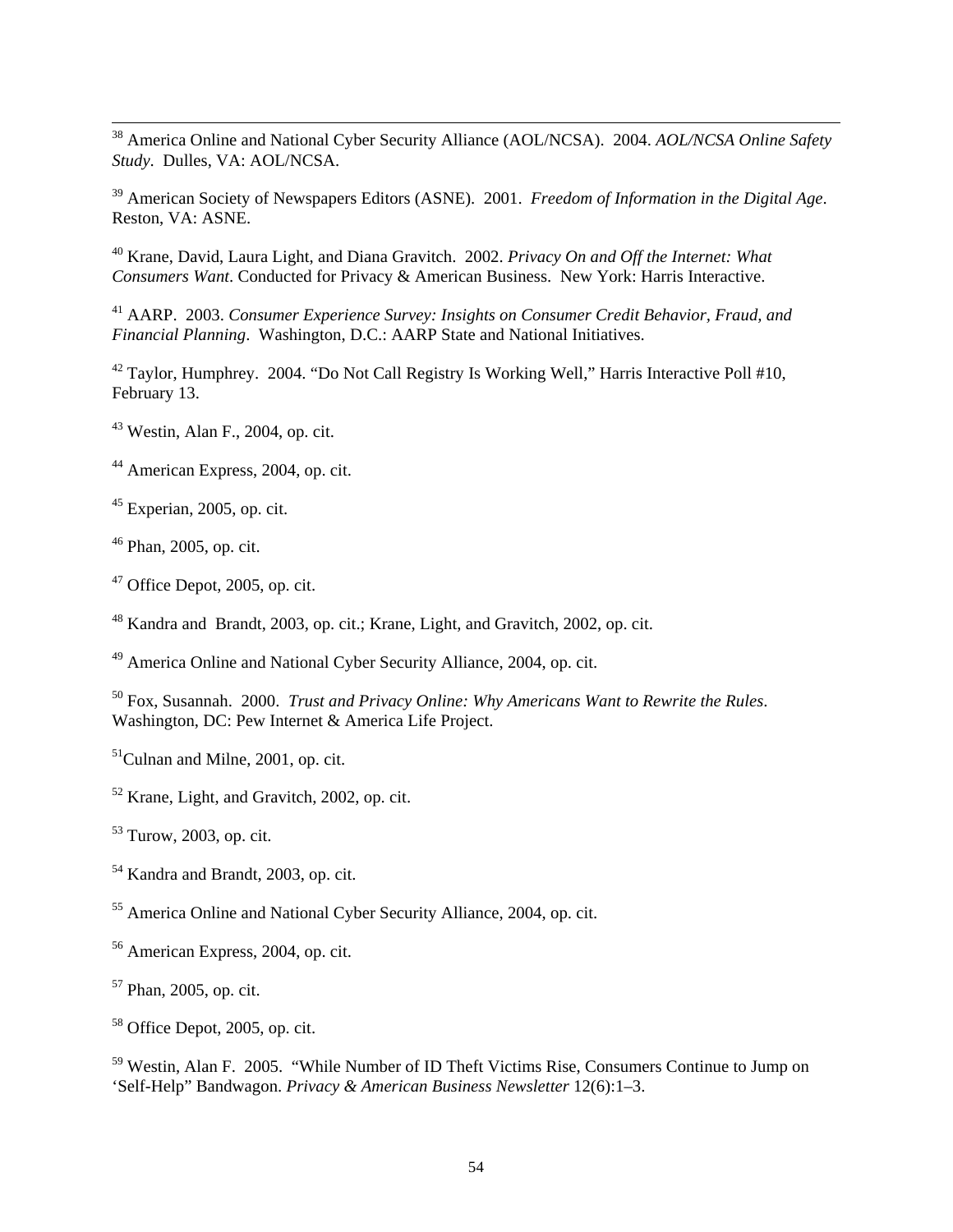$60$  America Online and National Cyber Security Alliance, 2004, op. cit.it.

61 Kandra and Brandt, 2003, op. cit*.*

62 Chu, Kathy. 2005. "*Banks and Online Retailers Lose Customers to the Fear of ID Theft*.", March 24, p.D2; Conference Board, 2005, op. cit.; Office Depot, 2005, op. cit.; TRUSTe. 2004. "Study Reveals Over Half of Consumers Chilling to Online Holiday Shopping Due to Identity and Credit Card Theft." Press release, November 23.

63 Conference Board, 2005, op. cit.; Fox, Susannah. 2005. *The Threat of Unwanted Software Programs Is Changing the Way People Use the Internet*. Washington, DC: Pew Internet & American Life Project.

<sup>64</sup> Milne, George R., Andrew J. Rohm, and Shalini Bahl. 2004. "Consumers' Protection of Online Privacy and Identity." *Journal of Consumer Affairs* 38(2):217–232.

 $65$  The low, medium, and high categories were defined as follows: for offline behavior, low meant engaging in zero to three activities; medium, four to six activities; and high, seven to 10 activities. For online behavior, low was defined as none or one of the five activities, medium as two or three activities, and high as four or five activities.

66 American Express, 2004, op. cit.

 $67$  Office Depot, 2005, op. cit.

<sup>68</sup> Intervoice. 2005. "Identity Theft Study Finds Most Americas Feel No More Secure than One Year Ago." Press release, May 23; Louvel, Sophine. 2005. "ID Theft Concerns Change U.S. Consumer Banking Behaviors." Framingham, MA: Financial Insights; Wells Fargo. 2004. "New Survey Finds That Consumers Are Confused When It Comes to 'Online Rules of the Road.'" Press release, September 23.

69 American Express, 2004, op. cit.

70 Krane, Light, and Gravitch, 2002, op. cit.; Milne, Rohm, and Bahl, 2004, op. cit.

71 Kristof, Kathy M. 2005. "U.S. Policy on Medicare Cards is a Boon for Identity Thieves." *Los Angeles Times*. September 17, p. A1.

72 This result is consistent with American Express, 2004, op. cit*.,* and Milne, Rohm, and Bahl, 2004, op. cit., but it is at odds with Krane, Light, and Gravitch, 2002, op. cit*.*; Wells Fargo, 2004, op. cit*.*

<sup>73</sup> Dingboom, Teresa. 2004. Results of Dittus Communications Spyware Survey Conducted by Ipsos-Public Affairs. Available at http://www.getnetwise.org/press/2004ppressrelease

 $74$  ClearCommerce. 2004. "Shoppers Ignorance Increases Online Fraud." News release. Available at http://www.itsecurity.com/tecsnews/sep2004/sep31.htm

75 America Online and National Cyber Security Alliance, 2004, op. cit*.*

76 Krim, Jonathan. 2005. "Online Data Gets Personal: Cell Phone Records for Sale," *Washington Post*, July 8, p. D1.

77 Westin, 2005, op. cit*.*